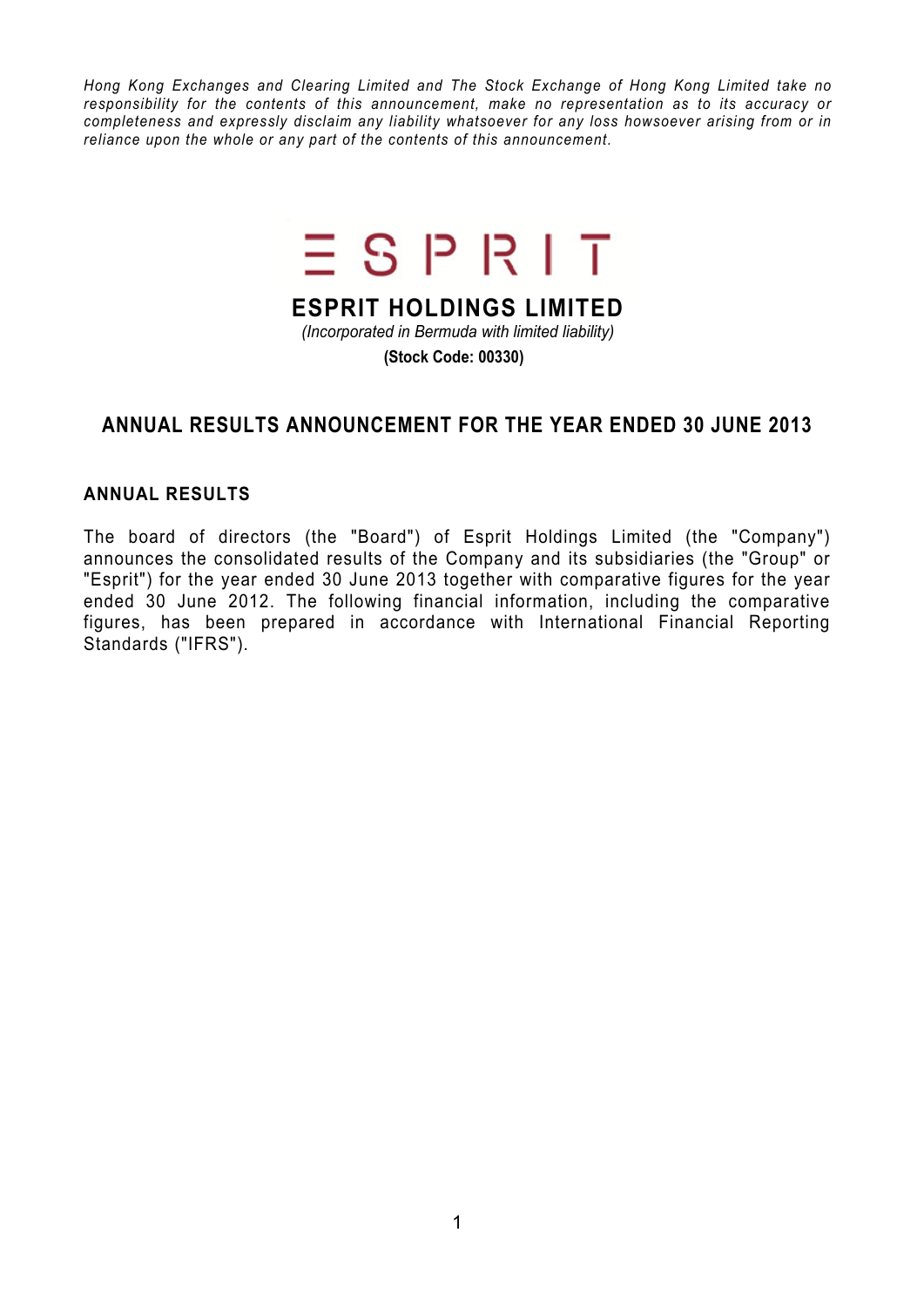## **Consolidated income statement**

|                                                                                                                                   |                | For the year ended 30 June<br>2013                              | 2012                                                          |
|-----------------------------------------------------------------------------------------------------------------------------------|----------------|-----------------------------------------------------------------|---------------------------------------------------------------|
|                                                                                                                                   | <b>Notes</b>   | HK\$ million                                                    | HK\$ million                                                  |
| <b>Turnover</b><br>Cost of goods sold                                                                                             | $\overline{2}$ | 25,902<br>(13,065)                                              | 30,165<br>(14, 959)                                           |
| <b>Gross profit</b><br>Staff costs<br>Occupancy costs<br>Logistics expenses<br>Marketing and advertising expenses<br>Depreciation |                | 12,837<br>(4, 216)<br>(3, 726)<br>(1, 453)<br>(1, 027)<br>(866) | 15,206<br>(4,807)<br>(3,806)<br>(1, 454)<br>(1, 577)<br>(684) |
| Impairment of property, plant and equipment<br>Impairment of goodwill<br>(Additional)/write-back of provision for store           | $\overline{2}$ | (346)<br>(1,996)                                                | (64)                                                          |
| closures and leases<br>Other operating costs                                                                                      | 10             | (426)<br>(2,951)                                                | 696<br>(2, 339)                                               |
| Operating (loss)/profit ((LBIT)/EBIT)<br>Interest income                                                                          | 3              | (4, 170)<br>51                                                  | 1,171<br>28                                                   |
| Finance costs                                                                                                                     | 4              | (30)                                                            | (37)                                                          |
| (Loss)/profit before taxation<br><b>Taxation</b>                                                                                  | 5              | (4, 149)<br>(239)                                               | 1,162<br>(289)                                                |
| (Loss)/profit attributable to shareholders of<br>the Company                                                                      |                | (4, 388)                                                        | 873                                                           |
| (Loss)/earnings per share<br>- Basic and diluted                                                                                  | $\overline{7}$ | (HK\$2.50)                                                      | (Adjusted)<br>HK\$0.60                                        |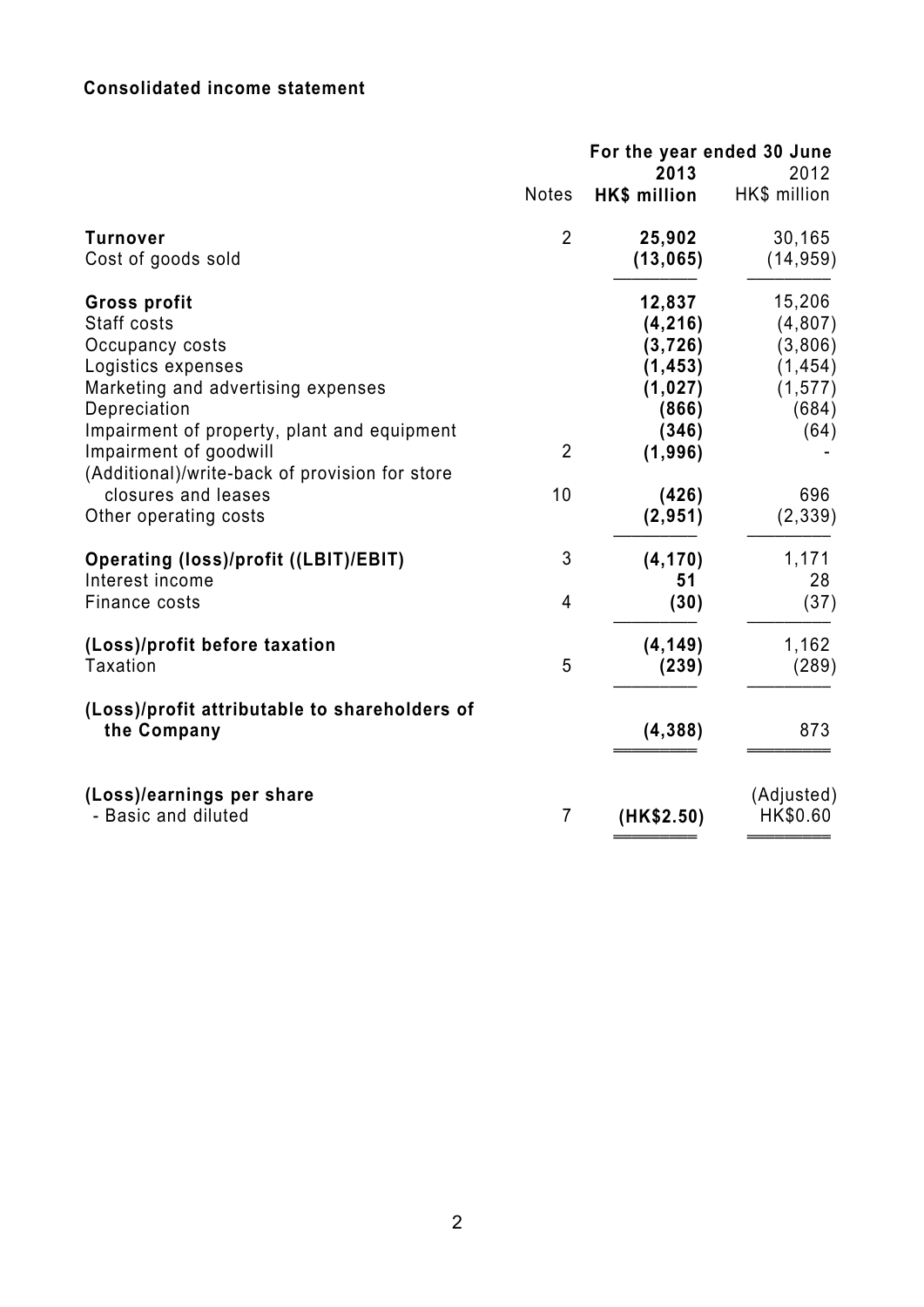# **Consolidated statement of comprehensive income**

|                                                                                                 | For the year ended 30 June<br>2013<br>2012 |                 |
|-------------------------------------------------------------------------------------------------|--------------------------------------------|-----------------|
|                                                                                                 | HK\$ million                               | HK\$ million    |
| (Loss)/profit attributable to shareholders of the<br>Company                                    | (4, 388)                                   | 873             |
| Other comprehensive income<br>Items that may be reclassified subsequently to<br>profit or loss: |                                            |                 |
| Fair value gain on cash flow hedge<br>Exchange translation                                      | 603                                        | 223<br>(1, 462) |
| Total comprehensive loss for the year attributable<br>to shareholders of the Company            | (3, 784)                                   | (366)           |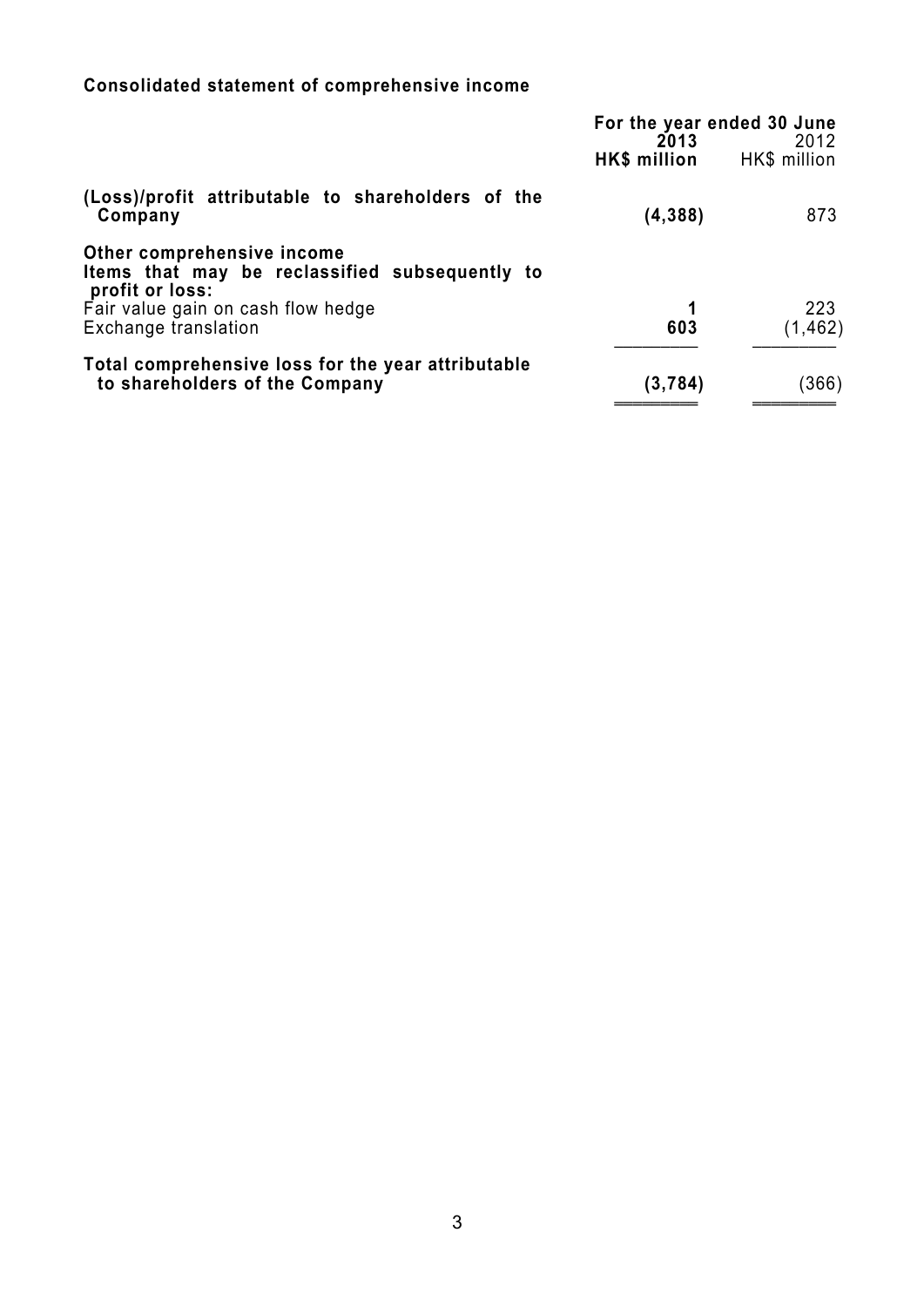# **Consolidated statement of financial position**

|                                                                                                                                                                    | As at 30 June |                                  |                                               |
|--------------------------------------------------------------------------------------------------------------------------------------------------------------------|---------------|----------------------------------|-----------------------------------------------|
|                                                                                                                                                                    | <b>Notes</b>  | 2013<br>HK\$ million             | 2012<br>HK\$ million                          |
| <b>Non-current assets</b><br>Intangible assets<br>Property, plant and equipment<br>Investment properties<br>Other investments<br>Debtors, deposits and prepayments |               | 5,763<br>4,363<br>15<br>7<br>384 | 7,613<br>4,489<br>13<br>$\overline{7}$<br>402 |
| Deferred tax assets                                                                                                                                                |               | 697                              | 549                                           |
|                                                                                                                                                                    |               | 11,229                           | 13,073                                        |
| <b>Current assets</b><br>Inventories<br>Debtors, deposits and prepayments<br>Tax receivable<br>Cash, bank balances and deposits                                    | 8             | 3,209<br>3,375<br>264<br>5,171   | 3,593<br>3,455<br>388<br>3,171                |
|                                                                                                                                                                    |               | 12,019                           | 10,607                                        |
| <b>Current liabilities</b><br>Creditors and accrued charges<br>Provision for store closures and leases<br>Tax payable<br><b>Bank loans</b>                         | 9<br>10<br>11 | 3,951<br>591<br>799<br>520       | 4,263<br>446<br>908<br>642                    |
|                                                                                                                                                                    |               | 5,861                            | 6,259                                         |
| <b>Net current assets</b>                                                                                                                                          |               | 6,158                            | 4,348                                         |
| <b>Total assets less current liabilities</b>                                                                                                                       |               | 17,387                           | 17,421                                        |
|                                                                                                                                                                    |               |                                  |                                               |
| <b>Equity</b><br>Share capital<br>Reserves                                                                                                                         |               | 194<br>16,402                    | 129<br>15,477                                 |
| <b>Total equity</b>                                                                                                                                                |               | 16,596                           | 15,606                                        |
| <b>Non-current liabilities</b><br><b>Bank loans</b><br>Deferred tax liabilities                                                                                    | 11            | 791                              | 1,040<br>775                                  |
|                                                                                                                                                                    |               | 791                              | 1,815                                         |
|                                                                                                                                                                    |               | 17,387                           | 17,421                                        |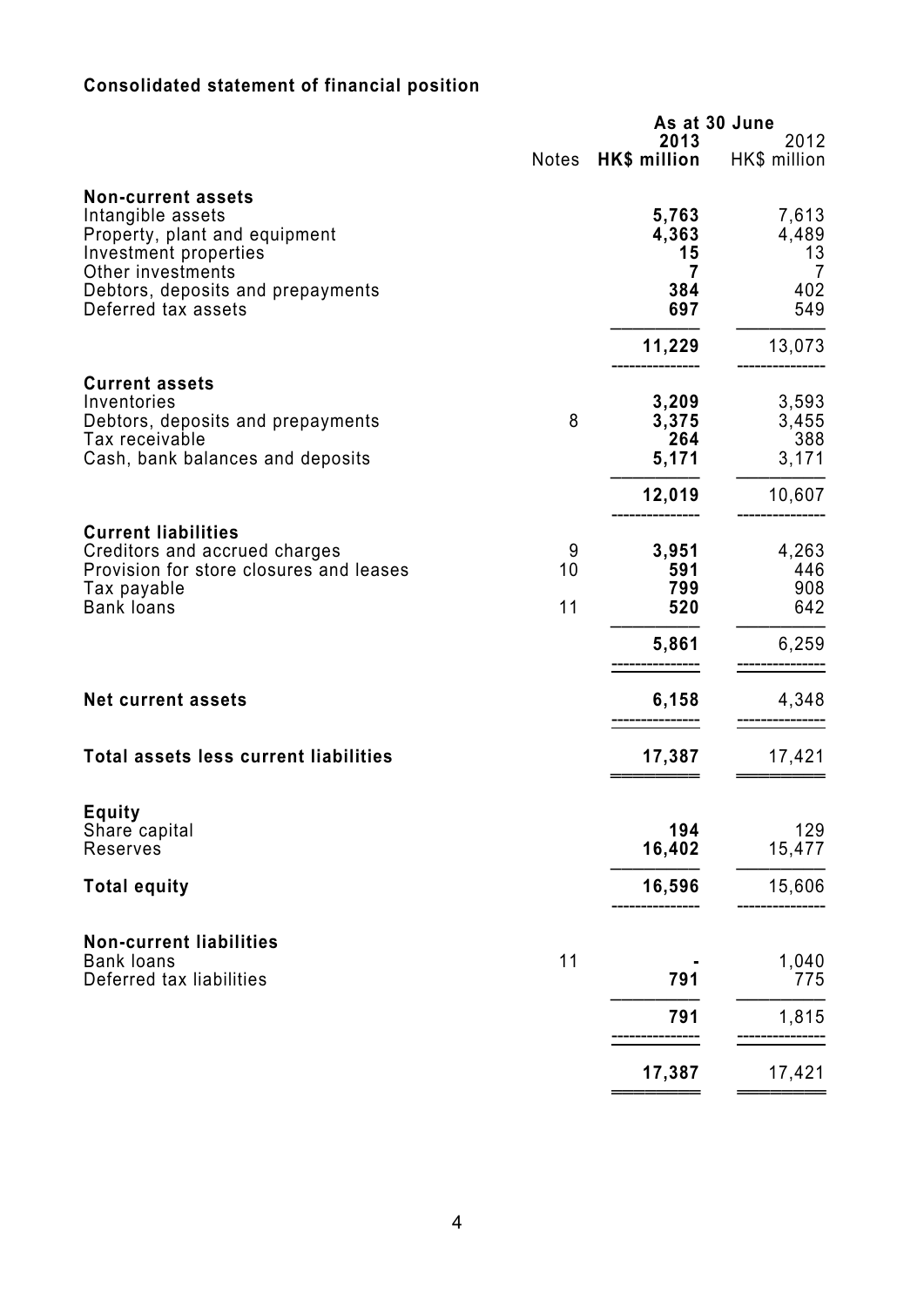#### **Notes to the consolidated financial statements**

#### **1. Basis of preparation**

These consolidated financial statements of the Group have been prepared in accordance with IFRS.

In the current year, the Group has adopted the following International Accounting Standards ("IAS") which do not have any significant impact on the Group's consolidated financial statements.

| IAS 1 (Amendment) | Presentation of Financial Statements – Amendments to Revise    |
|-------------------|----------------------------------------------------------------|
|                   | the Way Other Comprehensive Income is Presented                |
|                   | IAS 12 (Amendment) Deferred Tax: Recovery of Underlying Assets |

The Group has not early adopted the following IAS, IFRS and International Financial Reporting Interpretations Committee ("IFRIC") interpretation that have been issued but are not yet effective.

|                                                         |                                                                                                                                              | <b>Effective for</b><br>accounting<br>periods<br>beginning<br>on or after |
|---------------------------------------------------------|----------------------------------------------------------------------------------------------------------------------------------------------|---------------------------------------------------------------------------|
| IAS 19 (Revised)                                        | <b>Employee Benefits - Amended Standard</b><br>Resulting from the Post-Employment Benefits<br>and Termination Benefits Projects              | 1 January 2013                                                            |
| IAS 27 (Revised)                                        | <b>Consolidated and Separate Financial</b><br>Statements - Reissued as IAS 27 Separate<br><b>Financial Statements</b>                        | 1 January 2013                                                            |
| IAS 28 (Revised)                                        | Investments in Associates - Reissued as IAS<br>28 Investments in Associates and Joint<br>Ventures                                            | 1 January 2013                                                            |
| IAS 32 (Amendment)                                      | <b>Offsetting Financial Assets and Financial</b><br>Liabilities                                                                              | 1 January 2014                                                            |
| IAS 36 (Amendment)                                      | Recoverable Amount Disclosures for Non-<br><b>Financial Assets</b>                                                                           | 1 January 2014                                                            |
| IAS 39 (Amendment)                                      | Novation of Derivatives and Continuation of<br><b>Hedge Accounting</b>                                                                       | 1 January 2014                                                            |
| IFRS 1 (Amendment)<br>IFRS 7 (Amendment)                | <b>Government Loans</b><br>Disclosures - Offsetting Financial Assets and<br><b>Financial Liabilities</b>                                     | 1 January 2013<br>1 January 2013                                          |
| IFRS 9 and 7<br>(Amendments)                            | Mandatory Effective Date of IFRS 9 and<br><b>Transition Disclosures</b>                                                                      | 1 January 2015                                                            |
| IFRS 9                                                  | <b>Financial Instruments</b>                                                                                                                 | 1 January 2015                                                            |
| IFRS 10                                                 | <b>Consolidated Financial Statements</b>                                                                                                     | 1 January 2013                                                            |
| IFRS 11                                                 | <b>Joint Arrangements</b>                                                                                                                    | 1 January 2013                                                            |
| IFRS 12                                                 | Disclosure of Interests in Other Entities                                                                                                    | 1 January 2013                                                            |
| IFRS 13                                                 | <b>Fair Value Measurement</b>                                                                                                                | 1 January 2013                                                            |
| IFRS10, 11, 12<br>(Amendments)                          | <b>Consolidated Financial Statements, Joint</b><br>Arrangements and Disclosure of Interests in<br><b>Other Entities: Transition Guidance</b> | 1 January 2013                                                            |
| <b>IFRS 10, 12 and</b><br><b>IAS 27</b><br>(Amendments) | <b>Investment Entities</b>                                                                                                                   | 1 January 2014                                                            |
| IFRIC 20                                                | Stripping Costs in the Production Phase of a<br>Surface Mine                                                                                 | 1 January 2013                                                            |
| IFRIC 21                                                | Levies                                                                                                                                       | 1 January 2014                                                            |
| IFRSs (Amendments)                                      | Annual Improvements to IFRSs 2009-2011<br>Cycle                                                                                              | 1 January 2013                                                            |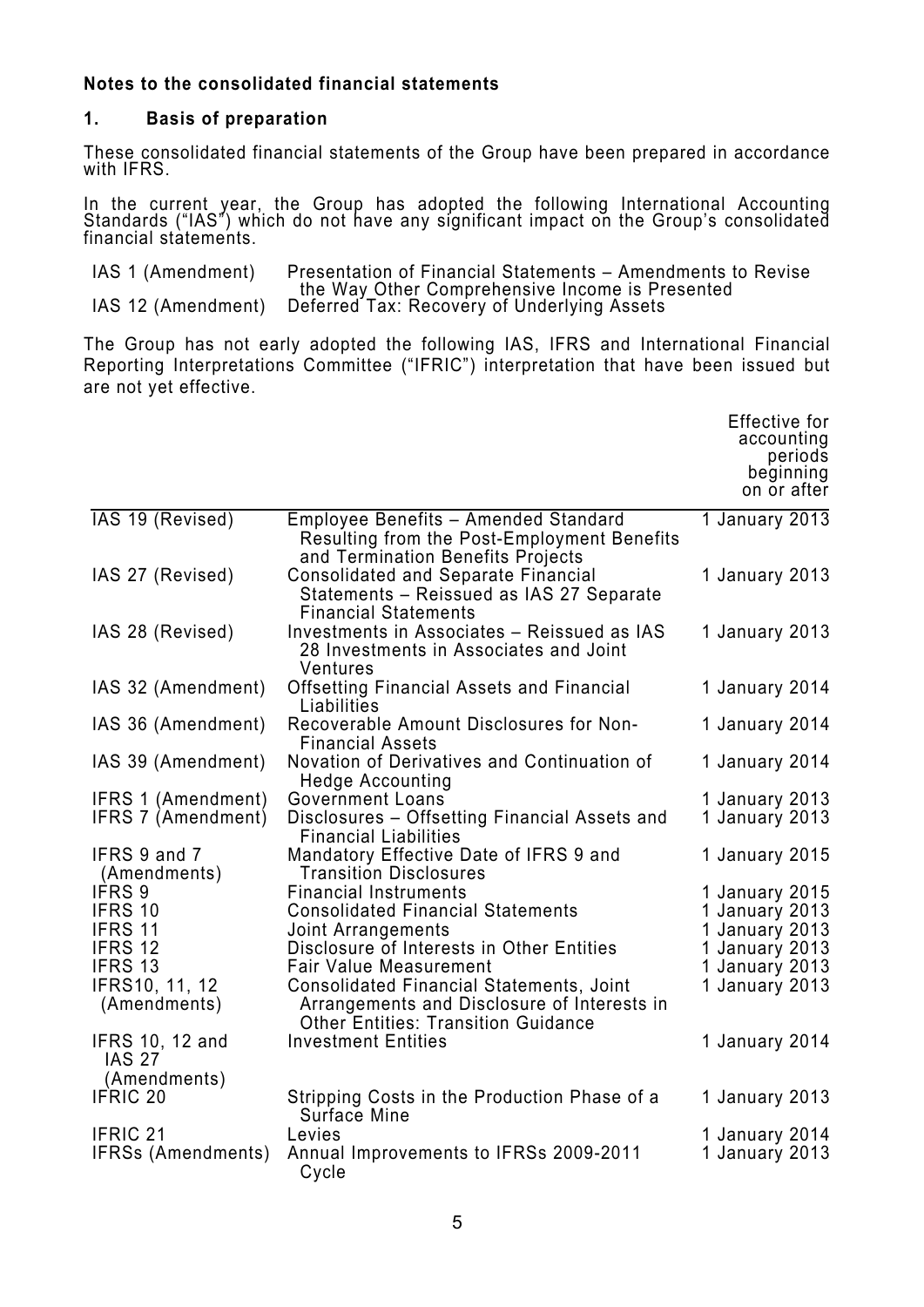#### **1. Basis of preparation (continued)**

The Group will apply these new and revised standards, interpretations and amendments in the period of initial application. The Group assessed that adoption of IFRS 10 did not result in any change in the consolidation status of its subsidiaries. The Group is currently<br>assessing the impact of the adoption of the other new and revised standards, interpretations and amendments per above-mentioned and is not yet in a position to state whether they would have a significant impact on the Group's results of operations and financial position.

#### **2. Turnover and segment information**

The Group is principally engaged in wholesale and retail distribution and licensing of quality fashion and non-apparel products designed under its own internationally-known Esprit brand name.

|                            | 2013<br>HK\$ million HK\$ million | 2012   |
|----------------------------|-----------------------------------|--------|
| Revenue                    |                                   |        |
| Wholesale                  | 10,062                            | 12,116 |
| Retail                     | 15,652                            | 17,806 |
| Licensing and other income | 188                               | 243    |
|                            | 25,902                            | 30,165 |
|                            |                                   |        |

The chief operating decision maker has been identified as the executive directors ("Executive Directors") of the Group.

Management has determined the operating segments based on the reports reviewed by the Executive Directors that are used to assess performance and allocate resources.

The Executive Directors consider the business from an operations nature perspective, including wholesale and retail distribution and licensing of quality fashion and nonapparel products designed under its own internationally-known Esprit brand name.

Inter-segment transactions are entered into under the normal commercial terms and conditions that would also be available to unrelated third parties.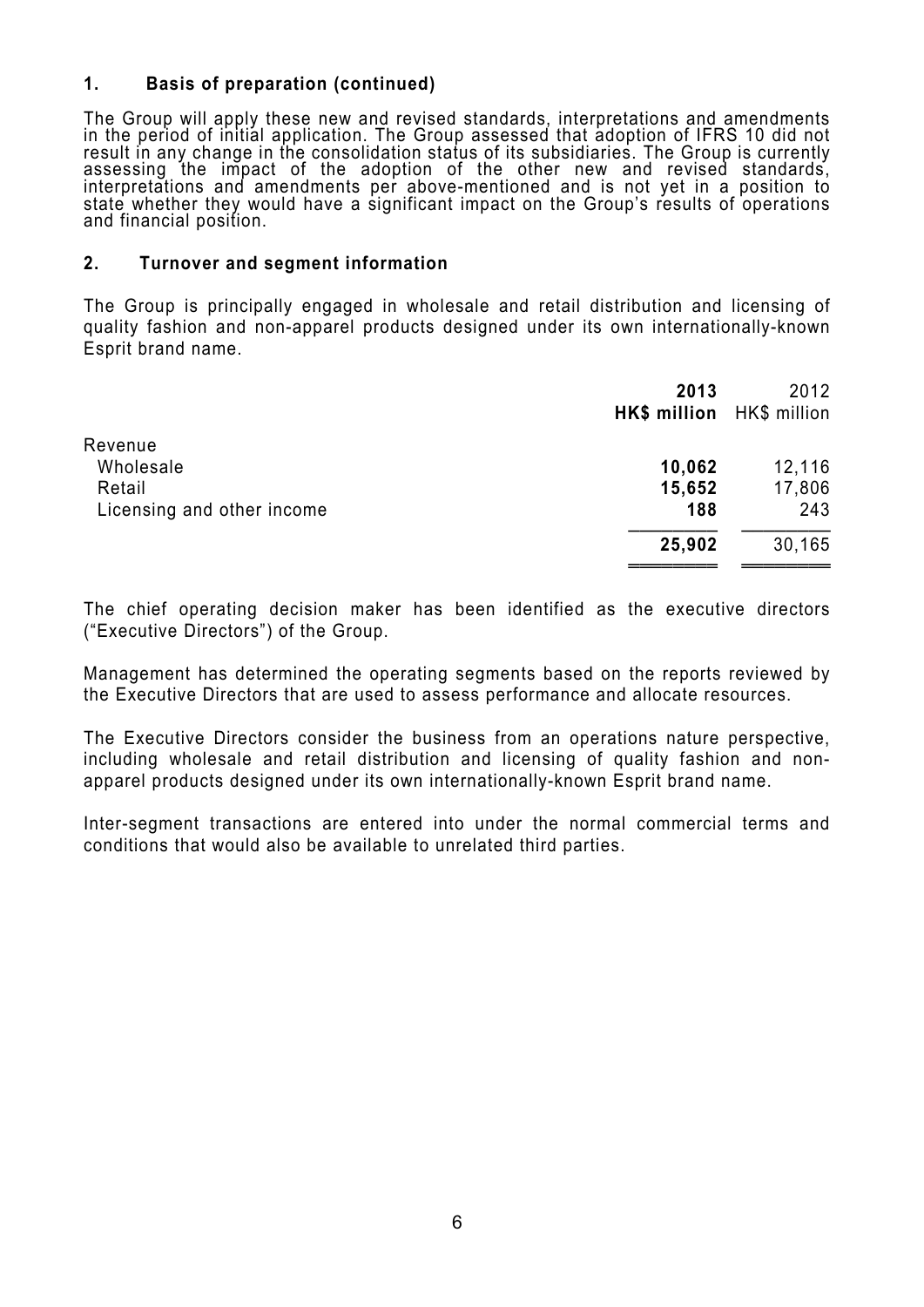## **2. Turnover and segment information (continued)**

|                                                                          |                              |                           | For the year ended 30 June 2013 |                                    |                          |
|--------------------------------------------------------------------------|------------------------------|---------------------------|---------------------------------|------------------------------------|--------------------------|
|                                                                          |                              |                           |                                 | Corporate<br>services,<br>sourcing |                          |
|                                                                          | Wholesale<br>HK\$<br>million | Retail<br>HK\$<br>million | Licensing<br>HK\$<br>million    | and others<br>HK\$<br>million      | Group<br>HK\$<br>million |
| Total revenue<br>Inter-segment revenue                                   | 10,062                       | 15,652                    | 172                             | 22,504<br>(22, 488)                | 48,390<br>(22, 488)      |
| Revenue from external<br>customers                                       | 10,062                       | 15,652                    | 172                             | 16                                 | 25,902                   |
| Segment results<br>Impairment of goodwill                                | 972                          | (1, 104)                  | 142                             | (2, 184)                           | (2, 174)                 |
| (Note)                                                                   | (1, 822)                     | (174)                     |                                 |                                    | (1, 996)                 |
| LBIT<br>Interest income<br>Finance costs                                 |                              |                           |                                 |                                    | (4, 170)<br>51<br>(30)   |
| Loss before taxation                                                     |                              |                           |                                 |                                    | (4, 149)                 |
| Capital expenditure<br>Depreciation<br>Impairment of property,           | 49<br>50                     | 559<br>509                |                                 | 311<br>307                         | 919<br>866               |
| plant and equipment<br>Additional/(write-back<br>of) provision for store | $\overline{2}$               | 343                       |                                 | 1                                  | 346                      |
| closures and leases                                                      |                              | 446                       |                                 | (20)                               | 426                      |

Note: The Group's management has reviewed the development of the operation and the business plan in China. The current competition in the China market is considered increasingly intense. Based on the current year's goodwill impairment assessment, an impairment charge of **HK\$1,996 million** for the China goodwill has been recognised in the current financial year.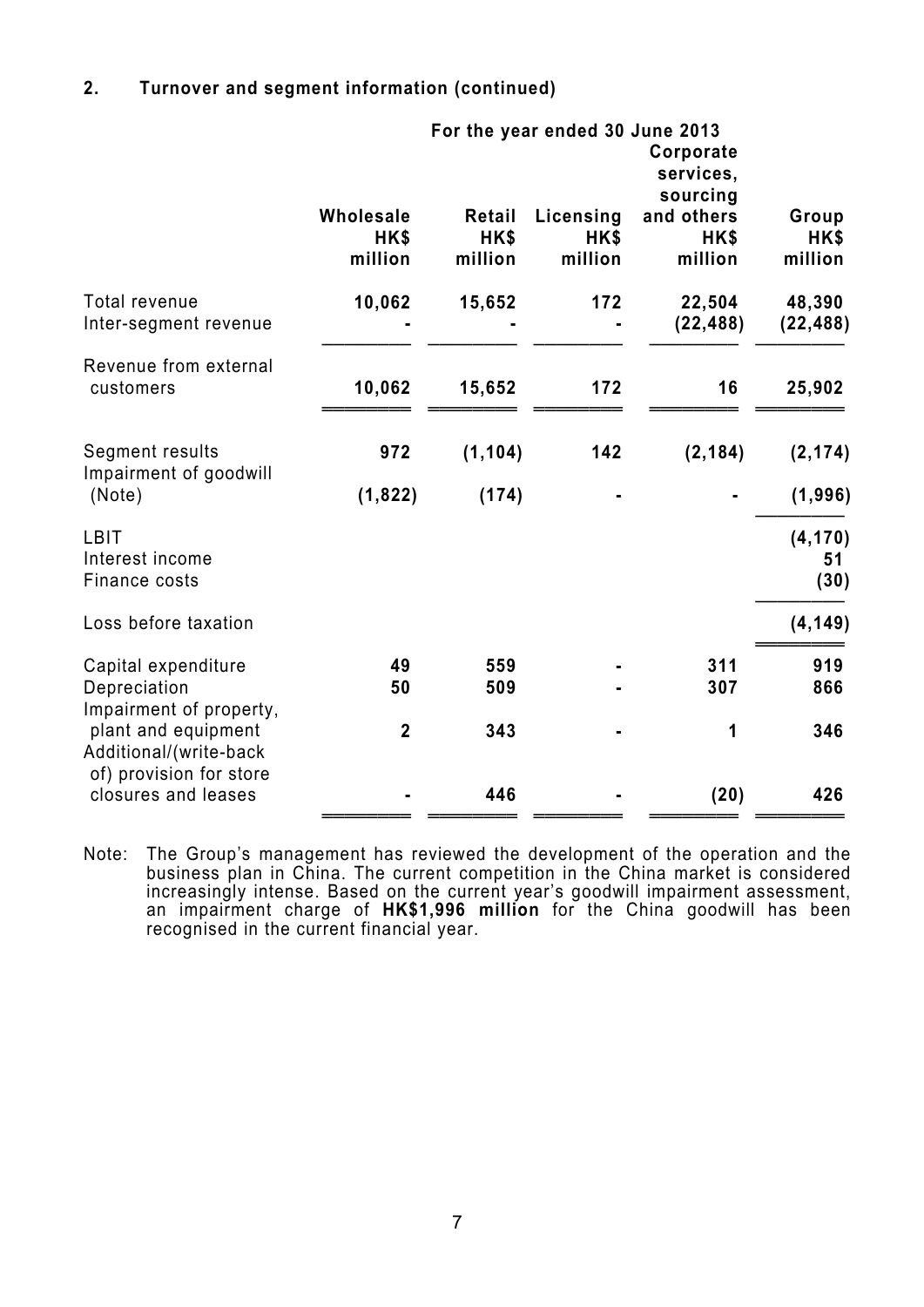# **2. Turnover and segment information (continued)**

|                                                                          |                              |                           | For the year ended 30 June 2012 |                               |                          |
|--------------------------------------------------------------------------|------------------------------|---------------------------|---------------------------------|-------------------------------|--------------------------|
|                                                                          |                              |                           |                                 | Corporate                     |                          |
|                                                                          |                              |                           |                                 | services,<br>sourcing         |                          |
|                                                                          | Wholesale<br>HK\$<br>million | Retail<br>HK\$<br>million | Licensing<br>HK\$<br>million    | and others<br>HK\$<br>million | Group<br>HK\$<br>million |
| Total revenue<br>Inter-segment revenue                                   | 12,116                       | 17,806                    | 203                             | 25,631<br>(25, 591)           | 55,756<br>(25, 591)      |
| Revenue from external<br>customers                                       | 12,116                       | 17,806                    | 203                             | 40                            | 30,165                   |
| Segment results<br>Impairment of goodwill                                | 2,142                        | 1,157                     | 146                             | (2, 274)                      | 1,171                    |
| <b>EBIT</b><br>Interest income<br>Finance costs                          |                              |                           |                                 |                               | 1,171<br>28<br>(37)      |
| Profit before taxation                                                   |                              |                           |                                 |                               | 1,162                    |
| Capital expenditure<br>Depreciation<br>Impairment of property,           | 47<br>47                     | 829<br>511                |                                 | 544<br>126                    | 1,420<br>684             |
| plant and equipment<br>Additional/(write-back<br>of) provision for store |                              | 64                        |                                 |                               | 64                       |
| closures and leases                                                      | 7                            | (792)                     |                                 | 89                            | (696)                    |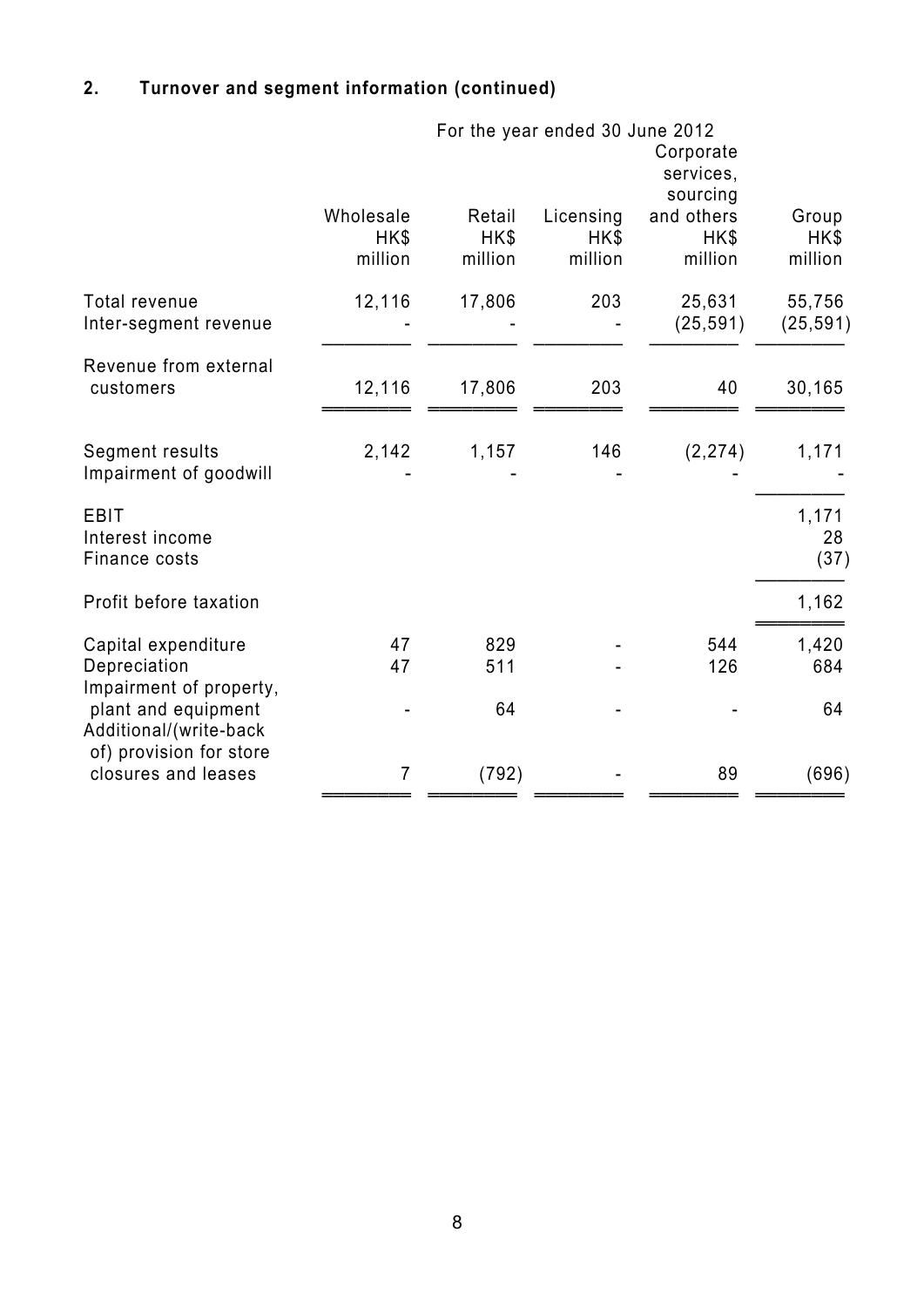## **2. Turnover and segment information (continued)**

Turnover from external customers is attributed to the following countries based on the location in which the sales originated:

|                                                                                                                      | 2013<br>HK\$ million                            | 2012<br>HK\$ million                            |
|----------------------------------------------------------------------------------------------------------------------|-------------------------------------------------|-------------------------------------------------|
| Europe<br>Germany (Note 1)<br><b>Benelux</b><br>France                                                               | 11,591<br>3,236<br>1,619                        | 12,998<br>3,867<br>1,942                        |
| Austria<br>Scandinavia<br>Switzerland<br><b>United Kingdom</b><br>Ireland<br>Italy                                   | 1,174<br>1,106<br>1,149<br>307<br>21<br>132     | 1,260<br>1,389<br>1,333<br>346<br>29<br>201     |
| Spain<br>Portugal<br>Others                                                                                          | 218<br>12<br>24                                 | 307<br>12<br>21                                 |
|                                                                                                                      | 20,589                                          | 23,705                                          |
| Asia Pacific<br>Hong Kong<br>Macau (Note 2)<br>Taiwan<br>Singapore<br>Malaysia<br>China<br>Australia and New Zealand | 456<br>615<br>232<br>420<br>285<br>2,416<br>688 | 548<br>583<br>279<br>441<br>267<br>2,587<br>827 |
|                                                                                                                      | 5,112                                           | 5,532                                           |
| North America<br>Canada<br><b>United States</b>                                                                      | 58<br>143                                       | 391<br>537                                      |
|                                                                                                                      | 201                                             | 928                                             |
|                                                                                                                      | 25,902                                          | 30,165                                          |
|                                                                                                                      |                                                 |                                                 |

Note 1: Germany sales include wholesale sales to other European countries mainly Russia, Czech Republic, Poland, Bulgaria and Ukraine

Note 2: Macau sales include wholesale sales to other countries mainly Middle East, Columbia and Chile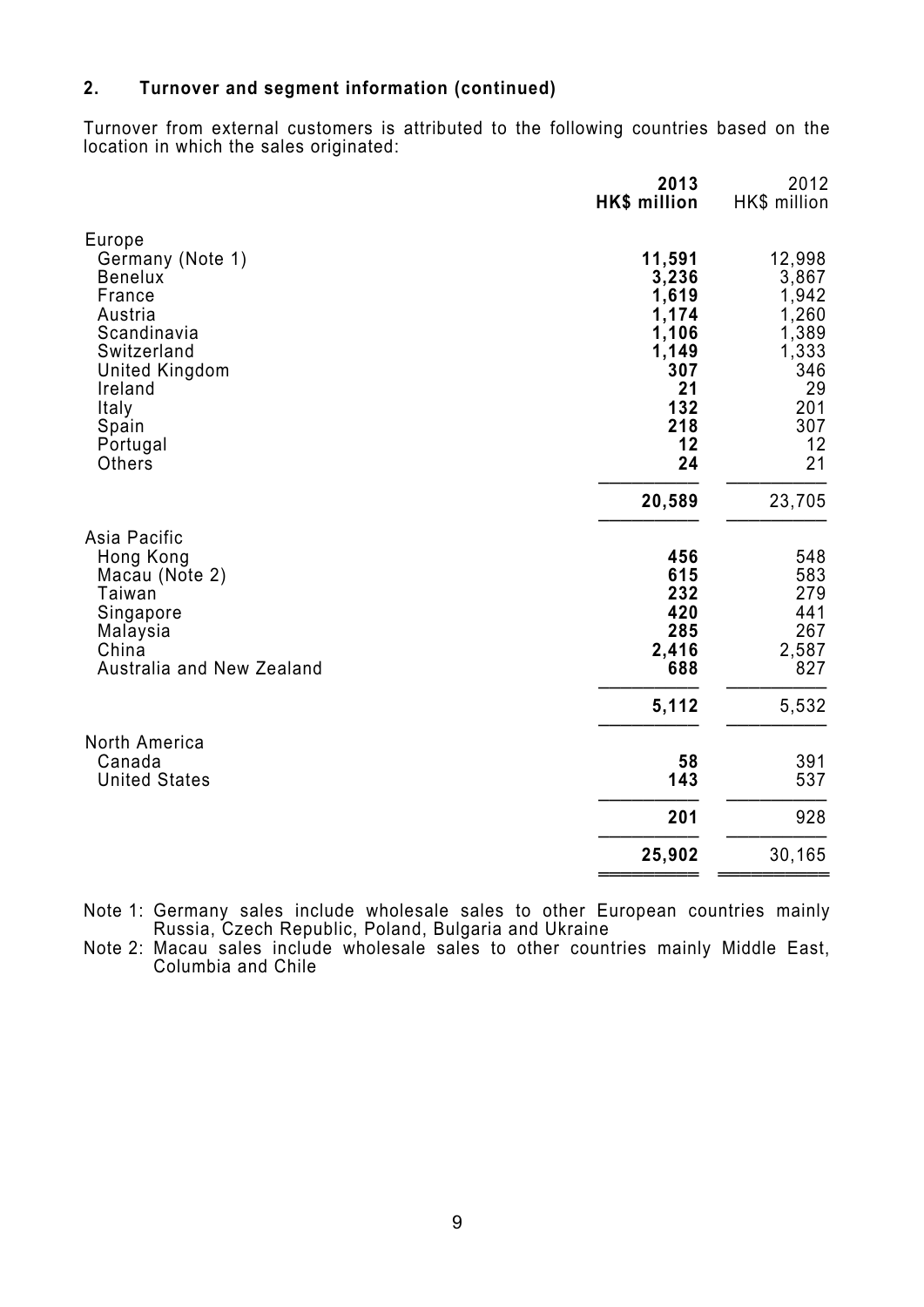# **3. Operating (loss)/profit ((LBIT)/EBIT)**

|                                                                            | 2013<br><b>HK\$</b> million | 2012<br>HK\$ million |
|----------------------------------------------------------------------------|-----------------------------|----------------------|
| (LBIT)/EBIT is arrived at after charging and (crediting) the<br>following: |                             |                      |
| Auditor's remuneration                                                     | 15                          | 16                   |
| Depreciation                                                               | 866                         | 684                  |
| Amortisation of customer relationships                                     | 64                          | 59                   |
| Impairment of goodwill                                                     | 1,996                       |                      |
| Impairment of property, plant and equipment (Note)                         |                             |                      |
| - store closures and leases                                                | 102                         |                      |
| - others                                                                   | 244                         | 64                   |
| Additional/(write-back of) provision for store closures and                |                             |                      |
| leases (Note)                                                              | 426                         | (696)                |
| Loss on disposal of property, plant and equipment                          | 24                          | 25                   |
| Occupancy costs                                                            |                             |                      |
| - operating lease charge (including variable rental of                     |                             |                      |
| HK\$450 million (2012: HK\$419 million))                                   | 2,946                       | 2,840                |
| - other occupancy costs                                                    | 780                         | 966                  |
| Cash flow hedges:                                                          |                             |                      |
| - ineffective portion transferred from equity to exchange                  |                             |                      |
| losses/(gains) on forward foreign exchange contracts                       |                             | (94)                 |
| - ineffective portion recognised in exchange (gains)/losses                |                             |                      |
| on forward foreign exchange contracts not qualifying for                   |                             |                      |
| hedge accounting                                                           | (1)                         | $\overline{7}$       |
| Other net exchange gains                                                   | (72)                        | (66)                 |
| Provision for obsolete inventories, net                                    | 527                         | 72                   |
| Provision for impairment of trade debtors, net                             | 312                         | 186                  |
|                                                                            |                             |                      |

Note: During the year, the management decided to close a number of stores and identified a number of stores of which the lease contracts are onerous in various countries in Europe. In this connection, the Group has recognised an impairment of property, plant and equipment of the stores of **HK\$102 million**, and provision for store closures and onerous leases of **HK\$396 million**. Additional provision for store closures of **HK\$30 million** was made in connection with the store closures for Europe and Asia Pacific announced in the prior years.

The plan to divest the retail operation in North America announced in 2011 was completed and all retail stores in North America were closed as at 30 June 2012. During the year ended 30 June 2012, the Group recognised a net write-back of provision of HK\$696 million, mainly arising from write-back of provision relating to the successful divestment of operations in North America, net of related costs.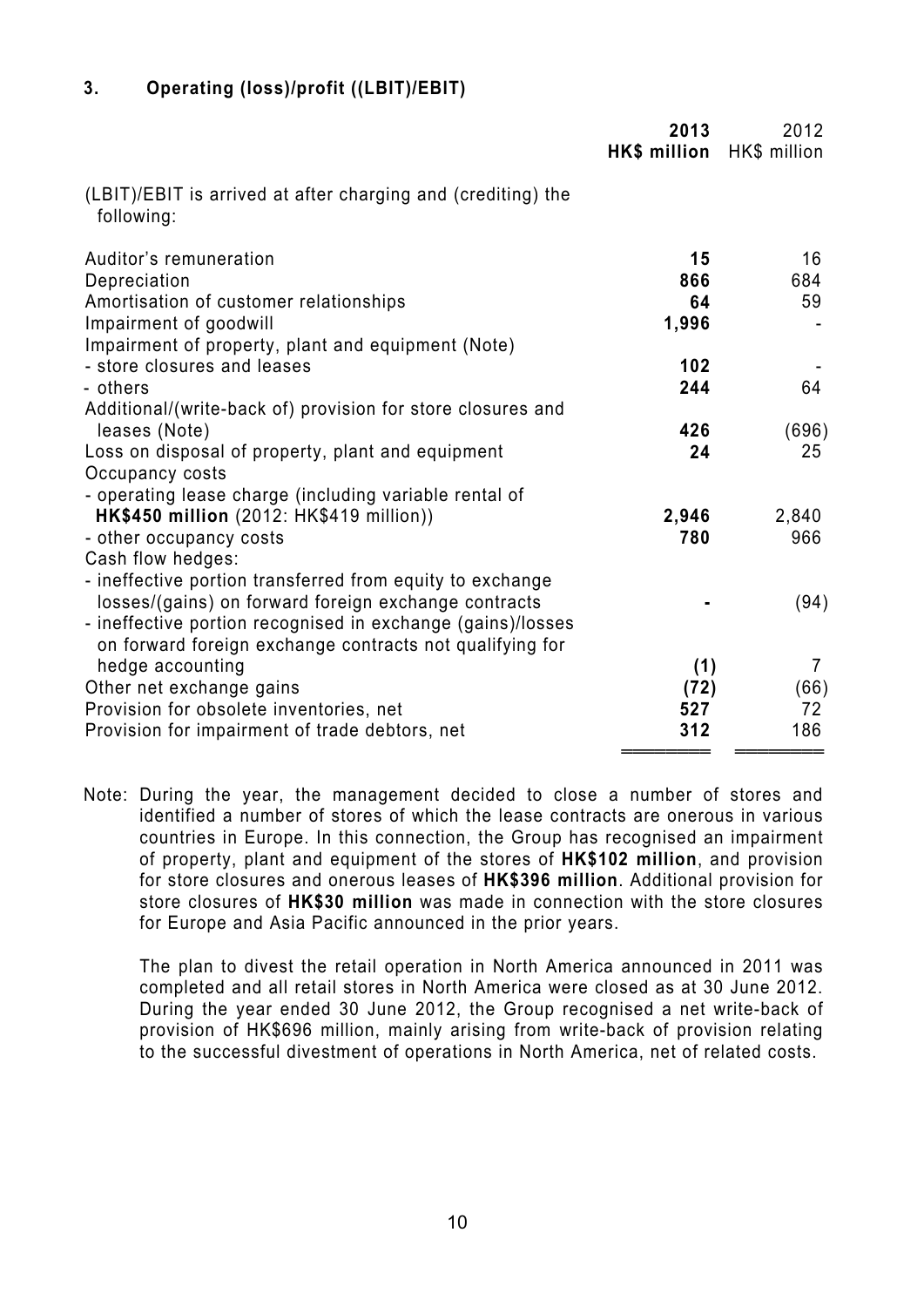#### **4. Finance costs**

|                                                                                                                    | 2013<br><b>HK\$ million</b> | 2012<br>HK\$ million |
|--------------------------------------------------------------------------------------------------------------------|-----------------------------|----------------------|
| Interest on bank loans wholly repayable within five<br>years<br>Imputed interest on financial assets and financial | 23                          | 25                   |
| liabilities                                                                                                        | $\overline{7}$              | 12                   |
|                                                                                                                    | 30                          | 37                   |
| <b>Taxation</b><br>5.                                                                                              |                             |                      |
|                                                                                                                    | 2013<br><b>HK\$ million</b> | 2012<br>HK\$ million |
| <b>Current tax</b><br>Hong Kong profits tax<br>Provision for current year<br>Under-provision for prior years       | 3                           | -1<br>$\overline{7}$ |
| Overseas taxation<br>Provision for current year<br>Under/(over)-provisions for prior years                         | 328<br>33                   | 229<br>(67)          |
|                                                                                                                    | 364                         | 170                  |
| <b>Deferred tax</b><br>Current year net (credit)/charge<br>Effect of changes in tax rates                          | (131)<br>6                  | 118<br>1             |
| <b>Taxation</b>                                                                                                    | 239                         | 289                  |

Hong Kong profits tax is calculated at **16.5%** (2012: 16.5%) on the estimated assessable profit for the year, net of tax losses carried forward, if applicable.

Overseas (outside of Hong Kong) taxation has been calculated on the estimated assessable profit for the year at the rates of taxation prevailing in the countries in which the Group companies operate, net of tax losses carried forward, if applicable.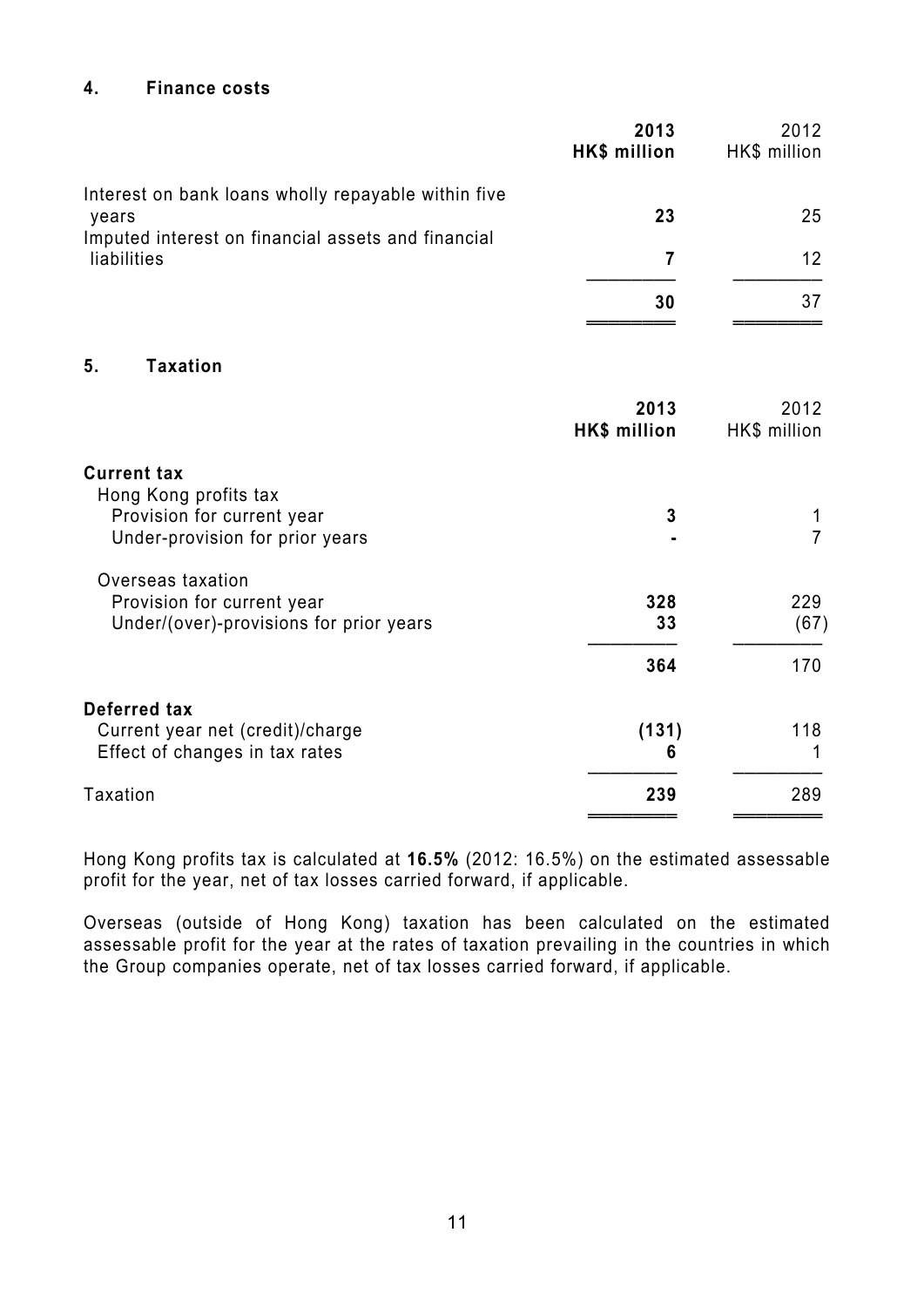## **5. Taxation (continued)**

Note: During this financial year, the Inland Revenue Department of Hong Kong ("IRD") had initiated tax inquiries and issued notices of tax assessment for additional tax in an aggregate sum of approximately HK\$449 million for the year of assessment 2006/2007 concerning taxability of income generated by a subsidiary engaged in the distribution operation of the Group. Objections and holdover applications against the additional tax assessment had been lodged. The IRD agreed to hold over the additional tax subject to the purchase of tax reserve certificate ("TRC") of HK\$99 million. The TRC was purchased in the current financial year. While the ultimate outcome of these tax inquiries cannot presently be determined, after considering the advice from the tax advisor and based on the current facts and circumstances, the Directors of the Company are of the opinion that adequate provision has been made in the Group's consolidated financial statements.

#### **6. Dividends**

|                                                       | 2013<br>HK\$ million | 2012<br>HK\$ million |
|-------------------------------------------------------|----------------------|----------------------|
| No interim dividend (2012: HK\$0.26 per share)        | ٠                    | 336                  |
| No proposed final dividend (2012: HK\$0.15 per share) | $\blacksquare$       | $194*$               |
|                                                       | $\blacksquare$       | 530                  |

The actual final dividend paid in cash for the year ended 30 June 2012 was HK\$281 million. The amount of the actual final dividend paid for the year ended 30 June 2012 had taken into account the additional shares issued during the period from 27 September 2012 to 14 December 2012, the date of closure of the register of members, and part of the final dividend amounting to HK\$10 million was paid in form of new fully paid shares out of the retained profits during the year. For the purpose of calculating the number of scrip shares allotted in respect of the final dividend, the market value of the scrip shares is HK\$12.19, which is the average closing price of the Company's share as quoted on The Stock Exchange of Hong Kong Limited for the five consecutive trading days immediately preceding 12 December 2012.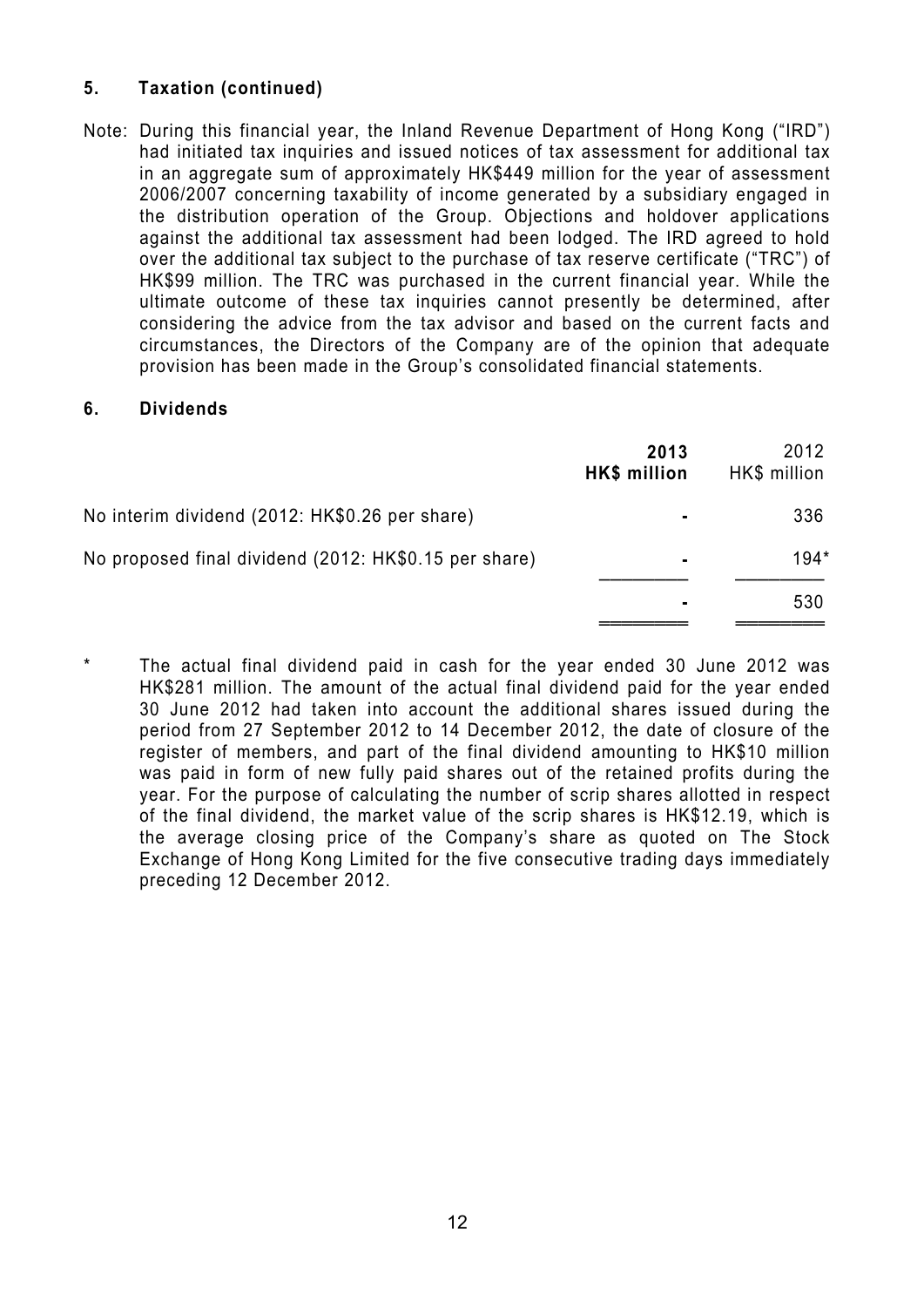## **7. (Loss)/earnings per share**

#### **Basic**

Basic loss or earnings per share is calculated by dividing the loss or profit attributable to shareholders of the Company by the weighted average number of ordinary shares in issue during the year.

|                                                                                     | 2013    | 2012<br>(Adjusted) |
|-------------------------------------------------------------------------------------|---------|--------------------|
| attributable to shareholders<br>(Loss)/profit<br>0f<br>the<br>Company (HK\$million) | (4,388) | 873                |
| Weighted average number of ordinary shares in issue<br>(million)                    | 1,754   | 1,463              |
| Basic (loss)/earnings per share (HK dollars per share)                              | (2.50)  | 0.60               |

#### **Diluted**

Diluted loss or earnings per share is calculated based on the loss or profit attributable to shareholders of the Company, and the weighted average number of shares in issue during the year after adjusting for the weighted average number of ordinary shares outstanding to assume conversion of all dilutive potential ordinary shares granted under the Company's share option scheme. For the share options, a calculation is done to determine the number of shares that could have been acquired at fair value (determined as the average annual market share price of the Company's shares for the year) based on the monetary value of the subscription rights attached to the outstanding share options. The number of shares calculated as above is compared with the number of shares that would have been issued assuming the exercise of the share options.

Diluted loss per share for the year ended 30 June 2013 was the same as the basic loss per share since the share options had anti-dilutive effect.

The basic and diluted earnings per share for the year ended 30 June 2012 have been adjusted to reflect the effect of a rights issue of the Company during the year.

|                                                                                                             | 2013     | 2012<br>(Adjusted) |
|-------------------------------------------------------------------------------------------------------------|----------|--------------------|
| shareholders<br>attributable<br>to<br>(Loss)/profit<br>οf<br>the<br>Company (HK\$million)                   | (4, 388) | 873                |
| Weighted average number of ordinary shares in issue<br>(million)<br>Adjustments for share options (million) | 1,754    | 1,463              |
| Weighted average number of ordinary shares for diluted<br>earnings per share (million)                      | 1,754    | 1,464              |
| Diluted (loss)/earnings per share (HK dollars per share)                                                    | (2.50)   | 0.60               |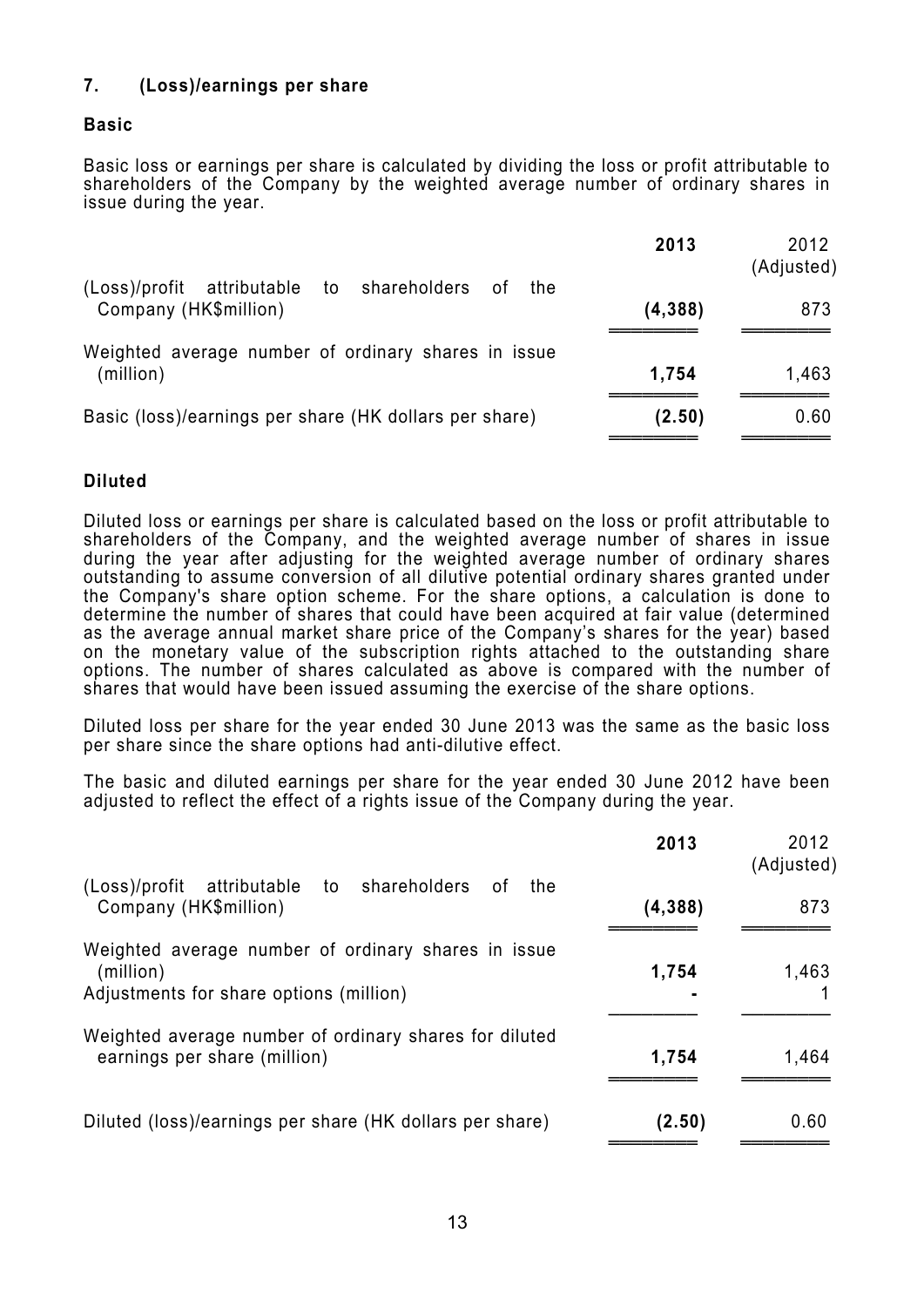#### **8. Debtors, deposits and prepayments**

Debtors, deposits and prepayments include trade debtors. The ageing analysis by due date of trade debtors net of provision for impairment is as follows:

|                                  | 2013<br>HK\$ million | 2012<br>HK\$ million |
|----------------------------------|----------------------|----------------------|
| Current portion                  | 1,666                | 1,750                |
| $1-30$ days                      | 171                  | 169                  |
| 31-60 days                       | 114                  | 125                  |
| 61-90 days                       | 62                   | 114                  |
| Over 90 days                     | 302                  | 323                  |
| Amount past due but not impaired | 649                  | 731                  |
|                                  | 2,315                | 2,481                |
|                                  |                      |                      |

The Group's sales to retail customers are made in cash, bank transfer or by credit card. The Group also grants credit period, which is usually 30 to 60 days to certain wholesale and franchise customers.

## **9. Creditors and accrued charges**

Creditors and accrued charges include trade creditors. The ageing analysis by due date of trade creditors is as follows:

|              | 2013<br>HK\$ million | 2012<br>HK\$ million |
|--------------|----------------------|----------------------|
| $0-30$ days  | 1,084                | 1,369                |
| 31-60 days   | 12                   | 27                   |
| 61-90 days   |                      | 9                    |
| Over 90 days | 19                   | 29                   |
|              | 1,122                | 1,434                |
|              |                      |                      |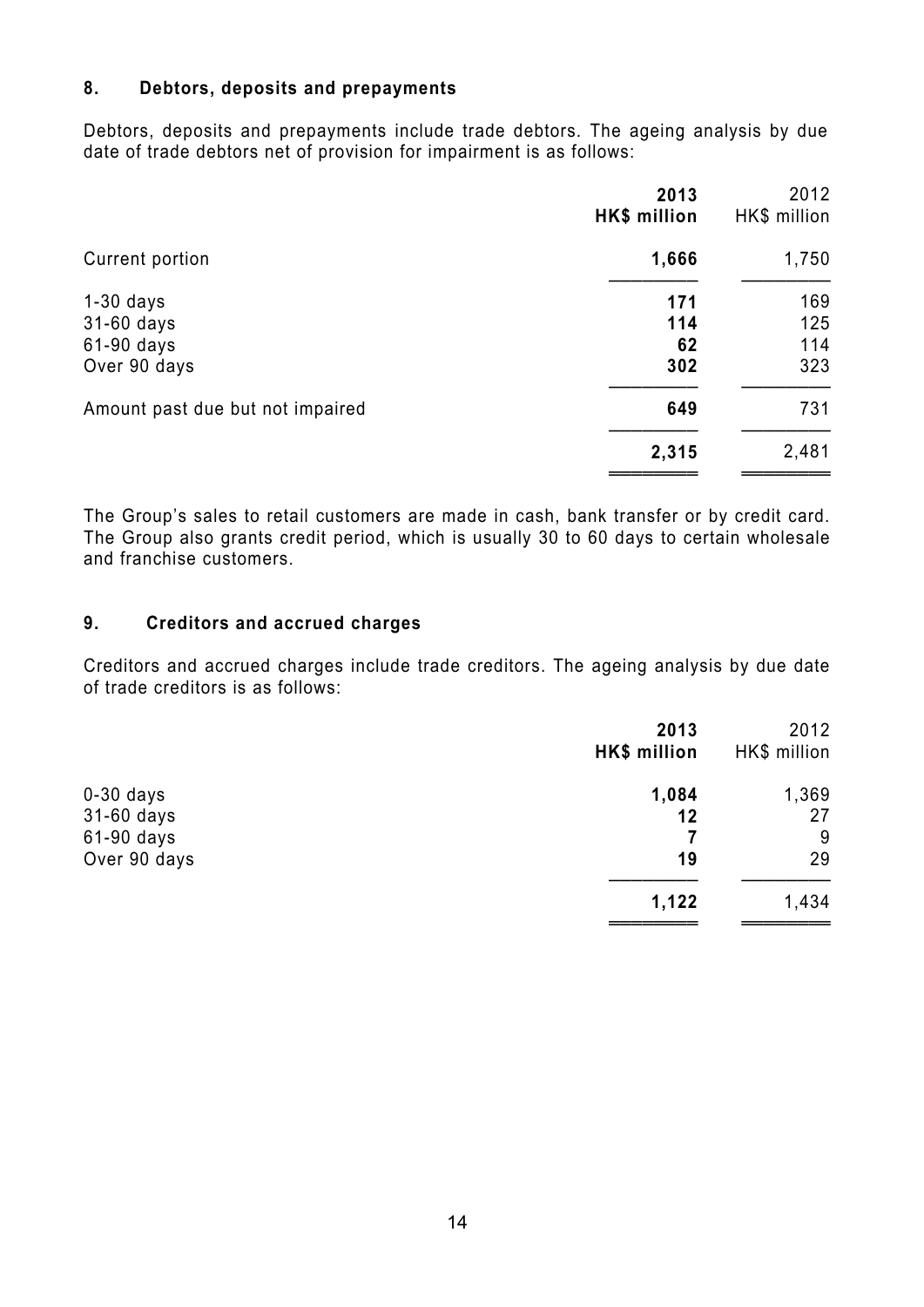#### **10. Provision for store closures and leases**

Movements in provision for store closures and leases are as follows:

|                                                             | 2013         | 2012         |
|-------------------------------------------------------------|--------------|--------------|
|                                                             | HK\$ million | HK\$ million |
| At 1 July                                                   | 446          | 1,992        |
| Additional/(write-back of) provision for store closures and |              |              |
| leases                                                      | 426          | (696)        |
| Amounts used during the year                                | (294)        | (764)        |
| Exchange translation                                        | 13           | (86)         |
| At 30 June                                                  | 591          | 446          |
|                                                             |              |              |

The provision for store closures and leases was made in connection with the store closures and provision for onerous lease contracts for loss-making stores in Europe and Asia Pacific and the divestment of operations in North America announced in the current and prior years. The store closures are still ongoing while the plan to divest the retail operation in North America was completed and all retail stores in North America were closed as at 30 June 2012.

During the year ended 30 June 2013, the Group recognised a net additional provision of **HK\$426 million**, mainly arising from an additional provision for store closures and onerous leases of **HK\$396 million** in relation to loss-making stores in Europe announced in the current year.

The amounts used during the year include compensation paid to landlords and staff, payments of other direct costs attributable to store closures/divestment and occupancy costs under lease contracts recognised during the year.

As at 30 June 2013, the provision expected to be settled within twelve months after the date of the statement of financial position is **HK\$298 million** (2012: HK\$380 million) and the provision expected to be settled more than twelve months after the date of the statement of financial position is **HK\$293 million** (2012: HK\$66 million).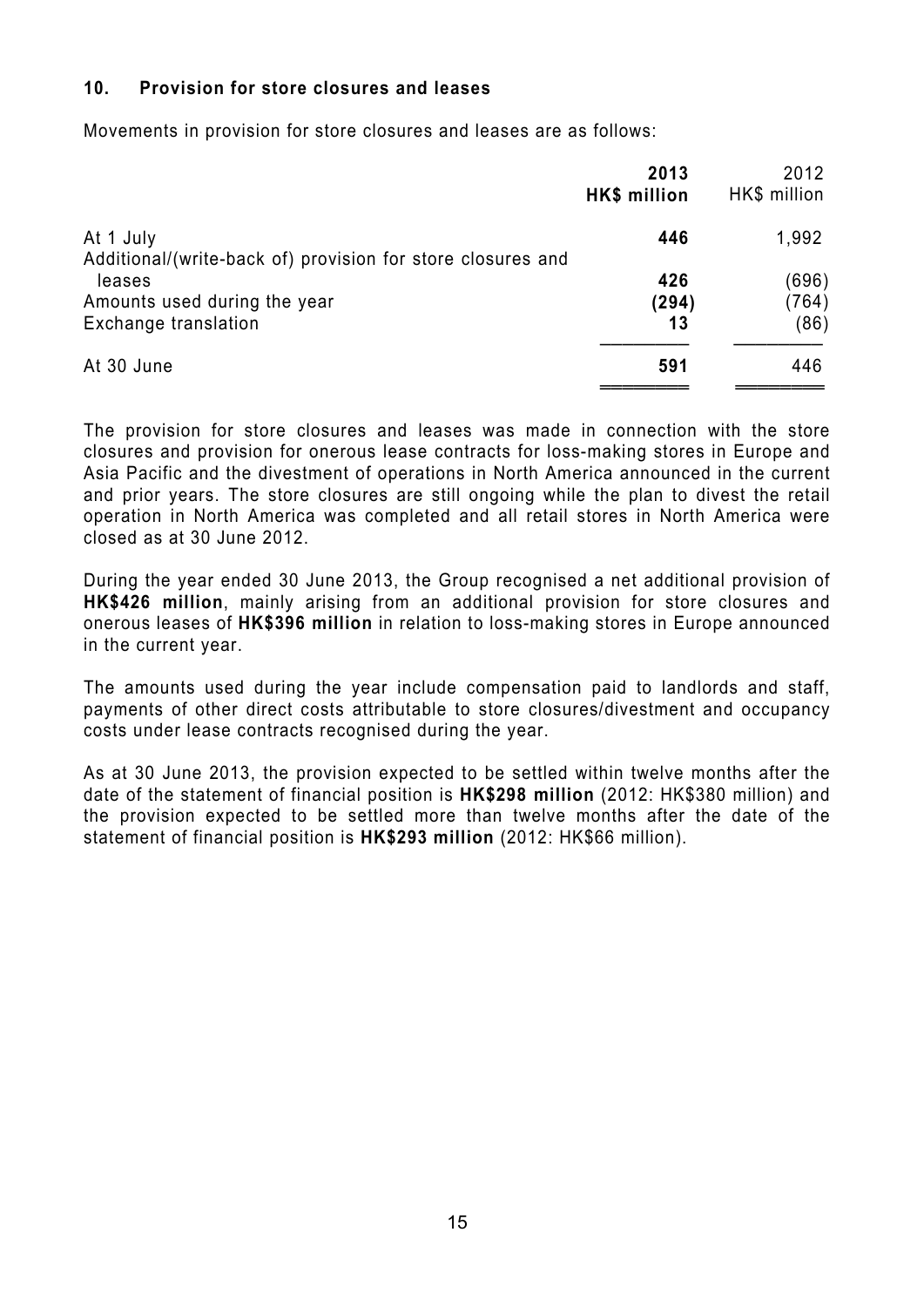## **11. Bank loans**

At 30 June 2013, the Group's bank loans were payable as follows:

|                                                                                                                               | 2013<br>HK\$ million | 2012<br>HK\$ million |
|-------------------------------------------------------------------------------------------------------------------------------|----------------------|----------------------|
| Unsecured short-term bank loans<br>Unsecured long-term bank loans repayable within one                                        |                      | 122                  |
| year                                                                                                                          | 520                  | 520                  |
|                                                                                                                               | 520                  | 642                  |
| Unsecured long-term bank loans repayable between one<br>and two years<br>Unsecured long-term bank loans repayable between two |                      | 520                  |
| and five years                                                                                                                |                      | 520                  |
|                                                                                                                               | 520                  | 1,682                |

The carrying amounts of the total borrowings are denominated in the following currencies and interest rate structure:

|                                              | 2013<br>HK\$ million | 2012<br>HK\$ million |
|----------------------------------------------|----------------------|----------------------|
| Fixed rate borrowings<br>Renminbi            | $\blacksquare$       | 122                  |
| Floating rate borrowings<br>Hong Kong dollar | 520                  | 1,560                |
|                                              | 520                  | 1,682                |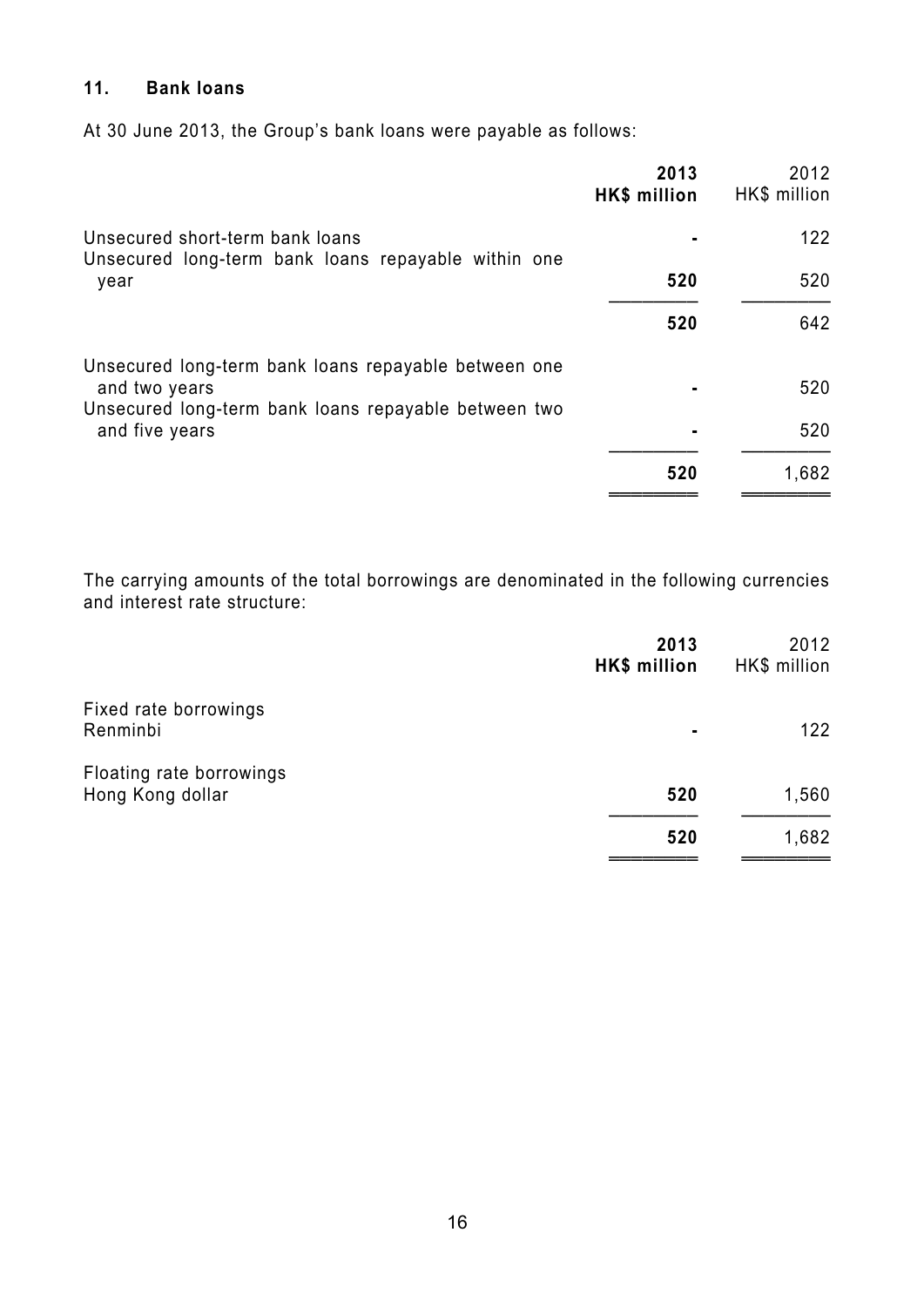## **MANAGEMENT DISCUSSION AND ANALYSIS**

#### **FINANCIAL REVIEW**

#### **Revenue Analysis**

As expressed in our Interim Report for the six months ended 31 December 2012, the combination of external and internal challenges has had considerable impact on the Group's performance this year. For the financial year ended 30 June 2013, Group turnover amounted to HK\$25,902 million (2012: HK\$30,165 million), representing a -14.1% decline from the same period last year; which was attributable to:

- i) Strategic decision to divest North American operations (the "Divestment of NA") and the closure of certain loss-making stores as announced in prior financial years (the "Store Closures")
- ii) Decline in wholesale and retail turnover due to weak performance in most markets
- iii) Negative impact of foreign exchange effect

Excluding the impact from currency exchange rates, the Divestment of NA and the Store Closures, turnover from the core businesses of the Group declined by -7.7% year-onyear. This percentage decline in turnover was -6.4% in the second half of the financial year ("Second Half") versus the -8.8% decline in the first half of the financial year ("First Half").



## **Analysis of Group Turnover**

#### *▲/▼ yoy change*

Represents the year-on-year variance excluding currency impact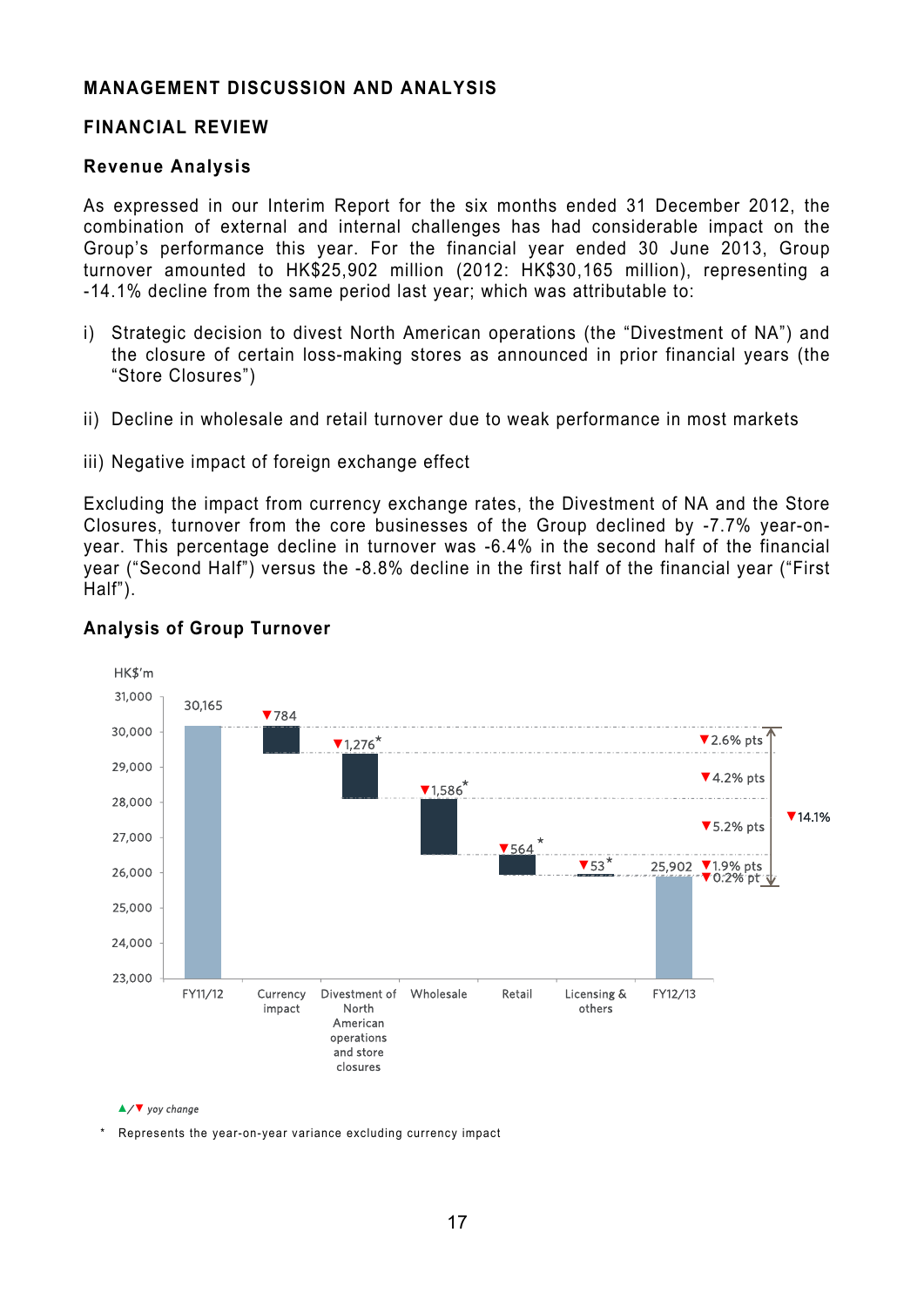## **Turnover by Product Divisions**

| For the year ended 30 June |              |                 |              |            | Change in % |          |
|----------------------------|--------------|-----------------|--------------|------------|-------------|----------|
|                            |              | 2013            |              | 2012       |             |          |
|                            |              | % to Group      |              | % to Group |             | Local    |
|                            | HK\$ million | <b>Turnover</b> | HK\$ million | Turnover   | HK\$        | currency |
| women                      | 9,818        | 37.9%           | 11,723       | 38.9%      | $-16.3%$    | $-13.7%$ |
| women casual               | 6,707        | 25.9%           | 8,861        | 29.4%      | $-24.3%$    | $-21.9%$ |
| women collection           | 2,871        | 11.1%           | 2,862        | 9.5%       | 0.3%        | 3.3%     |
| trend                      | 240          | 0.9%            |              |            | n.a.        | n.a.     |
| men                        | 3,963        | 15.3%           | 4,816        | 16.0%      | $-17.7%$    | $-15.5%$ |
| men casual                 | 3,062        | 11.8%           | 3,827        | 12.7%      | $-20.0%$    | $-17.7%$ |
| men collection             | 901          | 3.5%            | 989          | 3.3%       | $-8.9%$     | $-7.1%$  |
| others                     | 5,906        | 22.8%           | 6,122        | 20.2%      | $-3.5%$     | $-0.6%$  |
| accessories                | 1,153        | 4.5%            | 1,355        | 4.5%       | $-14.9%$    | $-12.4%$ |
| shoes                      | 1,097        | 4.2%            | 1,190        | 3.9%       | $-7.8%$     | $-4.0%$  |
| bodywear                   | 1,055        | 4.1%            | 1,116        | 3.7%       | $-5.5%$     | $-2.1%$  |
| kids                       | 894          | 3.5%            | 785          | 2.6%       | 13.9%       | 18.2%    |
| denim                      | 652          | 2.5%            |              |            | n.a.        | n.a.     |
| sports                     | 317          | 1.2%            | 401          | 1.3%       | $-20.9%$    | $-18.3%$ |
| de. corp                   | 115          | 0.4%            | 541          | 1.8%       | $-78.8\%$   | $-77.6%$ |
| others*                    | 623          | 2.4%            | 734          | 2.4%       | $-14.9%$    | $-12.7%$ |
| Esprit total               | 19,687       | 76.0%           | 22,661       | 75.1%      | $-13.1%$    | $-10.5%$ |
| edc women                  | 4,744        | 18.3%           | 5,512        | 18.3%      | $-13.9%$    | $-11.2%$ |
| edc men                    | 1,177        | 4.6%            | 1,271        | 4.2%       | $-7.4%$     | $-4.6%$  |
| edc others <sup>^</sup>    | 294          | 1.1%            | 721          | 2.4%       | $-59.2%$    | $-57.7%$ |
| edc total                  | 6,215        | 24.0%           | 7,504        | 24.9%      | $-17.2%$    | $-14.6%$ |
| <b>Group Total</b>         | 25,902       | 100.0%          | 30,165       | 100.0%     | $-14.1%$    | $-11.5%$ |

Others include mainly salon, licensing income & licensed products like timewear, eyewear,

jewellery, bed & bath, houseware, etc.

edc others include edc kids, edc shoes, edc accessories and edc bodywear

n.a. Not applicable

The Group markets its products under two brands, namely the Esprit brand and the edc brand. In FY12/13, turnover from Esprit and edc branded products represented 76.0% (2012: 75.1%) and 24.0% (2012: 24.9%) of Group turnover respectively.

Turnover from Esprit branded products reported a -10.5% year-on-year decline in local currency. The results among the twelve product divisions of the Esprit branded portfolio were mixed. In general, we observed a more favourable development of the Collection divisions (more dressed up than the Casual lines). In fact, on a positive note, Women Collection, the third largest product division under the Esprit brand, contributed 11.1% (2012: 9.5%) of Group turnover and recorded a year-on-year turnover growth of +3.3% in local currency.

Also worth mentioning is the introduction of our Denim division as an opportunity to grow in the underpenetrated denim segment. Since the delivery of its first collection during the First Half, the reporting of Denim products sales was carved out from Women Casual, Men Casual, Women Collection and Men Collection. The Trend division was also launched during the financial year with its first collection delivered to selected retail stores in Europe in July 2012. These two new divisions represented 2.5% and 0.9% of Group turnover in the current financial year respectively.

Due to the carving out of Denim's turnover from existing divisions (Women Casual, Men Casual, Women Collection and Men Collection), and the effect of the Trend division against Women Casual and Women Collection, it is more meaningful to interpret their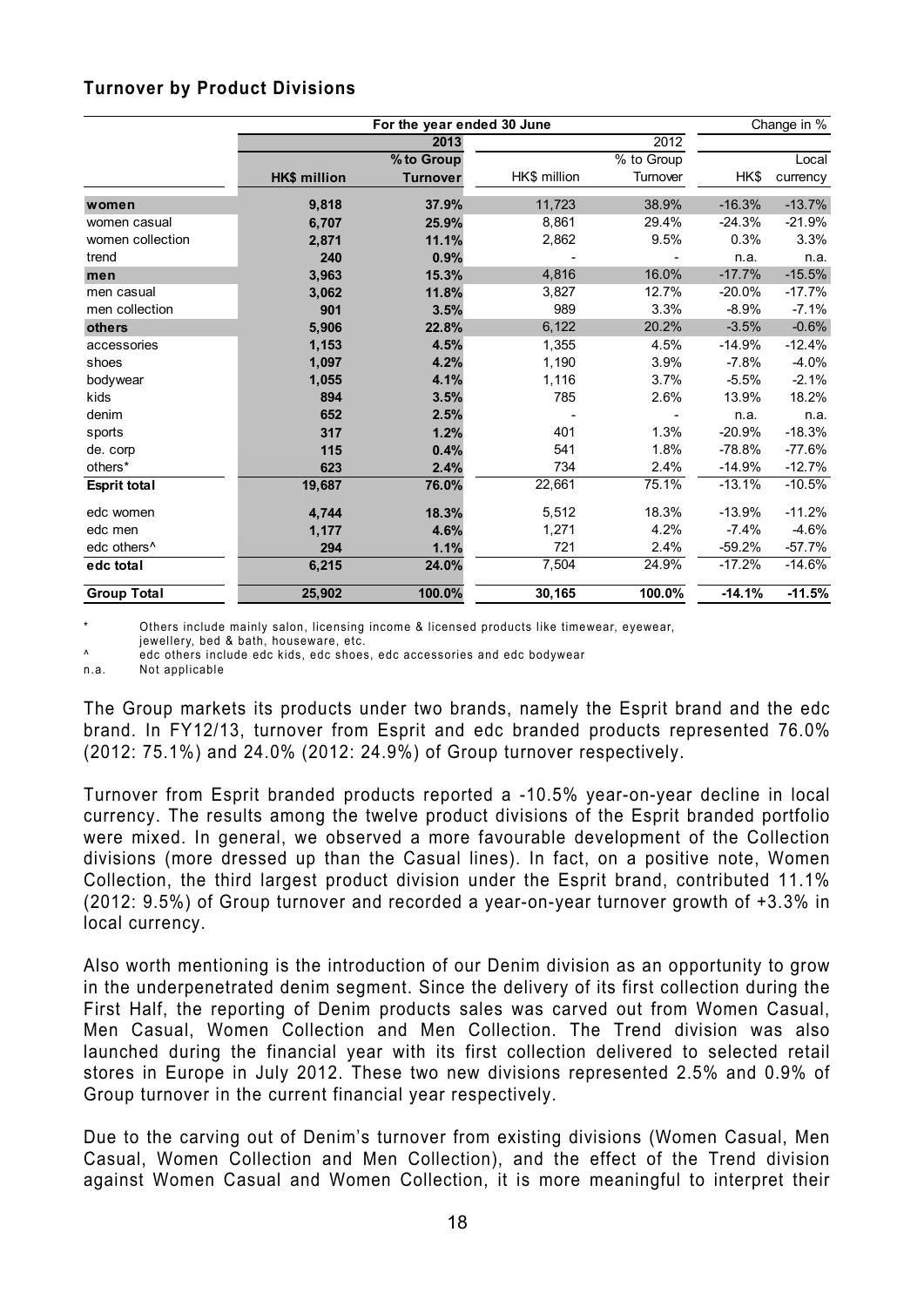performances together with Denim and Trend as a whole. In FY12/13, the total turnover from Women Casual, Men Casual, Women Collection, Men Collection, Trend and Denim amounted to HK\$14,433 million as compared to HK\$16,539 million in FY11/12, representing a year-on-year decline of -10.3% in local currency.

As for the rest of the Esprit brand divisions, Kids' 18.2% turnover growth in local currency is due to an internal change in the classification of product lines. Excluding the impact of this change, the division had a sales decline mostly caused by the reduction of selling space. Shoes and Bodywear presented quite stable figures relative to the overall performance. Finally, Sports and de. corp presented the largest decline as a result of the internal decision to reduce these lines.

The turnover from edc branded products reported a decline of -14.6% year-on-year in local currency. This underperformance is partly attributable to the slightly higher mix of wholesale turnover (40.9%) as compared to the Esprit brand (38.2%) and to the larger impact of the reduction of selling space in the Retail stores of the Group.

|                                         |                     | For the year ended 30 June |              |            |            | Change in $\sqrt{6}$ |  |
|-----------------------------------------|---------------------|----------------------------|--------------|------------|------------|----------------------|--|
|                                         |                     | 2013                       |              | 2012       |            |                      |  |
|                                         |                     | % to Group                 |              | % to Group |            | Local                |  |
| <b>Key Distribution Channels</b>        | <b>HK\$</b> million | <b>Turnover</b>            | HK\$ million | Turnover   | HK\$       | currency             |  |
| Retail <sup>#</sup>                     | 15,652              | 60.4%                      | 17,806       | 59.0%      | $-12.1%$   | $-9.9%$              |  |
| Europe                                  | 11,589              | 44.7%                      | 12,407       | 41.1%      | $-6.6%$    | $-3.3%$              |  |
| Asia Pacific                            | 3,742               | 14.5%                      | 3,863        | 12.8%      | $-3.1%$    | $-3.9%$              |  |
| Subtotal                                | 15,331              | 59.2%                      | 16,270       | 53.9%      | $-5.8%$    | $-3.5%$              |  |
| Store closures announced in prior years | 321                 | 1.2%                       | 914          | 3.0%       | $-64.8%$   | $-63.6%$             |  |
| North America                           |                     |                            | 622          | 2.1%       | $-100.0\%$ | $-100.0\%$           |  |
| Wholesale                               | 10,062              | 38.9%                      | 12,116       | 40.2%      | $-17.0%$   | $-13.7%$             |  |
| Europe                                  | 8,682               | 33.5%                      | 10,464       | 34.7%      | $-17.0%$   | $-13.3%$             |  |
| Asia Pacific                            | 1,322               | 5.1%                       | 1,521        | 5.1%       | $-13.1%$   | $-12.5%$             |  |
| North America                           | 58                  | 0.3%                       | 131          | 0.4%       | $-55.5%$   | $-55.3%$             |  |
| Licensing and others                    | 188                 | 0.7%                       | 243          | 0.8%       | $-22.5%$   | $-22.0%$             |  |
| Licensing                               | 172                 | 0.7%                       | 203          | $0.7\%$    | $-15.2%$   | $-14.5%$             |  |
| <b>Others</b>                           | 16                  | 0.0%                       | 40           | 0.1%       | $-59.7%$   | $-59.9%$             |  |
| Total                                   | 25,902              | 100.0%                     | 30,165       | 100.0%     | $-14.1%$   | $-11.5%$             |  |

#### **Turnover by Distribution Channels**

Retail sales include sales from e-shop in countries where available

The Group adopts a multi-channel distribution strategy with three distribution channels, i.e. retail, wholesale and licensing. For the year ended 30 June 2013, retail and wholesale contributed 60.4% (2012: 59.0%) and 38.9% (2012: 40.2%) of Group turnover respectively. The remaining 0.7% (2012: 0.8%) of Group turnover was mainly licensing royalties from third-party licensees.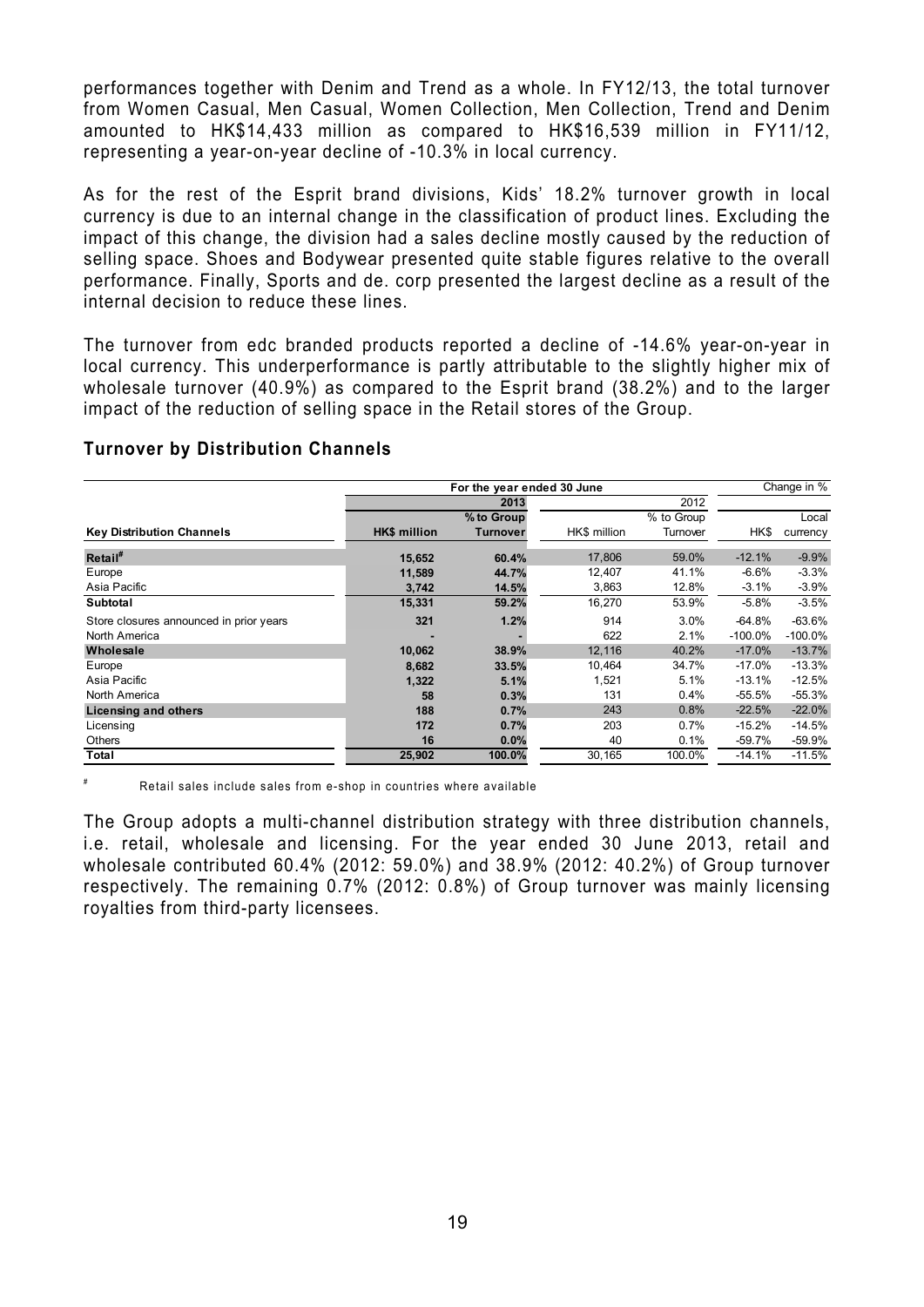## **Retail Performance Scorecard**

|                                              | For the year ended 30 June                                                 |         |                                                                     |          |  |
|----------------------------------------------|----------------------------------------------------------------------------|---------|---------------------------------------------------------------------|----------|--|
|                                              |                                                                            | 2013    |                                                                     | 2012     |  |
|                                              | <b>Total excluding North</b><br>America and store<br>closures announced in |         | Total excluding North<br>America and store<br>closures announced in |          |  |
|                                              | prior years                                                                | Total   | prior years                                                         | Total    |  |
| Year-on-year local currency turnover growth  | $-3.5%$                                                                    | $-9.9%$ | $-3.5%$                                                             | $-6.1%$  |  |
| Segment EBIT margin                          | $-5.7%$                                                                    | $-7.1%$ | 2.9%                                                                | 6.5%     |  |
| No. of Esprit POS                            | 1.009                                                                      | 1.024   | 1.026                                                               | 1.066    |  |
| Esprit net sales area $(m2)$                 | 341,419                                                                    | 350,303 | 338.185                                                             | 361,309  |  |
| Year-on-year change in Esprit net sales area | 1.0%                                                                       | $-3.0%$ | 6.5%                                                                | -8.8%    |  |
| Comparable store sales growth                | $-3.3%$                                                                    | $-3.3%$ | $-4.1%$                                                             | $-4.1\%$ |  |

**Retail turnover** amounted to HK\$15,652 million (2012: HK\$17,806 million) and decreased by -12.1% year-on-year. Excluding impact from currency exchange rates, the Divestment of NA and the Store Closures, retail turnover declined by -3.5% year on year. This decline is mainly attributable to a comparable store sales decline of -3.3% as a result of a significant decline of footfalls in our stores. Comparable stores represented approximately 40% of total retail space.

Tactical sales activation initiatives were more ambitious since the middle of the financial year to improve store traffic and conversion rate. These initiatives contributed to the narrowing of the rate of retail turnover decline to -1.6% in the Second Half in local currency (First Half: -5.1%).

We are encouraged with this development that was observed in both Europe and the Asia Pacific regions. Excluding impact from the Store Closures, the retail turnover decline in Europe and the Asia Pacific both narrowed in the Second Half to -1.4% (First Half: -4.9%) and -2.2% (First Half: -5.5%) in local currency respectively. This improving trend is even more apparent in China, our third largest retail market, where we saw a positive retail turnover growth of  $+4.4\%$  in the Second Half (First Half:  $-0.2\%$ ).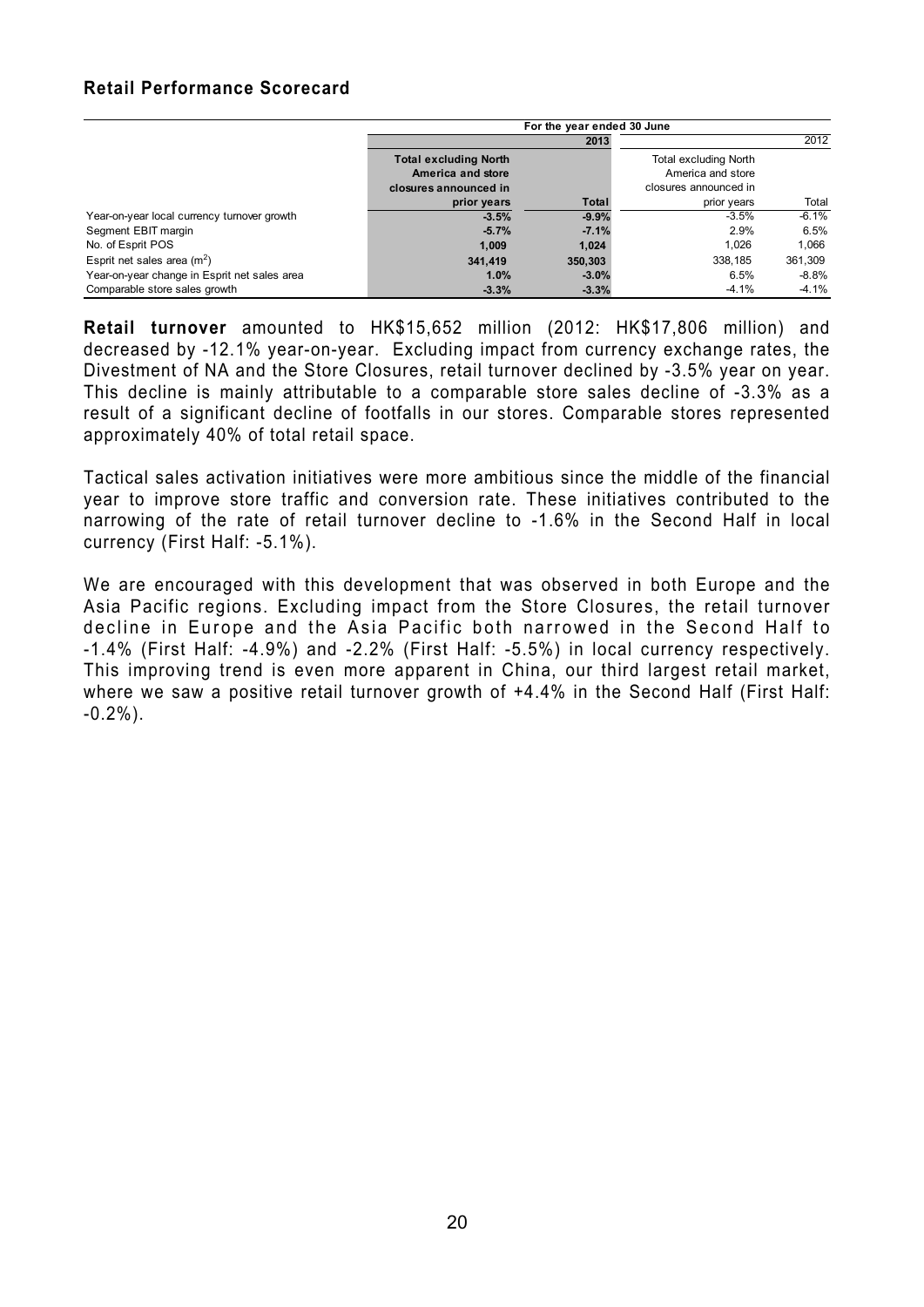## **Retail Turnover by Countries**

| For the year ended 30 June                        |                     |                 |              | Change in % |           |            |
|---------------------------------------------------|---------------------|-----------------|--------------|-------------|-----------|------------|
|                                                   |                     | 2013            |              | 2012        |           |            |
|                                                   |                     | % of Retail     |              | % of Retail |           | Local      |
| <b>Countries</b>                                  | <b>HK\$ million</b> | <b>Turnover</b> | HK\$ million | Turnover    | HK\$      | currency   |
| <b>Europe</b>                                     | 11,589              | 74.0%           | 12,407       | 69.7%       | $-6.6%$   | $-3.3%$    |
| Germany                                           | 6,950               | 44.4%           | 7,511        | 42.2%       | $-7.5%$   | $-4.2%$    |
| <b>Benelux</b>                                    | 1,725               | 11.0%           | 1,887        | 10.6%       | $-8.5%$   | $-5.1%$    |
| Switzerland                                       | 943                 | 6.0%            | 1,039        | 5.9%        | $-9.2%$   | $-5.5%$    |
| France                                            | 791                 | 5.1%            | 809          | 4.6%        | $-2.3%$   | 0.7%       |
| Austria                                           | 764                 | 4.9%            | 734          | 4.1%        | 4.2%      | 7.7%       |
| United Kingdom                                    | 168                 | 1.1%            | 161          | 0.9%        | 4.4%      | 6.0%       |
| Finland                                           | 140                 | 0.9%            | 161          | 0.9%        | $-13.3%$  | $-10.2%$   |
| Denmark                                           | 55                  | 0.4%            | 54           | 0.3%        | 2.8%      | 6.1%       |
| Ireland                                           | 14                  | 0.1%            | 18           | 0.1%        | $-21.3%$  | $-18.5%$   |
| Sweden                                            | 6                   | 0.0%            | 4            | 0.0%        | 27.9%     | 31.4%      |
| Spain                                             | 5                   | 0.0%            | 5            | 0.0%        | $-3.3%$   | $-0.4%$    |
| Italy                                             | 4                   | 0.0%            | 4            | 0.0%        | 1.2%      | 4.1%       |
| Portugal                                          | 1                   | 0.0%            | 0            | 0.0%        | 21.3%     | 23.6%      |
| Others*                                           | 23                  | 0.1%            | 20           | 0.1%        | 17.6%     | 21.0%      |
| <b>Asia Pacific</b>                               | 3,742               | 23.9%           | 3,863        | 21.7%       | $-3.1%$   | $-3.9%$    |
| China                                             | 1,613               | 10.3%           | 1,557        | 8.7%        | 3.7%      | 2.0%       |
| Australia and New Zealand                         | 640                 | 4.1%            | 726          | 4.1%        | $-11.9%$  | $-11.6%$   |
| Hong Kong                                         | 456                 | 2.9%            | 512          | 2.9%        | $-11.0%$  | $-11.0%$   |
| Singapore                                         | 398                 | 2.5%            | 416          | 2.3%        | $-4.3%$   | $-6.0%$    |
| Malaysia                                          | 285                 | 1.8%            | 267          | 1.5%        | 6.6%      | 6.6%       |
| Taiwan                                            | 232                 | 1.5%            | 279          | 1.6%        | $-16.8%$  | $-17.2%$   |
| Macau                                             | 118                 | 0.8%            | 106          | 0.6%        | 11.4%     | 11.4%      |
| <b>Subtotal</b>                                   | 15,331              | 97.9%           | 16,270       | 91.4%       | $-5.8%$   | $-3.5%$    |
| <b>Store closures</b><br>announced in prior years | 321                 | 2.1%            | 914          | 5.1%        | $-64.8%$  | $-63.6%$   |
| <b>North America</b>                              |                     |                 | 622          | 3.5%        | $-100.0%$ | $-100.0\%$ |
| <b>United States</b>                              |                     |                 | 360          | 2.0%        | $-100.0%$ | $-100.0\%$ |
| Canada                                            |                     |                 | 262          | 1.5%        | $-100.0%$ | $-100.0\%$ |
| Total                                             | 15,652              | 100.0%          | 17,806       | 100.0%      | $-12.1%$  | $-9.9%$    |

Others' retail turnover represented retail turnover from e-shop in Czech Republic, Poland, Slovakia, Hungary, Slovenia, Latvia, Greece, Malta and Estonia

The Group's store network was comprised of 1,024 directly managed retail stores as at 30 June 2013, representing a net decrease of 42 points of sales ("POS") from the beginning of the financial year. The decline is partly the result of the Store Closures involving 25 POS closures in the financial year.

The store portfolio (excluding the Store Closures) comprises 930 stores or concession counters, and 79 outlets. As part of our initiatives to build a platform for better inventory management, the Group strategically expanded its outlet channel with a net addition of 12 outlets (including our largest outlet in Ratingen, Germany with selling space of 3,500  $\mathrm{m}^2$ ) or 24.5% net increase in outlet space. Most of this growth happened in Europe resulting in a net increase of selling space (3.0%) while the Asia Pacific region showed a net decline (-2.9%) mainly because of the closures in the Australia and New Zealand markets.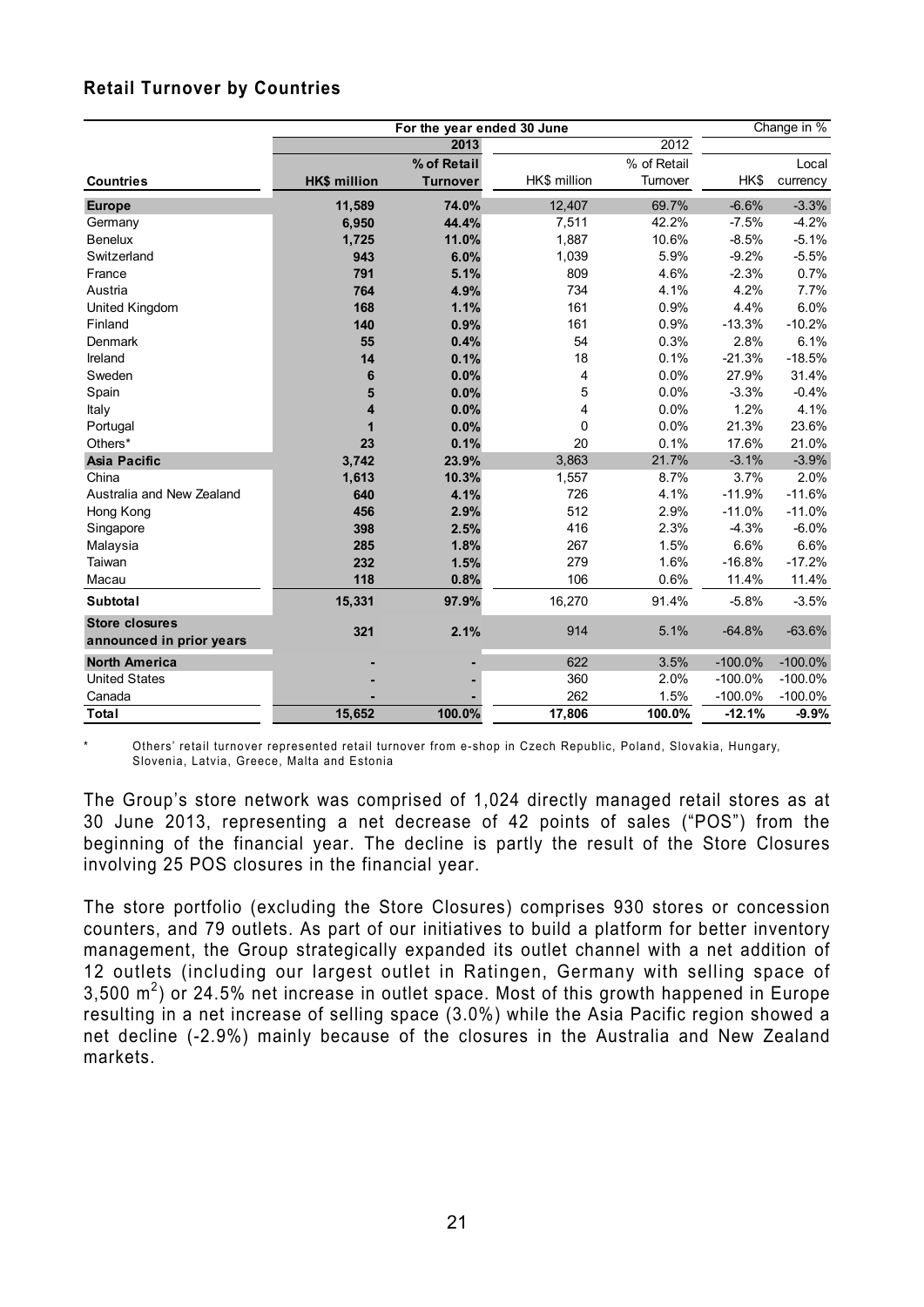### **Directly Managed Retail Stores by Countries**

|                                   |               |                       |                        |                                  |                       | As at 30 June 2013         |
|-----------------------------------|---------------|-----------------------|------------------------|----------------------------------|-----------------------|----------------------------|
| <b>Countries</b>                  | No. of stores | Net opened<br>stores* | Net sales<br>area $m2$ | Net change in<br>net sales area* | No. of comp<br>stores | Comp-store<br>sales growth |
| <b>Europe</b>                     | 370           | 12                    | 228,508                | 3.0%                             | 199                   | $-3.3%$                    |
| Germany**                         | 163           | 4                     | 126,847                | 3.8%                             | 90                    | $-3.2%$                    |
| Netherlands                       | 52            | 3                     | 20,606                 | 4.0%                             | 23                    | $-10.2%$                   |
| Switzerland                       | 39            |                       | 17,479                 | 2.2%                             | 27                    | $-5.6%$                    |
| France                            | 36            | $\overline{2}$        | 17,975                 | 3.7%                             | 24                    | $-6.3%$                    |
| Belgium                           | 29            |                       | 17,686                 | $-3.1%$                          | 8                     | 6.6%                       |
| United Kingdom                    | 23            |                       | 4,572                  | 0.0%                             | 13                    | 0.9%                       |
| Austria                           | 18            | $\overline{2}$        | 17,189                 | 3.8%                             | 8                     | 2.2%                       |
| Finland                           | 6             |                       | 3,849                  | $-13.6%$                         | 4                     | $-5.2%$                    |
| Luxembourg                        | 3             |                       | 1,866                  | 62.4%                            |                       | $-12.4%$                   |
| Ireland                           | 1             | (1)                   | 439                    | $-9.1%$                          |                       | $-8.8%$                    |
| Asia Pacific                      | 639           | (29)                  | 112,911                | $-2.9%$                          | 222                   | $-3.5%$                    |
| China                             | 364           | 20                    | 57,748                 | 0.8%                             | 71                    | $-3.7%$                    |
| Australia                         | 114           | (42)                  | 14,771                 | $-17.3%$                         | 64                    | 0.1%                       |
| Taiwan                            | 79            | (6)                   | 7,524                  | $-12.9%$                         | 46                    | $-13.8%$                   |
| Malaysia                          | 32            |                       | 12,026                 | 4.2%                             | 14                    | $-6.6%$                    |
| Singapore                         | 23            |                       | 8,975                  | 3.1%                             | 14                    | $-7.6%$                    |
| Hong Kong                         | 15            |                       | 7,854                  | 1.8%                             | 6                     | 3.9%                       |
| New Zealand                       | 8             | (3)                   | 1.826                  | $-34.5%$                         | 5                     | 1.8%                       |
| Macau                             | 4             |                       | 2,187                  | 28.6%                            | $\overline{c}$        | 7.5%                       |
| <b>Subtotal</b><br>Store closures | 1,009         | (17)                  | 341,419                | 1.0%                             | 421                   | $-3.3%$                    |
| announced in prior years          | 15            | (25)                  | 8,884                  | $-61.6%$                         | n.a.                  | n.a.                       |
| Total                             | 1,024         | (42)                  | 350,303                | $-3.0%$                          | 421                   | $-3.3%$                    |

\* Net change from 1 July 2012<br>\*\* All e-shops within Furone are

All e-shops within Europe are shown as 1 comparable store in Germany

n.a. Not applicable

#### **Directly Managed Retail Stores by Store Types**

|                                            |           | No. of POS  |        |          |        | Net sales area (m <sup>2</sup> ) |             |          |          |            |
|--------------------------------------------|-----------|-------------|--------|----------|--------|----------------------------------|-------------|----------|----------|------------|
|                                            | As at     | vs 1 Jul 12 |        | As at    | Net    | As at                            | vs 1 Jul 12 |          | As at    | <b>Net</b> |
| <b>Store types</b>                         | 30 Jun 13 | Opened      | Closed | 1 Jul 12 | change | 30 Jun 13                        | Opened      | Closed   | 1 Jul 12 | change     |
| Stores/concession counters                 | 930       | 84          | (113)  | 959      | (29)   | 304.778                          | 17.059      | (21.028) | 308.747  | $-1.3%$    |
| Outlets                                    | 79        | 23          | (11)   | 67       | 12     | 36.641                           | 12.575      | (5,372)  | 29,438   | 24.5%      |
| Sub-total                                  | 1.009     | 107         | (124)  | 1,026    | (17)   | 341.419                          | 29.634      | (26,400) | 338.185  | 1.0%       |
| Store closures<br>announced in prior years | 15        |             | (25)   | 40       | (25)   | 8.884                            | -           | (14.240) | 23.124   | $-61.6%$   |
| <b>Total</b>                               | 1.024     | 107         | (149)  | 1.066    | (42)   | 350,303                          | 29.634      | (40.640) | 361.309  | $-3.0\%$   |

#### **Wholesale Performance Scorecard**

|                                                     | For the year ended 30 June |          |
|-----------------------------------------------------|----------------------------|----------|
|                                                     | 2013                       | 2012     |
| Year-on-year local currency turnover growth         | $-13.7%$                   | $-16.5%$ |
| Segment EBIT margin                                 | 9.7%                       | 17.7%    |
| No. of Esprit controlled space POS                  | 9.248                      | 10.826   |
| Esprit controlled space area $(m2)$                 | 566.176                    | 653.493  |
| Year-on-year change in Esprit controlled space area | $-13.4%$                   | $-7.0\%$ |

**Wholesale turnover** amounted to HK\$10,062 million (2012: HK\$12,116 million) representing a -17.0% year-on-year decrease (-13.7% in local currency terms). The decrease was primarily attributable to a -13.4% year-on-year reduction in controlled wholesale space reflecting both the difficult trading conditions and the Group's strategic initiative to rationalise the wholesale channel.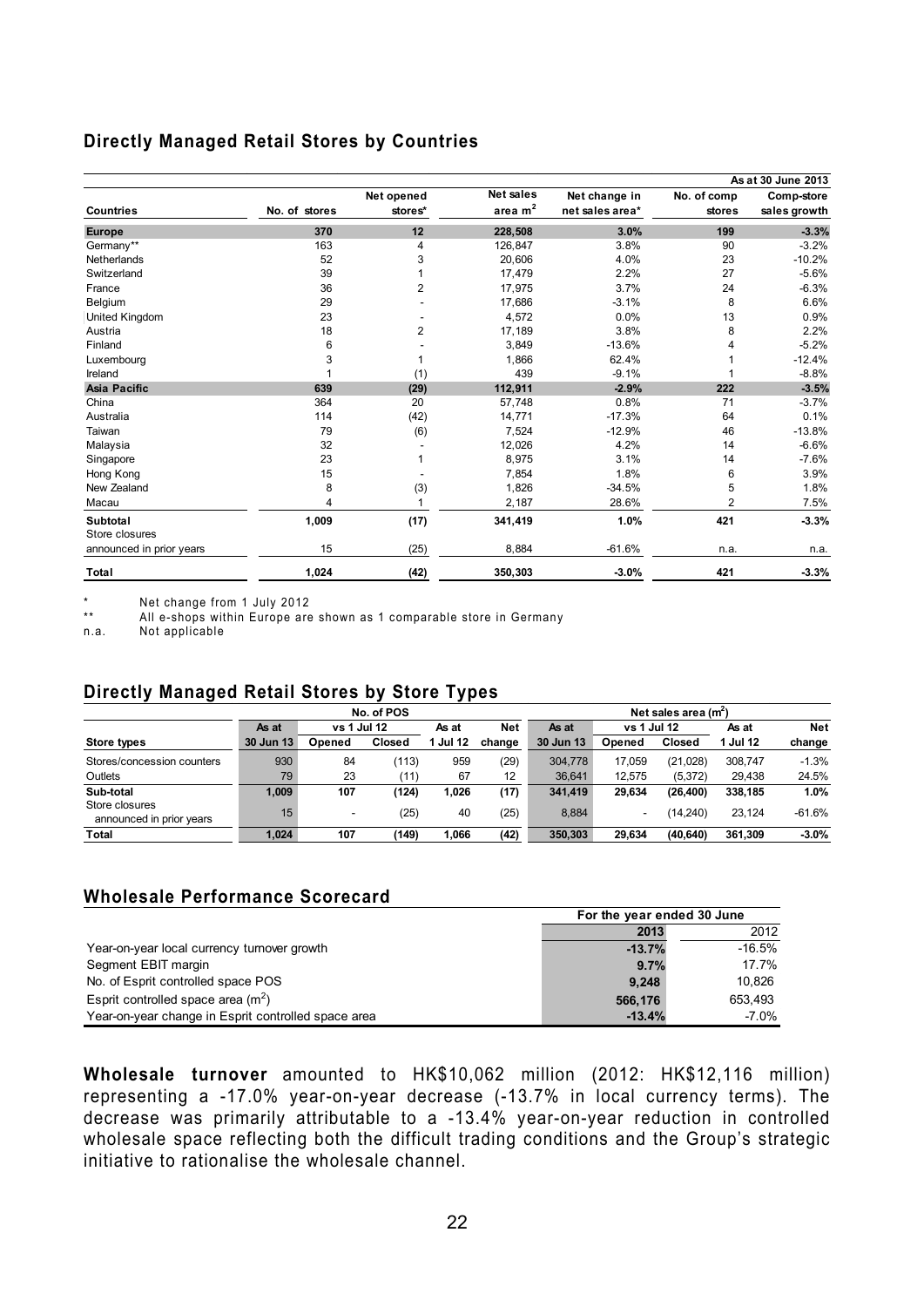## **Wholesale Turnover by Countries**

|                      |                | For the year ended 30 June |              |                |           | Change in % |
|----------------------|----------------|----------------------------|--------------|----------------|-----------|-------------|
|                      |                | 2013                       |              | 2012           |           |             |
|                      |                | % of Wholesale             |              | % of Wholesale |           | Local       |
| <b>Countries</b>     | HK\$ million   | <b>Turnover</b>            | HK\$ million | Turnover       | HK\$      | currency    |
| <b>Europe</b>        | 8,682          | 86.3%                      | 10,464       | 86.4%          | $-17.0%$  | $-13.3%$    |
| Germany*             | 4,493          | 44.7%                      | 5,214        | 43.0%          | $-13.8%$  | $-9.9%$     |
| <b>Benelux</b>       | 1,489          | 14.8%                      | 1,888        | 15.6%          | $-21.2%$  | $-17.2%$    |
| Scandinavia          | 863            | 8.6%                       | 1,079        | 8.9%           | $-20.0%$  | $-18.6%$    |
| France               | 813            | 8.1%                       | 1,003        | 8.3%           | $-18.9%$  | $-14.6%$    |
| Austria              | 381            | 3.8%                       | 486          | 4.0%           | $-21.6%$  | $-17.9%$    |
| Spain                | 213            | 2.1%                       | 221          | 1.8%           | $-3.6%$   | 0.7%        |
| Switzerland          | 203            | 2.0%                       | 287          | 2.4%           | $-29.5%$  | $-25.1%$    |
| Italy                | 129            | 1.3%                       | 197          | 1.6%           | $-34.8%$  | $-30.7%$    |
| United Kingdom       | 80             | 0.8%                       | 66           | 0.6%           | 20.6%     | 22.3%       |
| Portugal             | 11             | 0.1%                       | 12           | 0.1%           | $-1.4%$   | 2.6%        |
| Ireland              | $\overline{7}$ | 0.0%                       | 11           | 0.1%           | $-34.5%$  | $-31.3%$    |
| <b>Asia Pacific</b>  | 1,322          | 13.1%                      | 1,521        | 12.5%          | $-13.1%$  | $-12.5%$    |
| China                | 787            | 7.8%                       | 1,007        | 8.3%           | $-21.8%$  | $-22.9%$    |
| Macau**              | 498            | 4.9%                       | 477          | 3.9%           | 4.2%      | 7.6%        |
| Australia            | 37             | 0.4%                       | 37           | 0.3%           | 1.6%      | 3.3%        |
| <b>North America</b> | 58             | 0.6%                       | 131          | 1.1%           | $-55.5%$  | $-55.3%$    |
| Canada               | 58             | 0.6%                       | 129          | 1.1%           | $-54.7%$  | $-55.0%$    |
| <b>United States</b> |                |                            | 2            | 0.0%           | $-100.0%$ | $-100.0\%$  |
| Total                | 10,062         | 100.0%                     | 12,116       | 100.0%         | $-17.0%$  | $-13.7%$    |

Germany wholesale sales includes sales to other European countries mainly Russia, Czech Republic, Poland, Bulgaria and Ukraine

\*\* Macau sales includes wholesale sales to other countries mainly the Middle East, Colombia and Chile

In view of the challenging operating environment for wholesale customers, relevant efforts were made to support and retain the Group's key customers who account for a majority of the Group's wholesale turnover and operating profit. During the financial year, HK\$336 million (2012: HK\$340 million) was spent in wholesale support measures, including HK\$114 million in discounts and HK\$141 million in subsidies for the refurbishment of 49,900  $m^2$  of controlled wholesale space.

These wholesale support measures are yielding positive results. In FY12/13, wholesale turnover from the top ten customers in Europe, achieved positive growth of +3.3% in local currency. Unfortunately, these results were not enough to compensate for the loss of sales and space from the smaller wholesale customers.

In the financial year under review, total controlled wholesale space decreased by approximately 87,300 m<sup>2</sup> to 566,176 m<sup>2</sup> (30 June 2012: 653,493 m<sup>2</sup>). The largest reduction of controlled wholesale space was from franchise stores  $(-49,494 \text{ m}^2)$ . In terms of space loss in percentage as compared with the previous year, the largest space loss happened in identity corners (-24.9%).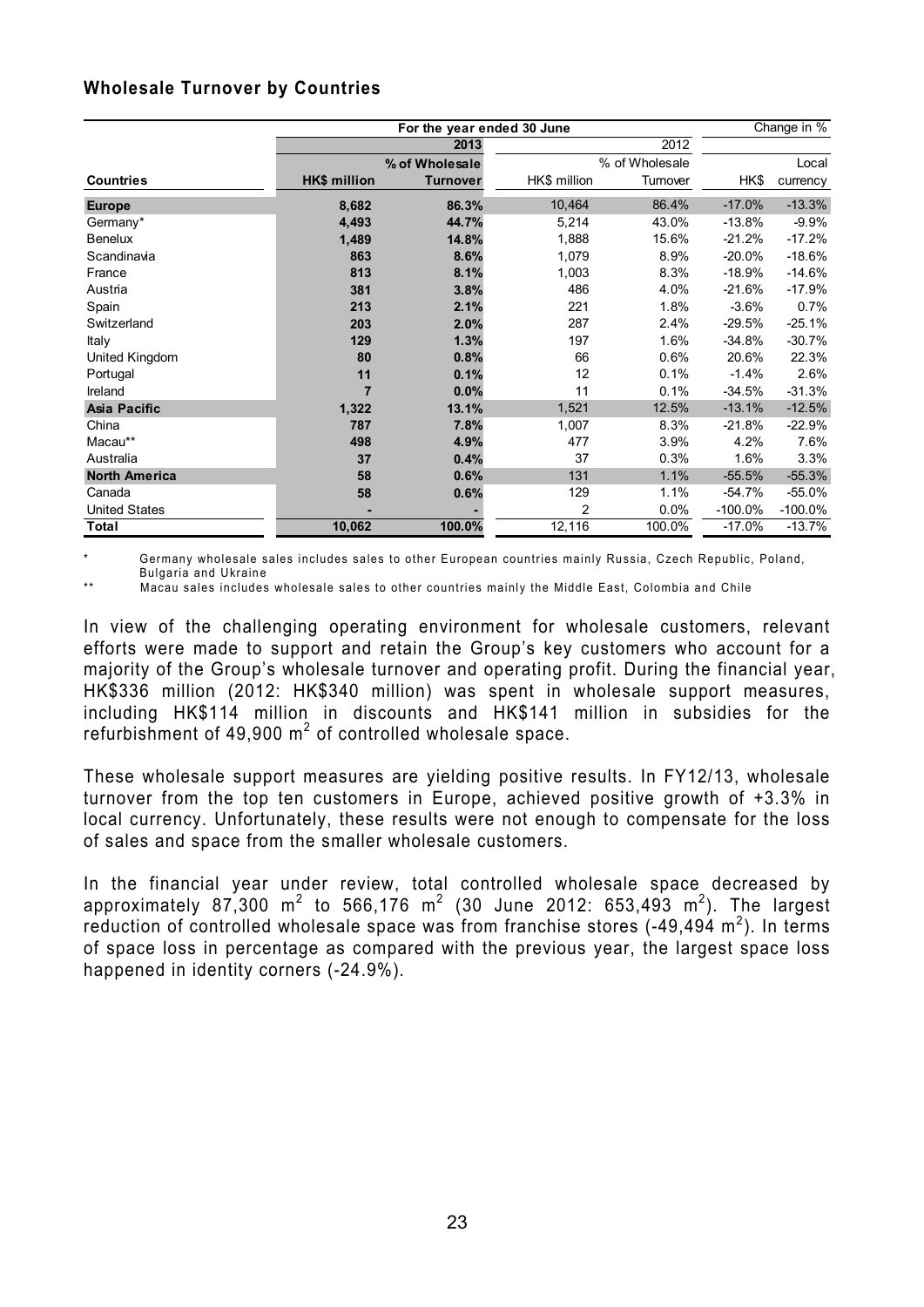|                  |                |                     |                          |               |        |                  |                          |                  |                |                    |                |                  |                          |            |                | As at 30 June 2013 |
|------------------|----------------|---------------------|--------------------------|---------------|--------|------------------|--------------------------|------------------|----------------|--------------------|----------------|------------------|--------------------------|------------|----------------|--------------------|
|                  |                | Franchise stores**  |                          |               |        | Shop-in-stores** |                          |                  |                | Identity corners** |                |                  |                          | Total**    |                |                    |
|                  |                |                     |                          | <b>Net</b>    |        |                  |                          | <b>Net</b>       |                |                    |                | <b>Net</b>       |                          |            |                | <b>Net</b>         |
|                  |                | <b>Net</b>          |                          | Net change in |        | <b>Net</b>       |                          | Net change in    |                | <b>Net</b>         |                | Net change in    |                          | <b>Net</b> |                | Net change in      |
|                  | No. of         | sales               | opened                   | net sales     | No. of | sales            |                          | opened net sales | No. of         | sales              |                | opened net sales | No. of                   | sales      | opened         | net sales          |
| <b>Countries</b> | stores         | area m <sup>2</sup> | stores                   | area*         | stores | area $m2$        | stores                   | area*            | stores         | area $m2$          | <b>stores</b>  | area*            | stores                   | area $m2$  | stores         | area*              |
| <b>Europe</b>    | 920            | 232,316             | (113)                    | $-10.9%$      | 4,301  | 161,186          | (332)                    | $-8.8%$          | 3,135          | 66,320             | (932)          | $-24.9%$         | 8,356                    | 459,822    | (1, 377)       | $-12.6%$           |
| Germany***       | 363            | 97,188              | (36)                     | $-10.9%$      | 3,289  | 128,784          | (285)                    | $-9.4%$          | 1,851          | 34,500             | (398)          | $-18.9%$         | 5,503                    | 260,472    | (719)          | $-11.3%$           |
| <b>Benelux</b>   | 150            | 47,947              | (10)                     | $-7.2%$       | 153    | 6,312            | (19)                     | $-12.5%$         | 349            | 8,567              | (167)          | $-37.4%$         | 652                      | 62,826     | (196)          | $-13.4%$           |
| France           | 145            | 26,621              | (26)                     | $-14.7%$      | 344    | 7,731            | (25)                     | $-8.2%$          | 202            | 6,016              | (101)          | $-27.2%$         | 691                      | 40,368     | (152)          | $-15.7%$           |
| Sweden           | 63             | 21,071              | (12)                     | $-9.0%$       |        |                  | (1)                      | -100.0%          | 45             | 1,240              | (53)           | $-39.9%$         | 108                      | 22,311     | (66)           | $-11.7%$           |
| Austria          | 73             | 12,669              | (7)                      | $-12.9%$      | 93     | 3,185            | (12)                     | $-12.0%$         | 58             | 1.507              | (34)           | $-36.2%$         | 224                      | 17,361     | (53)           | $-15.4%$           |
| Finland          | 28             | 7,568               |                          | 0.7%          | 91     | 4,050            | (2)                      | $-9.1%$          | 249            | 6,408              | (35)           | $-15.5%$         | 368                      | 18,026     | (36)           | $-7.8%$            |
| Italy            | 34             | 6,772               | (17)                     | $-28.5%$      | 33     | 1,106            | (3)                      | $-22.2%$         | 156            | 2,585              | (73)           | $-46.4%$         | 223                      | 10,463     | (93)           | $-33.4%$           |
| Switzerland      | 26             | 4,689               | (8)                      | $-24.0%$      | 63     | 3,225            | 11                       | 18.7%            | 32             | 629                | (23)           | $-41.4%$         | 121                      | 8,543      | (20)           | $-14.2%$           |
| Denmark          | 17             | 4,563               | (1)                      | 0.5%          |        | 25               | (2)                      | $-70.9%$         | 38             | 1.000              | (72)           | $-61.6%$         | 56                       | 5,588      | (75)           | $-22.7%$           |
| Spain            | 15             | 2,053               | 6                        | 19.6%         | 214    | 5,979            | 11                       | 3.9%             | 74             | 2,130              | 32             | 63.0%            | 303                      | 10,162     | 49             | 15.8%              |
| Portugal         | $\overline{2}$ | 576                 | $\overline{\phantom{a}}$ | 1.2%          |        |                  |                          |                  | 5              | 85                 |                |                  | $\overline{7}$           | 661        | $\sim$         | 1.1%               |
| United Kingdom   | 3              | 357                 | (1)                      | $-39.4%$      | 12     | 473              |                          | 12.1%            | 68             | 1,527              | (5)            | $-9.3%$          | 83                       | 2,357      | (5)            | $-12.5%$           |
| Norway           |                | 242                 | $\sim$                   | 0.8%          |        |                  | $\overline{\phantom{a}}$ |                  |                |                    | (2)            | $-100.0%$        |                          | 242        | (2)            | $-16.6%$           |
| Ireland          |                | $\overline{a}$      | (2)                      | $-100.0%$     | 8      | 316              | (6)                      | $-34.6%$         | 8              | 126                | (1)            | $-31.1%$         | 16                       | 442        | (9)            | $-57.5%$           |
| Asia Pacific     | 786            | 103,754             | (196)                    | $-16.9%$      | 106    | 2,600            | (5)                      | $-8.9%$          | $\blacksquare$ |                    | $\blacksquare$ |                  | 892                      | 106,354    | (201)          | $-16.7%$           |
| China            | 508            | 67,700              | (161)                    | $-19.1%$      |        |                  |                          |                  |                |                    |                |                  | 508                      | 67,700     | (161)          | $-19.1%$           |
| The Middle East  | 40             | 9,333               | (3)                      | $-19.6%$      |        |                  |                          |                  |                |                    |                |                  | 40                       | 9,333      | (3)            | $-19.6%$           |
| Thailand         | 98             | 7,323               | 8                        | 7.7%          |        |                  |                          |                  |                |                    |                |                  | 98                       | 7,323      | 8              | 7.7%               |
| Philippines      | 28             | 4,220               |                          | 48.9%         |        |                  |                          |                  |                |                    |                |                  | 28                       | 4,220      | $\overline{7}$ | 48.9%              |
| India            |                |                     | (63)                     | $-100.0\%$    |        |                  |                          |                  |                |                    |                |                  | $\overline{\phantom{a}}$ |            | (63)           | $-100.0%$          |
| Australia        |                |                     | $\overline{\phantom{a}}$ |               | 18     | 674              | (12)                     | $-38.3%$         |                |                    |                |                  | 18                       | 674        | (12)           | $-38.3%$           |
| Others           | 112            | 15,178              | 16                       | 16.8%         | 88     | 1,926            |                          | 9.3%             |                |                    |                |                  | 200                      | 17,104     | 23             | 15.9%              |
| Total            | 1,706          | 336.070             | (309)                    | $-12.8%$      | 4.407  | 163,786          | (337)                    | $-8.8%$          | 3,135          | 66,320             | (932)          | $-24.9%$         | 9.248                    | 566,176    | (1, 578)       | $-13.4%$           |

# **Wholesale Distribution Channel by Countries (controlled space only) – Movement since 1 July 2012**

\* Net change from 1 July 2012

Excludes salon

\*\*\* Germany controlled space wholesale POS include controlled space wholesale POS in countries outside Germany, mainly Russia, Czech Republic, Poland, Bulgaria and Ukraine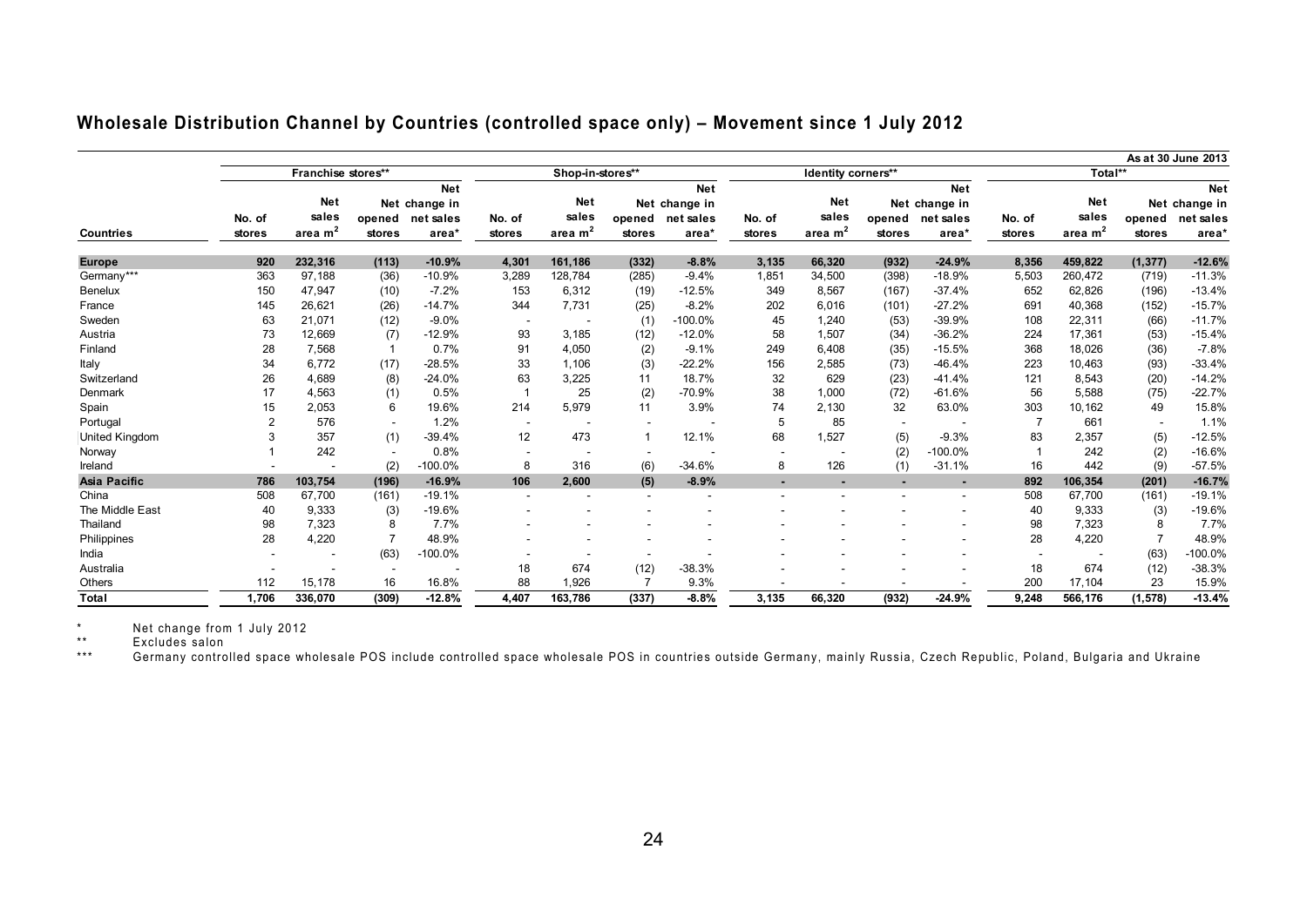#### **Key licensed product categories**

| As at 30 June 2013        | <b>Europe</b> | <b>Asia Pacific</b> | <b>North America</b> | <b>Latin America</b> |
|---------------------------|---------------|---------------------|----------------------|----------------------|
| <b>Accessories' World</b> |               |                     |                      |                      |
| costume jewellery         | ■             | ■                   |                      |                      |
| eyewear                   | ■             | ■                   | ■                    | ■                    |
| fragrance                 |               | ■                   |                      |                      |
| jewellery                 | ▬             | ■                   |                      | ■                    |
| luggage                   | ■             | п                   |                      |                      |
| outerwear                 |               |                     | ■                    |                      |
| shoes                     |               |                     |                      |                      |
| socks + tights            | ■             | ■                   |                      |                      |
| stationery                |               |                     |                      |                      |
| timewear                  |               | ■                   | ■                    | ■                    |
| umbrellas                 | ■             | п                   | ■                    | ■                    |
|                           |               |                     |                      |                      |
| <b>Home World</b>         |               |                     |                      |                      |
| bathroom                  | ■             | ■                   |                      |                      |
| bedding                   |               | ■                   | ■                    |                      |
| carpets                   |               | ■                   |                      |                      |
| down                      | ■             | ■                   | ■                    | ■                    |
| flooring                  |               | ■                   |                      |                      |
| furniture                 |               | ■                   |                      |                      |
| home accessories          |               | п                   |                      | ■                    |
| kitchen                   |               |                     |                      |                      |
| lighting                  |               |                     |                      |                      |
| towels                    | ■             | ■                   |                      |                      |
| wallpaper                 | ■             | ■                   |                      |                      |
| Babies' & kids' World     |               |                     |                      |                      |
| baby carriages            | ■             | п                   |                      |                      |
| baby/childrens furniture  | ■             |                     |                      |                      |
| kids' shoes               |               |                     | ■                    |                      |
| maternity                 |               |                     |                      |                      |
| school                    |               |                     |                      |                      |
| soft toys                 | ■             |                     |                      |                      |
|                           |               |                     |                      |                      |

With regard to licensing operation, the Group continued to optimise its licence portfolio by terminating brand-dilutive licences, such as flooring, kitchen furniture, baby furniture and stationery, and is focusing on licences that add value to the core value and business of the Esprit brand. As a consequence, **licensing turnover** decreased by -15.2% (-14.5% in local currency) year-on-year to HK\$172 million (2012: HK\$203 million).

Our licensing team continues to work closely with more than 30 licensing partners in developing products that complement the lifestyle of our targeted customers.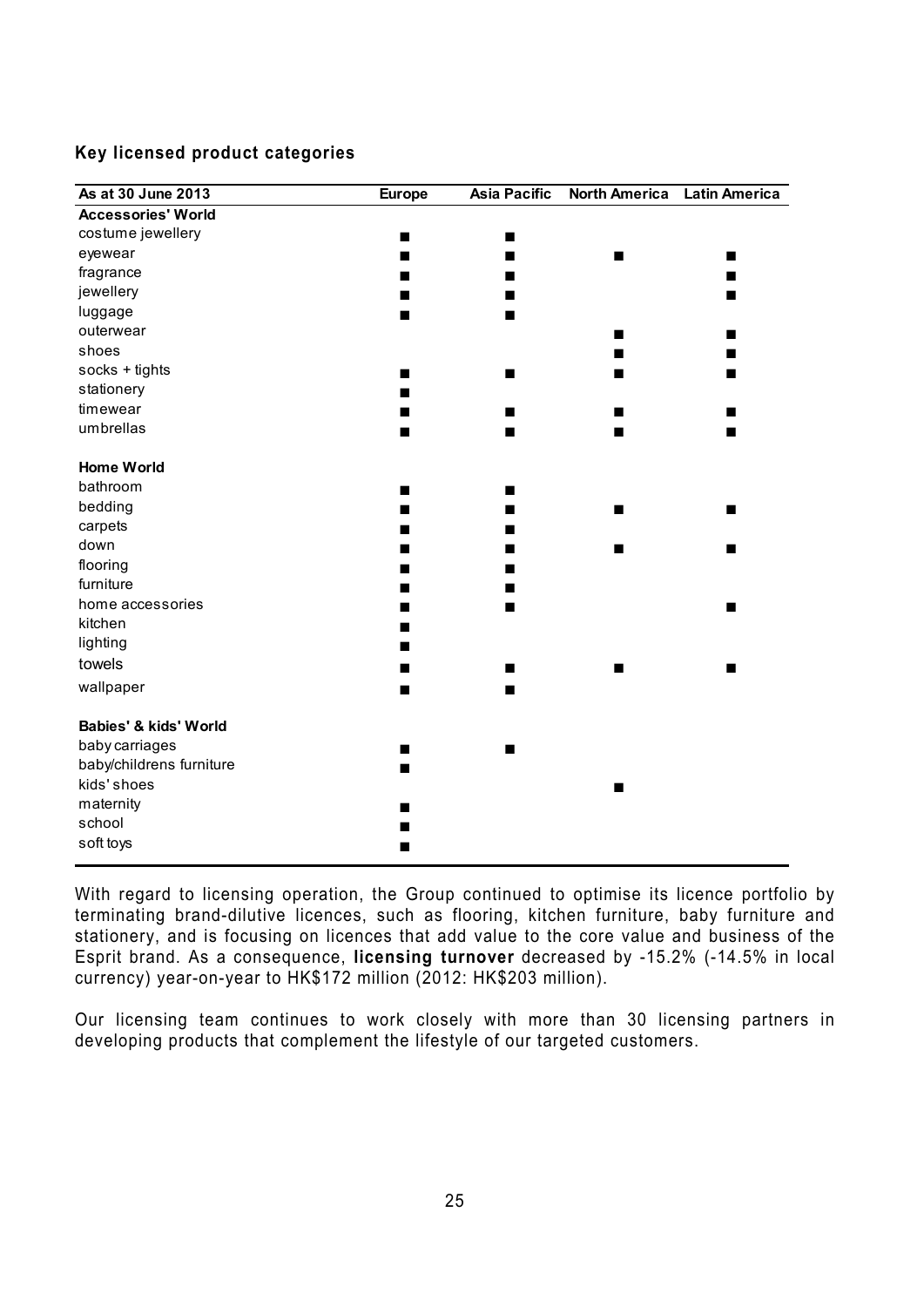#### **Turnover by Countries**

|                                                   |                     | For the year ended 30 June | Change in %  |            |          |          |
|---------------------------------------------------|---------------------|----------------------------|--------------|------------|----------|----------|
|                                                   |                     | 2013                       |              | 2012       |          |          |
|                                                   |                     | % to Group                 |              | % to Group |          | Local    |
| Countries <sup>#</sup>                            | <b>HK\$ million</b> | <b>Turnover</b>            | HK\$ million | Turnover   | HK\$     | currency |
| <b>Europe</b>                                     | 20,301              | 78.4%                      | 22,900       | 75.9%      | $-11.3%$ | $-7.9%$  |
|                                                   |                     |                            |              |            |          |          |
| Germany* $\overline{***}$                         | 11,460              | 44.2%                      | 12,741       | 42.2%      | $-10.1%$ | $-6.5%$  |
| Benelux*                                          | 3,227               | 12.5%                      | 3.787        | 12.6%      | $-14.8%$ | $-11.0%$ |
| France                                            | 1,604               | 6.2%                       | 1,813        | 6.0%       | $-11.5%$ | $-7.7%$  |
| Switzerland                                       | 1,146               | 4.4%                       | 1,326        | 4.4%       | $-13.6%$ | $-9.6%$  |
| Austria                                           | 1,145               | 4.4%                       | 1,219        | 4.0%       | $-6.1%$  | $-2.4%$  |
| Scandinavia                                       | 1,064               | 4.1%                       | 1,298        | 4.3%       | $-18.1%$ | $-16.3%$ |
| <b>United Kingdom</b>                             | 248                 | 1.0%                       | 227          | 0.8%       | 9.1%     | 10.7%    |
| Spain                                             | 218                 | 0.8%                       | 226          | 0.7%       | $-3.6%$  | 0.7%     |
| Italy                                             | 132                 | 0.5%                       | 201          | 0.7%       | $-34.1%$ | $-30.1%$ |
| Ireland                                           | 21                  | 0.1%                       | 29           | 0.1%       | $-26.4%$ | $-23.4%$ |
| Portugal                                          | 12                  | 0.1%                       | 12           | 0.0%       | $-0.5%$  | 3.5%     |
| Others                                            | 24                  | 0.1%                       | 21           | 0.1%       | 16.1%    | 19.7%    |
| <b>Asia Pacific</b>                               | 5,079               | 19.6%                      | 5,423        | 18.0%      | $-6.3%$  | $-6.7%$  |
| China**                                           | 2,416               | 9.3%                       | 2,587        | 8.6%       | $-6.6%$  | $-8.0%$  |
| Australia and New Zealand                         | 677                 | 2.6%                       | 763          | 2.5%       | $-11.2%$ | $-10.9%$ |
| Macau###                                          | 615                 | 2.4%                       | 583          | 1.9%       | 5.5%     | 8.8%     |
| Hong Kong                                         | 456                 | 1.8%                       | 528          | 1.8%       | $-13.6%$ | $-13.6%$ |
| Singapore                                         | 398                 | 1.5%                       | 416          | 1.4%       | $-4.3%$  | $-6.0%$  |
| Malaysia                                          | 285                 | 1.1%                       | 267          | 0.9%       | 6.6%     | 6.6%     |
| Taiwan                                            | 232                 | 0.9%                       | 279          | 0.9%       | $-16.8%$ | $-17.2%$ |
| Subtotal                                          | 25,380              | 98.0%                      | 28,323       | 93.9%      | $-10.4%$ | $-7.7%$  |
| <b>Store closures</b><br>announced in prior years | 321                 | 1.2%                       | 914          | 3.0%       | $-64.8%$ | $-63.6%$ |
| <b>North America</b>                              | 201                 | 0.8%                       | 928          | 3.1%       | $-78.3%$ | $-78.3%$ |
| United States*                                    | 143                 | 0.6%                       | 537          | 1.8%       | $-73.4%$ | $-73.3%$ |
| Canada                                            | 58                  | 0.2%                       | 391          | 1.3%       | $-85.1%$ | $-85.2%$ |
| Total                                             | 25,902              | 100.0%                     | 30,165       | 100.0%     | $-14.1%$ | $-11.5%$ |

# Country as a whole includes retail, wholesale and licensing operations

Germany sales include wholesale sales to other European countries mainly Russia, Czech Republic, Poland, Bulgaria and Ukraine<br>### Macau sales include wholesale sales to other countries mainly the Middle East, Colombia, and Chile

\* Includes licensing

Includes salon

Europe remained the largest region, with its turnover as a proportion of the Group's total turnover increased from 75.9% (excluding the Store Closures) last year to 78.4% (excluding the Store Closures) this year, mainly due to the Divestment of NA. In absolute terms, turnover in Europe (excluding the Store Closures) declined by -7.9% in local currency to HK\$20,301 million (2012: HK\$22,900 million) mostly due to the abovementioned trading difficulties in the wholesale channel.

On a half-on-half year basis, however, the rate of turnover decline (excluding the Store Closures) narrowed from -8.8% in the First Half to -6.4% in the Second Half, due to management efforts on sales activation initiatives. Within the region, Germany continued to be the largest market of the Group, accounting for 44.2% (excluding the Store Closures ) of Group turnover (2012: 42.2%), and reported a relatively lower rate of turnover decline of -6.5% (excluding the Store Closures) in local currency. Benelux was the second largest market of the Group, contributing 12.5% (excluding the Store Closures ) of Group turnover and reported a turnover decline of -11.0% (excluding the Store Closures) in local currency.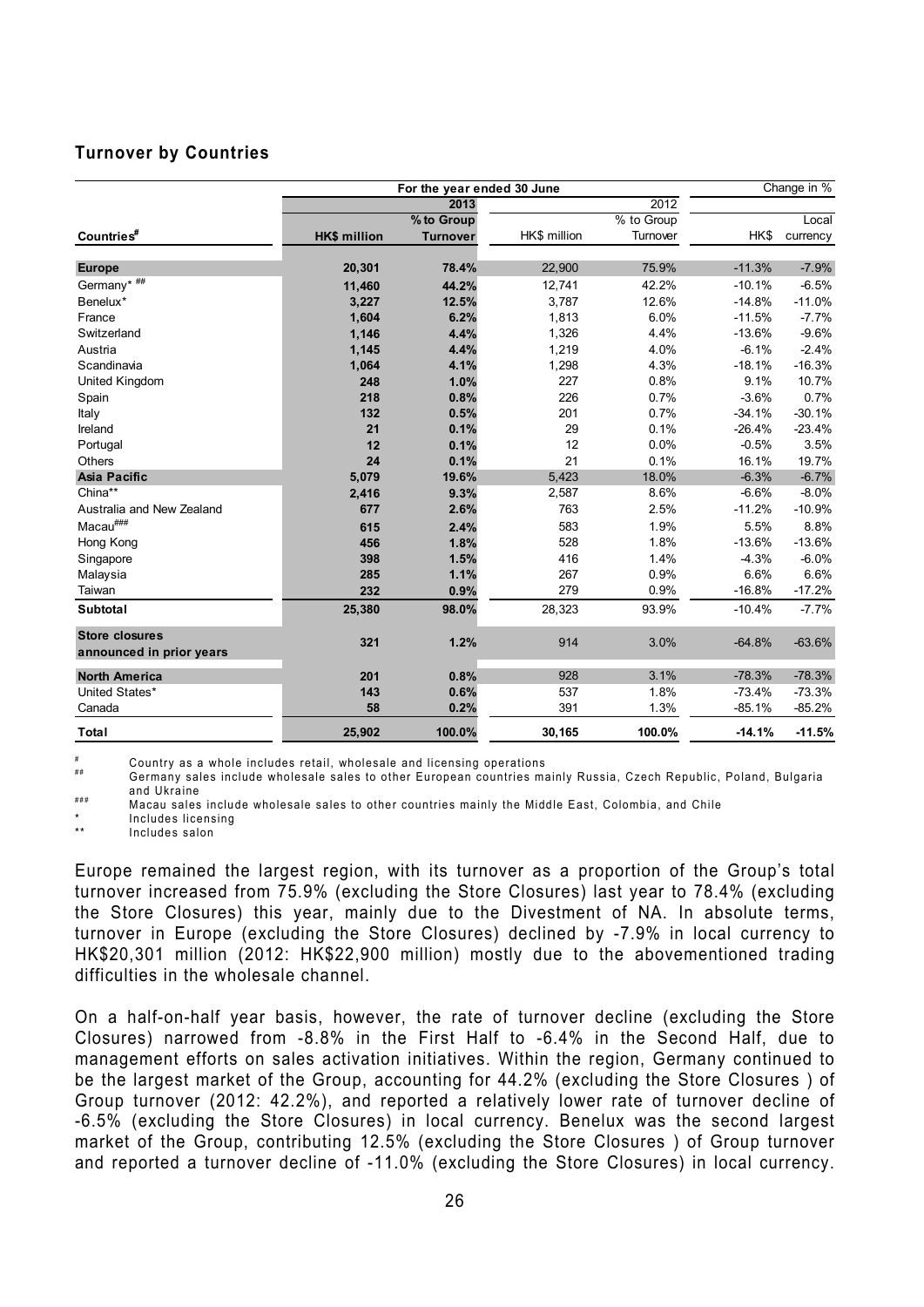The comparatively weaker performance in Benelux was primarily due to its much weaker wholesale business performance.

The Asia Pacific region reported a -6.7% turnover (excluding the Store Closures) decline in local currency to HK\$5,079 million (2012: HK\$5,423 million). China was the biggest market in the region in terms of turnover and the third largest market of the Group. In FY12/13, turnover from China represented 9.3% of Group turnover (2012: 8.6%) and recorded a turnover decline of -8.0% in local currency. Much effort has been put into growing the retail business in China, resulting in a +2.0% growth in turnover in local currency. Unfortunately, the positive growth in the China retail business was dragged down by a -22.9% decline in wholesale turnover in local currency, mainly due to a -19.1% loss of controlled wholesale space.

Regarding North America, following the closure of the retail operation in the second half of last financial year, its wholesale operation also ceased to operate. As a result of the Divestment of NA, turnover declined substantially to HK\$201 million (2012: HK\$928 million), the majority of which was third-party licensing royalties amounting to HK\$143 million (2012: HK\$175 million).

#### **Profitability Analysis**

FY12/13 was an extraordinarily challenging year for the Group. On the one hand, overall business performance was dragged by the Group's negative top line development (as seen before). On the other hand, the bottom line results were impacted by the following items:

- i) The Divestment of NA effective April 2012;
- ii) Store Closures announced in prior years;
- iii) Non-recurring provisions and impairments amounting to HK\$2,722 million as highlighted in the profit warning announcement in May 2013 (the "Non-recurring Provisions and Impairments") majority of which are non-cash items including:
	- a) HK\$1,996 million non-cash impairment of goodwill arising from the acquisition of the remaining interests of associated companies in China.
	- b) HK\$274 million provision and impairment for 16 additional store closures, including HK\$78 million impairment of fixed assets. In FY12/13, these stores had turnover of HK\$295 million.
	- c) HK\$224 million provision and impairment for onerous contracts for 43 store leases, including HK\$24 million impairment of fixed assets. In FY12/13, these stores had turnover of HK\$477 million.
	- d) HK\$228 million additional provision for inventory arising from a change in the estimation methodology to reflect more appropriately the net realisable value of aged inventory.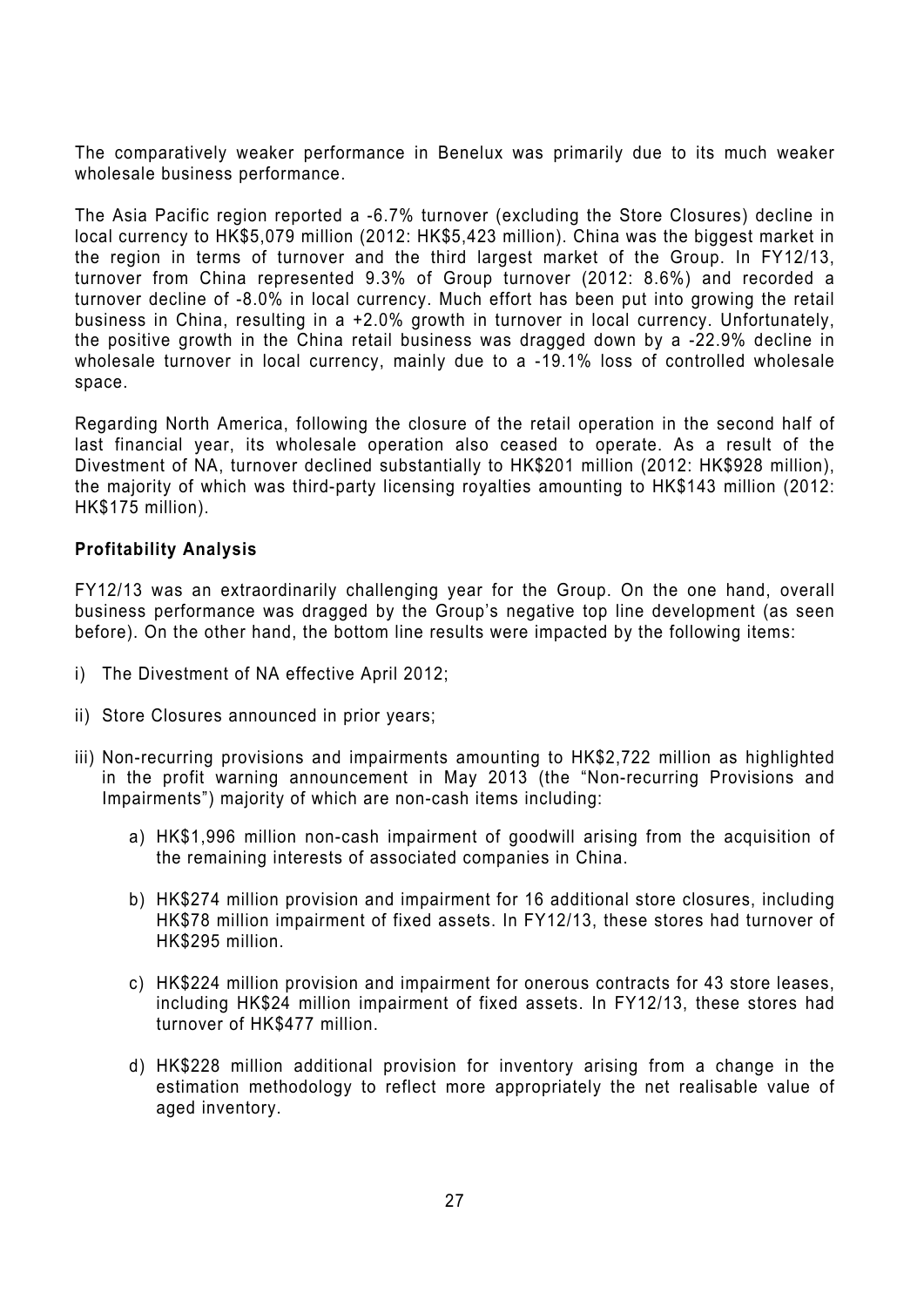iv) Higher than expected levels of impairment of fixed assets for loss-making stores (HK\$244 million), provision for doubtful debts (HK\$312 million) and provisions for aged inventory (HK\$299 million) primarily caused by the negative top line development (the "Special Items"). These items amounted to HK\$855 million (2012: HK\$322 million) and increased year-on-year by HK\$533 million.

In view of the aforementioned, an adjusted consolidated income statement excluding these impacts is shown below for the purpose of comparing the underlying operations.

#### **Adjusted Consolidated Income Statement**

*(excluding the Divestment of NA, the Store Closures, the Special Items, and the Non-Recurring provisions and impairments)* 

|                                  | For the year ended 30 June |              |             |                       |
|----------------------------------|----------------------------|--------------|-------------|-----------------------|
|                                  | 2013                       | 2012         | Change in % |                       |
|                                  | HK\$ million               | HK\$ million | HK\$        | <b>LCY</b>            |
|                                  | Adjusted                   | Adjusted     |             |                       |
| Turnover                         | 25,523                     | 28,498       | -10.4%      | $-7.7\%$              |
| Cost of goods sold               | (12,874)                   | (14,007)     | $-8.1\%$    | $-5.6%$               |
| <b>Gross profit</b>              | 12,649                     | 14,491       | $-12.7%$    | $-9.8%$               |
| <b>Gross profit margin</b>       | 49.6%                      | 50.9%        |             | $-1.3\%pts -1.1\%pts$ |
| Staff costs                      | 4,140                      | 4,395        | $-5.8\%$    | $-3.4%$               |
| Occupancy costs                  | 3,579                      | 3,562        | 0.5%        | 2.7%                  |
| Logistic costs                   | 1,453                      | 1,432        | 1.4%        | 5.1%                  |
| Advertising & marketing expenses | 1,020                      | 1,526        | $-33.1\%$   | $-30.7%$              |
| Depreciation                     | 866                        | 683          | 26.7%       | 30.2%                 |
| Other operating costs            | 2,125                      | 1,972        | $7.7\%$     | $10.1\%$              |
| <b>Operating expenses</b>        | 13,183                     | 13,570       | $-2.9%$     | $-0.3%$               |
| <b>EBIT (loss)/profit</b>        | (534)                      | 921          | $-157.9%$   | $-149.4%$             |

**Gross profit** amounted to HK\$12,837 million (2012: HK\$15,206 million) with a gross profit margin of 49.6% over net sales (2012: 50.4%). Adjusted gross profit was HK\$12,649 million (2012: HK\$14,491 million) with an adjusted gross profit margin of 49.6% (2012: 50.9%). The year-on-year decrease in adjusted gross profit was mainly due to the decrease in the Group's total turnover and the higher levels of discounts and returns in the wholesale business.

**Operating expenses** ("OPEX") amounted to HK\$17,007 million (2012: HK\$14,035 million). Adjusted OPEX was HK\$13,183 million (2012: HK\$13,570 million) which represented a -0.3% decline in local currency.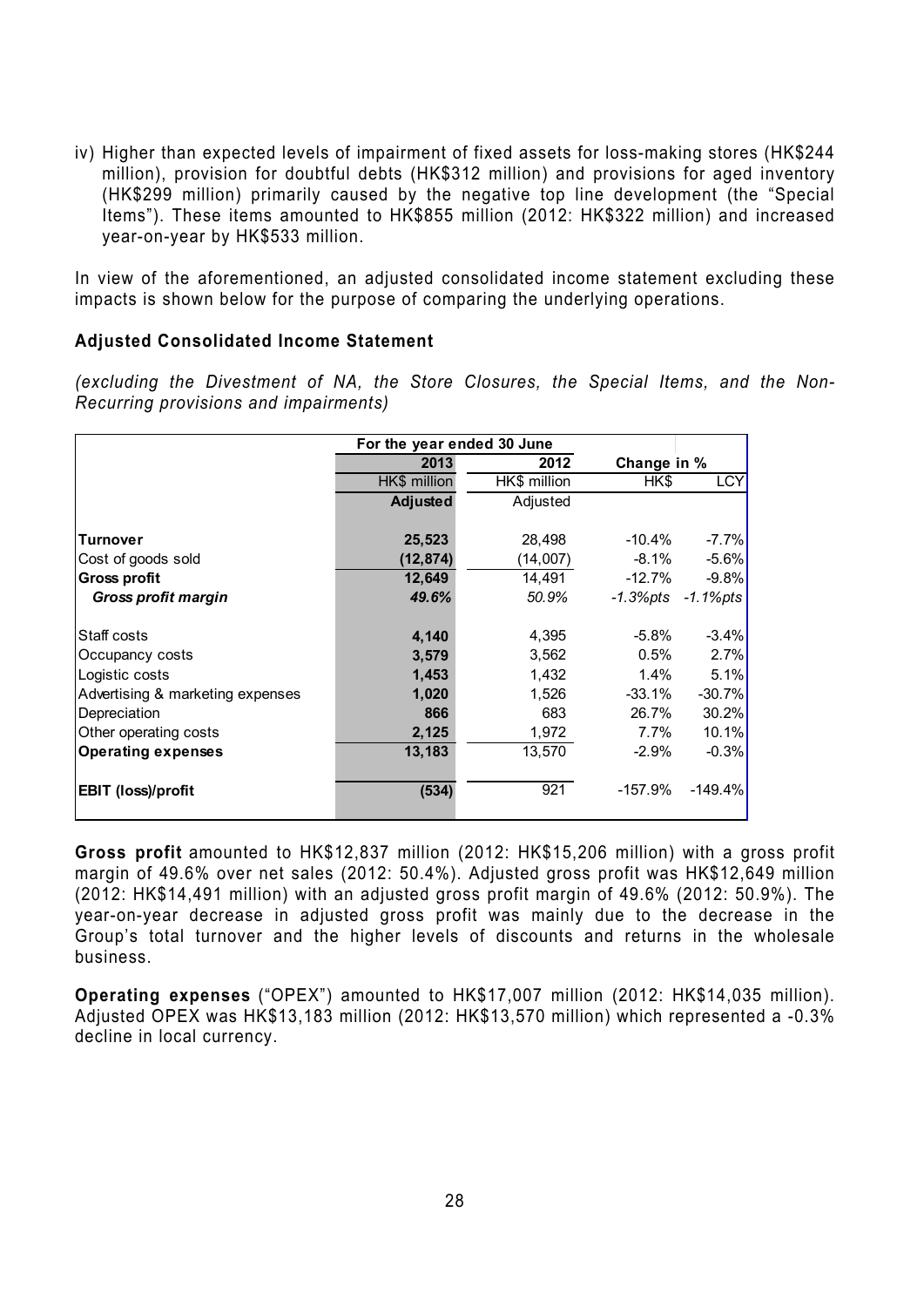The Group has launched a cost reduction program during the financial year, with the aim to bring the Group back to profitability even in a declining turnover environment. We are beginning to see some immediate effect from this program especially on the more controllable operating cost items such as adjusted advertising and marketing expenses and adjusted staff costs, which were reduced by -30.7% and -3.4% year-on-year respectively in local currency.

Since the cost reduction program only commenced in the middle of the financial year, when still certain costs were fully committed, its impact should be more apparent in the next financial year.

The Group recorded an **EBIT loss** of HK\$4,170 million (2012: EBIT of HK\$1,171 million). Excluding the Divestment of NA; the Store Closures; the Non-recurring Provisions and Impairments; and the Special Items, operating loss would have been HK\$534 million (2012: operating profit of HK\$921 million) as a result of the decline in Group turnover and gross profit margin.

**Loss before taxation** amounted to HK\$4,149 million (2012: profit before taxation of HK\$1,162 million). Together with **taxation** of HK\$239 million (2012: HK\$289 million), **net loss** for the financial year was HK\$4,388 million (2012: net profit of HK\$873 million).

|                                                                        | For the year ended 30 June |          |
|------------------------------------------------------------------------|----------------------------|----------|
| HK\$ million                                                           | 2013                       | 2012     |
|                                                                        |                            |          |
| Cash, bank balances and deposits as at beginning of year               | 3,171                      | 4,794    |
|                                                                        |                            |          |
| Cash (used in) / generated from operations                             | (417)                      | 583      |
| Tax (paid) / refund received, net                                      | (340)                      | 147      |
| Net cash (used in) / generated from operating activities               | (757)                      | 730      |
| Net cash generated from / (used in) investing and financing activities | 2,720                      | (2, 150) |
| Effect of change in exchange rates                                     | 37                         | (203)    |
|                                                                        |                            |          |
| Cash, bank balances and deposits as at end of year                     | 5,171                      | 3,171    |
| Less:                                                                  |                            |          |
| Bank loans                                                             | 520                        | 1,682    |
| Net cash balance                                                       | 4,651                      | 1,489    |

#### **Liquidity and Financial Resources Analysis**

As at 30 June 2013, the Group had **cash, bank balances and deposits** ("**gross cash**") of HK\$5,171 million (30 June 2012: HK\$3,171 million) and **net cash** position of HK\$4,651 million (30 June 2012: HK\$1,489 million).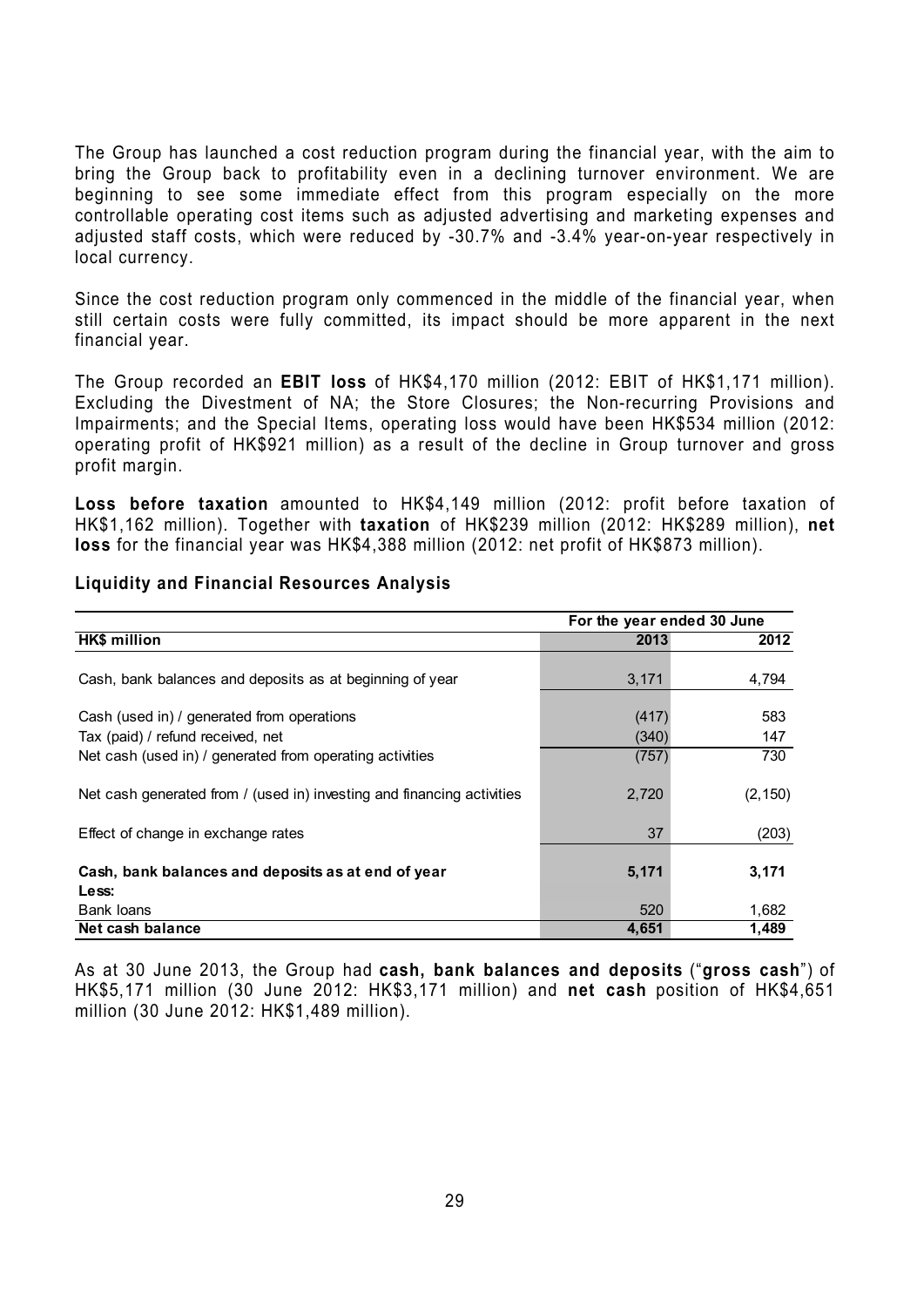With regard to the analysis of the net cash utilization (excluding rights issue), this is set out in the table below. The amount of cash utilized in the Second Half was significantly reduced to -HK\$42 million, net of payment of the FY11/12 final dividend of HK\$281 million, as compared to -HK\$1,552 million in the First Half. This positive development was mainly attributable to our efforts to significantly reduce operating costs, invest CAPEX very selectively and reduce inventory and trade debtors, all of which enabled the Group to generate cash inflow from operations of HK\$674 million in the Second Half (First Half: cash outflow from operations of HK\$1,091 million).

| <b>HK\$</b> million                                  | 1H FY12/13 | 2H FY12/13 | FY12/13  |
|------------------------------------------------------|------------|------------|----------|
| Cash (used in) / generated from operations           | (1,091)    | 674        | (417)    |
| Tax paid, net                                        | (51)       | (289)      | (340)    |
| Net cash used in investing and financing activities* | (410)      | (708)      | (1, 118) |
| Net cash utilization                                 | (1, 552)   | (323)      | (1,875)  |
| Less: Dividend paid                                  |            | (281)      | (281)    |
| Net cash utilization (excluding dividend paid)       | (1, 552)   | (42)       | (1, 594) |

Excludes net proceeds from rights issue and bank loans

**Inventories** decreased by HK\$384 million or -10.7% to HK\$3,209 million when compared with 30 June 2012 of HK\$3,593 million. Inventory turnover days remained at 100 days (30 June 2012: 100 days).

Several measures have been put in place to reduce and normalize inventory levels, including adjusting buying quantities, clearance promotions and markdowns, a net opening of 12 discount outlets during the financial year and utilizing jobbers to clear aged inventory. The decrease in inventories is also attributable to i) the HK\$228 million in additional provisions arising from a change in the estimation methodology to reflect the net realizable value of aged inventories as mentioned in the earlier section more appropriately; and ii) 1.2% depreciation of the EUR/HKD closing rate to 10.134 as at 30 June 2013 (31 December 2012: 10.254).

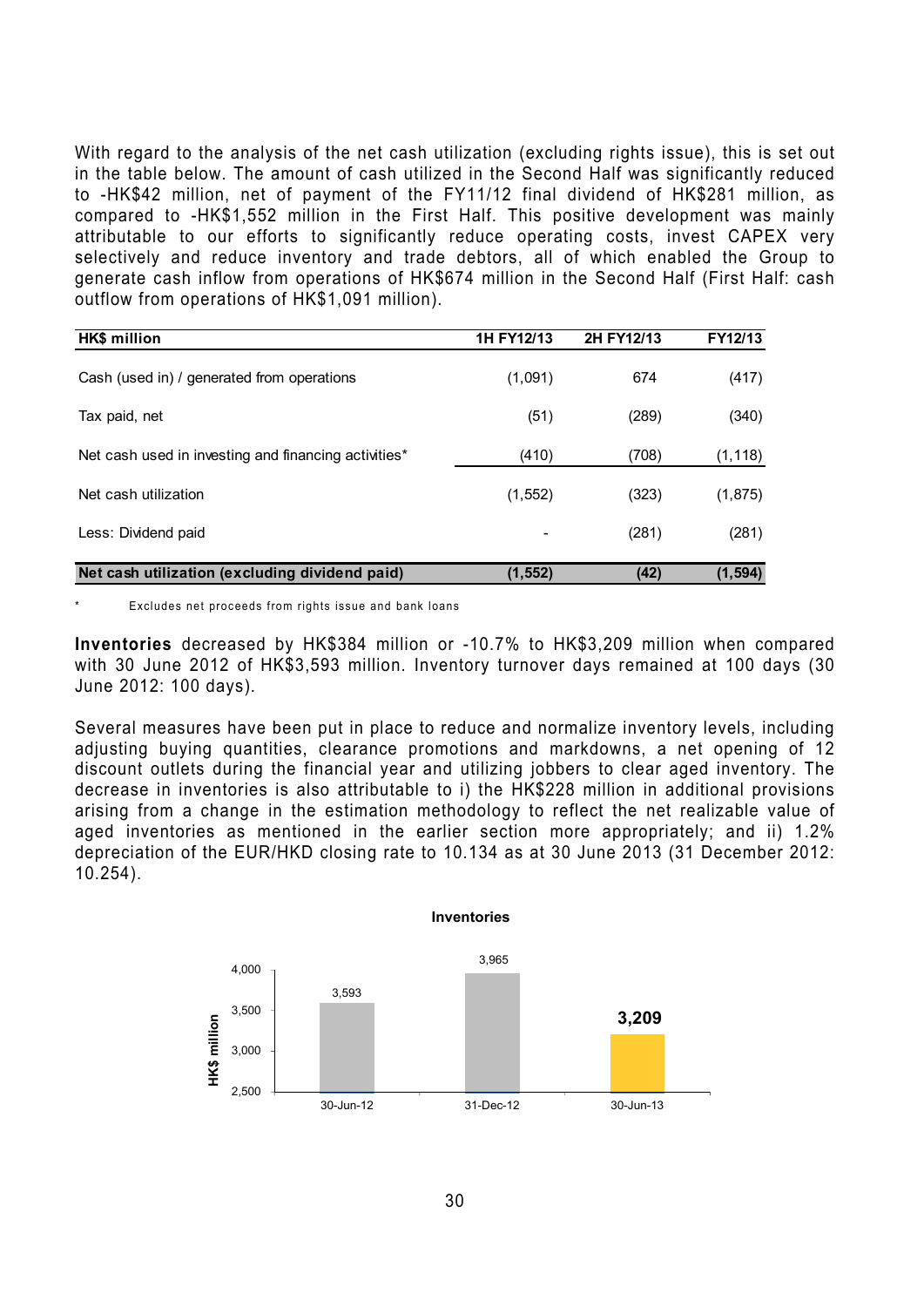**Net trade debtors** decreased to HK\$2,315 million (31 December 2012: HK\$2,706 million; 30 June 2012: HK\$2,481 million), mainly due to the lower wholesale turnover in 4Q FY12/13 as compared to 2Q FY12/13 and the provision for doubtful debts (2013: HK\$312 million; 2012: HK\$186 million). The higher than expected provision for doubtful debts is mainly due to late payments by wholesale customers. The amount of net trade debtors aged over 90 days amounted to HK\$302 million (31 December 2012: HK\$334 million; 30 June 2012: HK\$323 million). The cover ratio before the provision (the amount of insured and secured gross trade debtors including VAT over total gross trade debtors including VAT) improved to 48.1% (31 December 2012: 40.5%; 30 June 2012: 44.1%).



**Capital expenditure** was significantly reduced to HK\$919 million (2012: HK\$1,420 million) with the largest decline noted in the CAPEX for opening and rebuilding retail stores, which is in line with the Group's strategic priorities to focus on driving improvement in product performance before pushing store upgrades and accelerating expansion. Among the capital expenditure of retail stores, HK\$228 million (2012: HK\$454 million) and HK\$329 million (2012: HK\$380 million) were invested in the openings of 107 new stores and refurbished approximately 43,000  $\text{m}^2$  stores respectively.

|                                           | For the year ended 30 June |       |
|-------------------------------------------|----------------------------|-------|
| <b>HK\$</b> million                       | 2013                       | 2012  |
| Retail stores                             | 557                        | 834   |
| IT projects                               | 203                        | 269   |
| Office & others                           | 159                        | 317   |
| Purchase of property, plant and equipment | 919                        | 1.420 |

**Total interest bearing external borrowings** decreased to HK\$520 million (30 June 2012: HK\$1,682 million). A total of HK\$1,040 million long-term bank loans were repaid in the Second Half. All of the Group's bank borrowings are subject to floating interest rates and denominated in Hong Kong dollar. The bank loans are unsecured. None of the Group's assets were pledged as security for overdraft or any short-term revolving facility.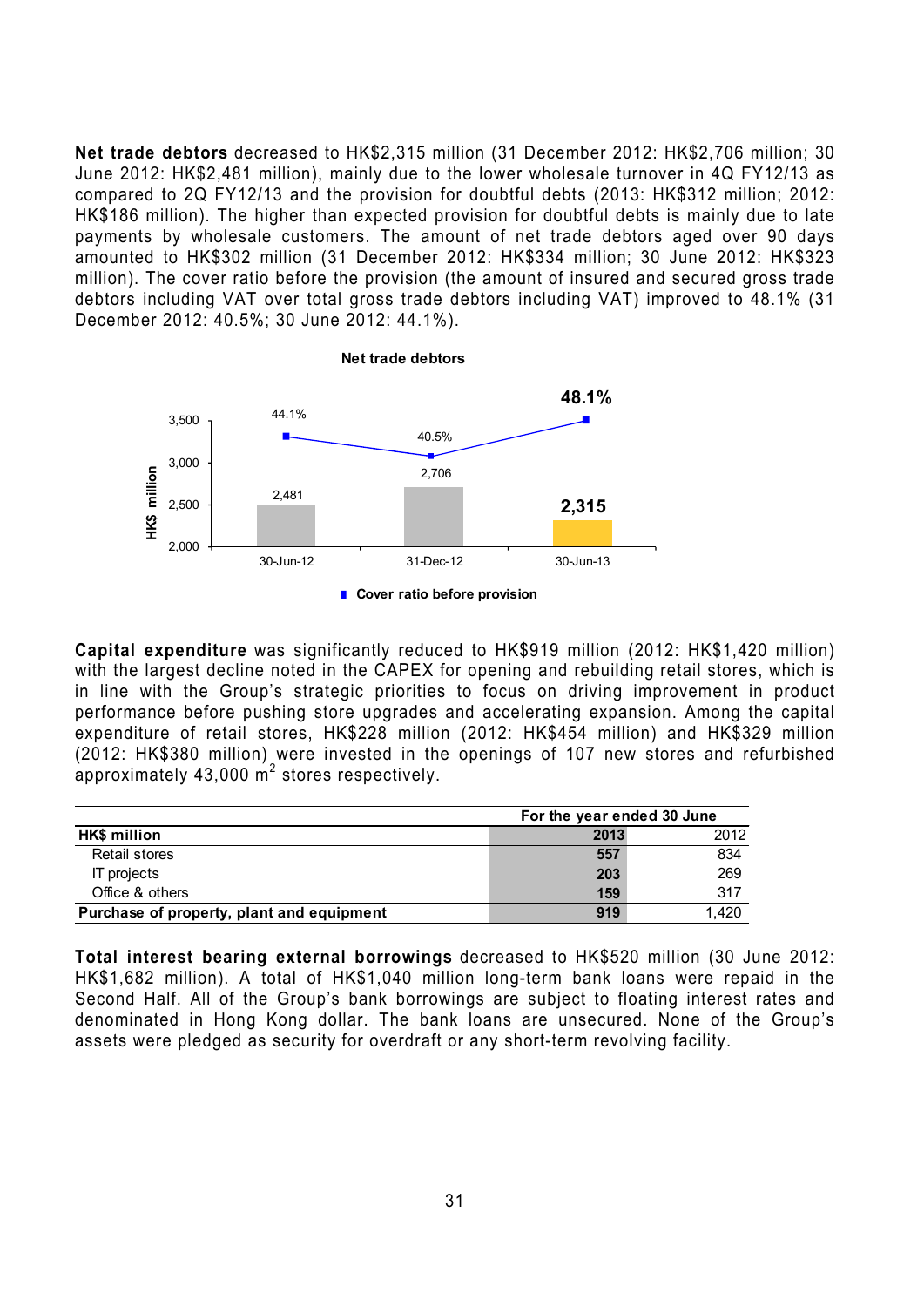| <b>HK\$</b> million                                      |     | 30-Jun-13 30-Jun-12 |
|----------------------------------------------------------|-----|---------------------|
| Unsecured short-term bank loans                          |     | 122                 |
| Unsecured long-term bank loans repayable within one year | 520 | 520                 |
|                                                          | 520 | 642                 |
| Unsecured long-term bank loans                           |     |                     |
| - Repayable between one and two years                    |     | 520                 |
| - Repayable between two and five years                   |     | 520                 |
|                                                          |     | 1.040               |
| Total interest bearing external borrowings               | 520 | 1.682               |

#### **FOREIGN EXCHANGE RISK MANAGEMENT**

The Group uses foreign currency contracts for risk management purposes only, for hedging transactions and for managing the Group's assets and liabilities.

The Group faces foreign exchange risk arising from various currency exposures, primarily with respect to the Euro. As the majority of suppliers in Asia quote and settle in US dollar, the Group enters into foreign currency forward contracts with reputable financial institutions to hedge such foreign exchange risks.

#### **HUMAN RESOURCES**

As at 30 June 2013, the Group employed over 10,700 full-time equivalent staff (30 June 2012: over 12,400) around the globe. Competitive remuneration packages that take into account business performance, market practices and competitive market conditions are offered to employees in compensation for their contribution. In addition, share options and discretionary bonuses are also granted based on the Group's and individual's performances. All employees around the world are connected through the Group's quarterly newsletters and global intranet.

#### **DIVIDEND**

The Board maintains the dividend payout ratio of 60% of basic earnings per share. As the Group recorded a loss for the year ended 30 June 2013, the Board does not recommend the distribution of a final dividend (FY11/12: HK\$0.15 per share) for the year ended 30 June 2013.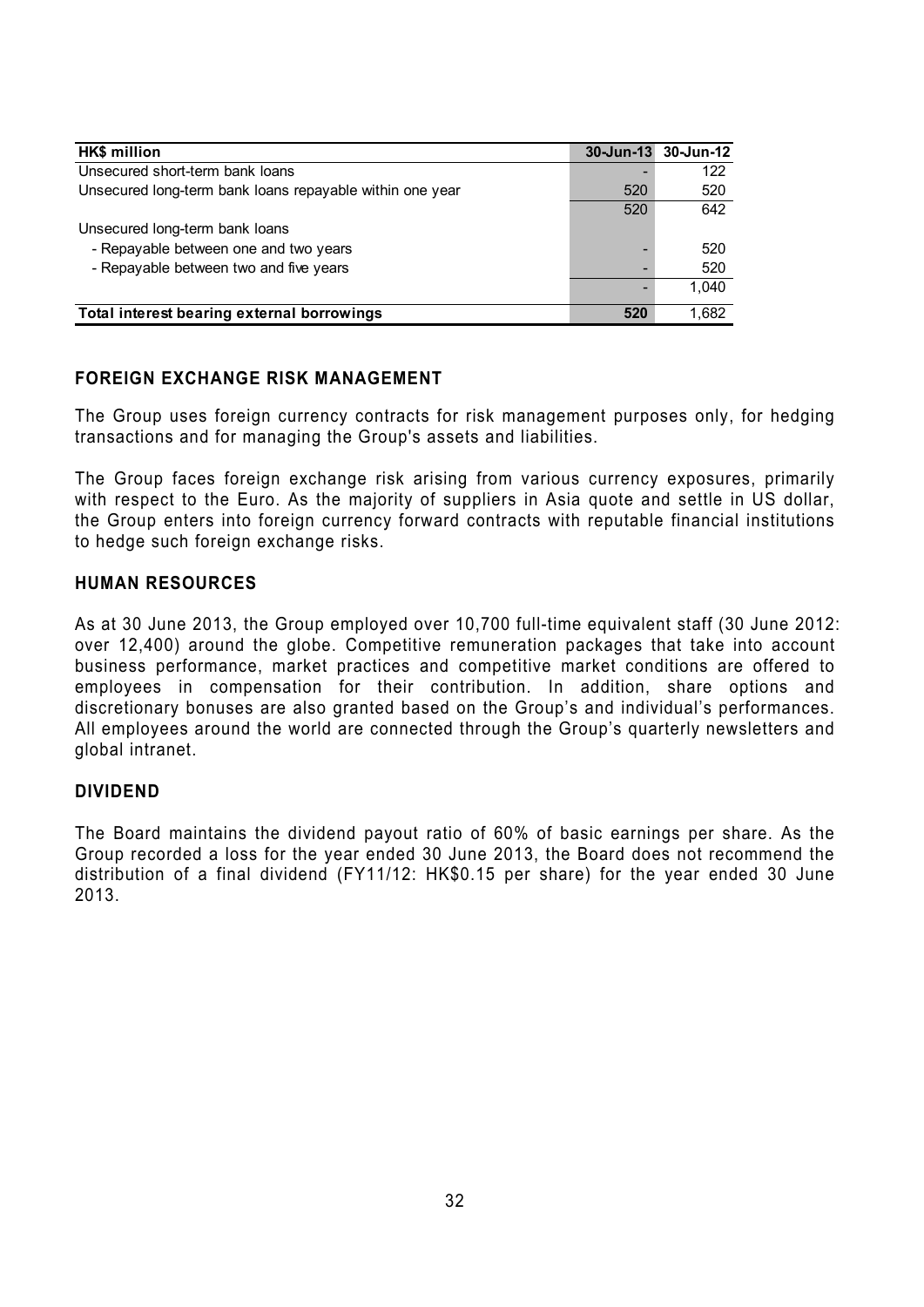#### **FOCUS AND PRIORITIES in FY13/14**

Looking ahead, the management team expects the next financial year to be a period of transition where we aim to stabilize our business performance and build the basis for a sustainable turnaround. In the short term, we do not foresee a visible improvement of the top line given the weak macroeconomic environment, our reduced selling space and the fact that most of the structural measures we are putting in place are still work-in-progress. Consequently, management priorities will focus on returning the Group to profitability through cost reduction, inventory normalization and overhauling our operations.

#### **Continued efforts in reducing operational expenses**

Reducing the costs of operating our business is a critical goal for Esprit. The continued decline in turnover over the past years requires an adjustment of our expenses in order to recover profitability. Moreover, stabilizing cash consumption is vital to maintain sufficient resources necessary to complete our transformation. To achieve this, we are implementing opportunistic as well as structural measures, including:

- i) **Minimizing operational expenses** by continuing to evaluate and address every single line item of the Group's cost structure. Although we are beginning to see some good progress, we believe there is additional room for improvement in many areas and therefore we will continue to seek opportunities to further reduce consumption of resources.
- ii) **Enhancing overall efficiencies** by reducing unnecessary complexities and streamlining the Group's processes and organizational structure. These are ambitious measures that will require more time to implement, but once they are completed, we will have a more solid platform for the business.
- iii) **Rationalizing our business units and our distribution network** to help us focus the Group's resources on those areas of the business that are both profitable and core to the Group. While this rationalization will reduce the scale of the business (e.g. because of store closures), it is unavoidable in order to ease some of the pressure on our profitability.

We anticipate that the above measures will help generate significant operating leverage when sales recover.

#### **Proactive and preventive actions to normalize inventory**

We will continue to implement specific measures to stimulate inventory sales, avoid further increases in inventory levels and clear out aged inventory on a timely basis. In the short term, this involves opportunistically clearing out excessive levels of out-of-season stock. We also aim to establish the infrastructure (i.e. network of outlets) and practices necessary for more efficiently managing of inventories in the near term.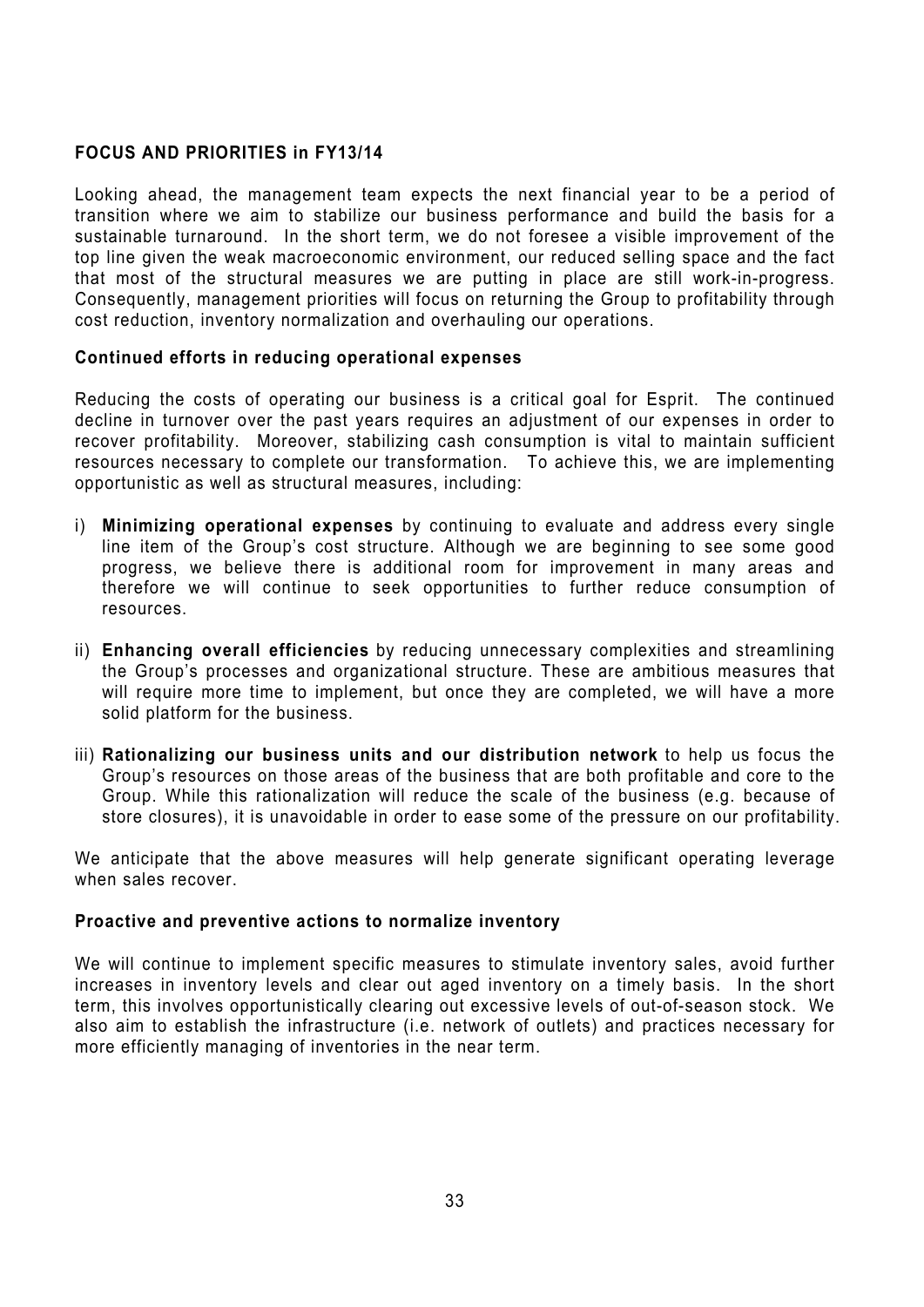#### **Leveraging our new infrastructure to optimize operations**

In FY12/13, the Group completed the two most important infrastructure projects in its recent history: 1) the migration of our IT systems to a new platform and 2) the launch of a highly automated distribution center to manage deliveries to all of our European markets. Both of these are high potential assets that we can leverage to create maximum value by increasing productivity, improving service to customers and enabling higher efficiency across the whole organization.

#### **Restoring sustainable and profitable growth**

In parallel with the above short term priorities, we will continue to implement medium-term initiatives to turn around the business and ensure sustainable growth. The key initiatives that we are focusing on include:

- i) **Building a "High Performance Product Engine"** that is capable of consistently delivering an outstanding value for money product. Adoption of a more vertically integrated business model will play a key role in this process and will enable us to enhance our speed to market and cost efficiency.
- ii) **Enhancing the appeal and productivity of our stores,** firstly by introducing and extending best practices in our store management model and secondly by continuing the development of our new Lighthouse store concept. The new concept has had an increasingly positive impact on business performance since its inception and therefore we believe it has significant high potential going forward. We expect it to become a pillar of our brand enhancement strategy in the near future.

#### **Financial Implication for FY13/14**

Taking all factors into consideration, we anticipate a slight decline in the **top line** in FY13/14 mainly due to a further reduction in controlled space in retail, due to store closures, and in wholesale, due to rationalization. Net retail space is expected to decline by a mid to high single digit percentage as a result of the anticipated closures and selective new openings.

**Gross profit margin** is expected to also decline slightly as a result of our continued investments in improving product quality.

Given our strong commitment to reducing costs, we expect to achieve a decline in the **opexto-sales ratio** to below 50%.

Whilst we are confident of the strategic direction we are taking to restore the long term sustainable growth and profitability of the Group, the ambitious project ahead of us, combined with the challenging and demanding market environment, may exert uncertainty on our short term performance. As we move along this journey, we will continuously track our progress and performance so as to adapt and make appropriate adjustments in a dynamic manner as and when necessary.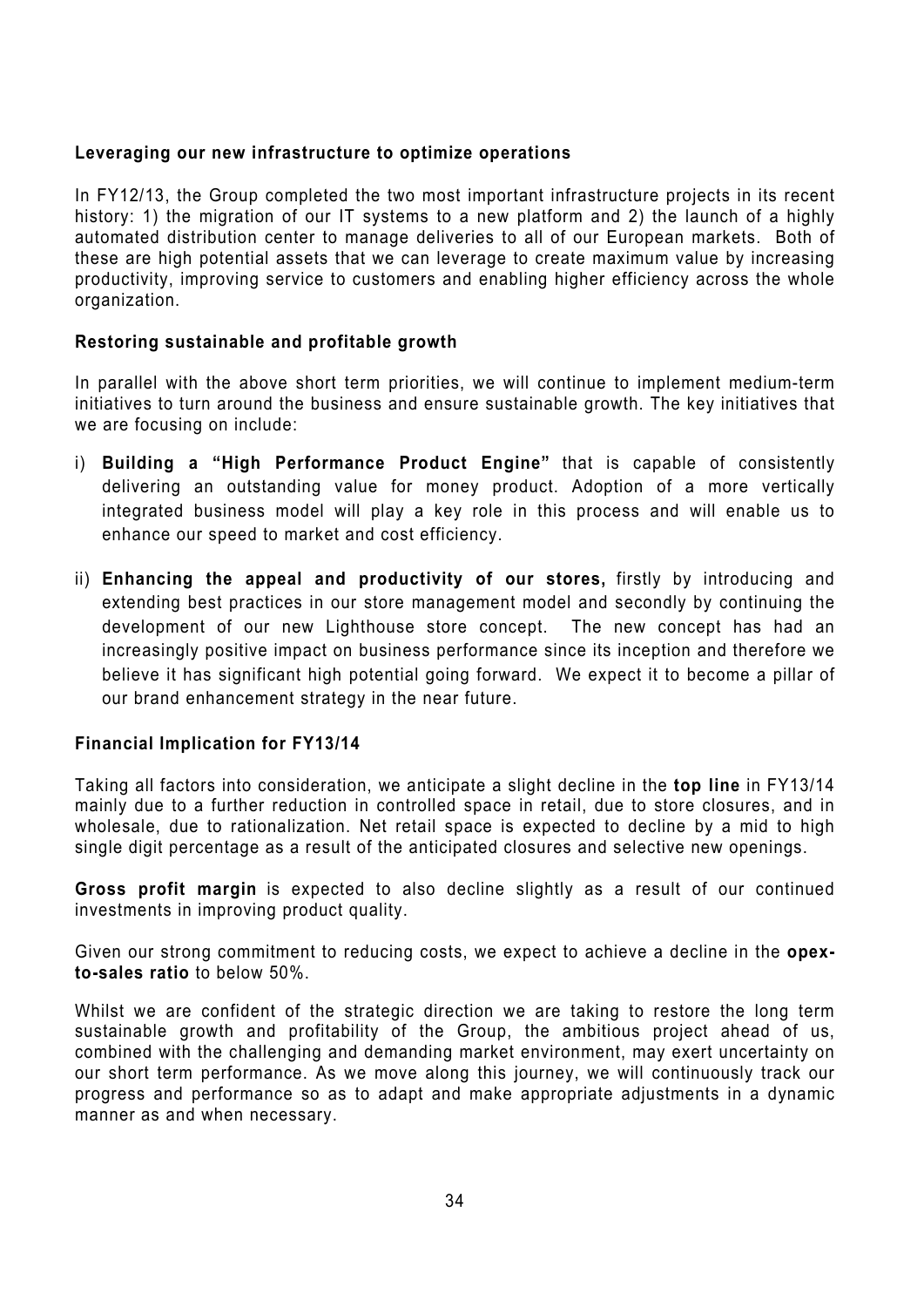## **CLOSURE OF REGISTERS OF MEMBERS**

The Registers of Members of the Company will be closed from Friday, 29 November 2013 to Tuesday, 3 December 2013 (both dates inclusive) in order to ascertain the rights of the shareholders for the purpose of attending and voting at the forthcoming annual general meeting of the Company. During such period, no transfer of shares of the Company will be effected. In order to be entitled to attend and vote at the forthcoming annual general meeting, all transfers, accompanied by the relevant share certificates, must be lodged with the Company's branch share registrar in Hong Kong, Tricor Secretaries Limited, at 26/F, Tesbury Centre, 28 Queen's Road East, Wanchai, Hong Kong not later than 4:00 pm on Thursday, 28 November 2013.

#### **PURCHASE, SALE OR REDEMPTION OF THE COMPANY'S SHARES**

Neither the Company nor any of its subsidiaries have purchased, sold or redeemed any of the Company's shares during the year.

#### **AUDIT COMMITTEE**

As required under the Rules Governing the Listing of Securities on The Stock Exchange of Hong Kong Limited (the "Listing Rules"), the Company has an Audit Committee comprising four Non-executive Directors, three of whom are independent. The Audit Committee has reviewed the accounting principles and practices adopted by the Group and has also discussed auditing, internal controls, and financial reporting matters including the review of the consolidated results of the Group for the year ended 30 June 2013.

#### **CORPORATE GOVERNANCE**

The Company has applied the principles and complied with the Corporate Governance Code and Corporate Governance Report (the "Code") as set out in Appendix 14 of the Listing Rules throughout the year ended 30 June 2013, except that Non-executive Directors of the Company do not have specific term of appointment (code provision A.4.1 of the Code). Nevertheless, under Bye-law 87 of the Company's Bye-laws, all Directors, including Non-executive Directors, of the Company are subject to retirement by rotation and re-election in the annual general meeting of the Company and each Director is effectively appointed under an average term of three years.

The majority of the Nomination Committee of the Board was not Independent Non-executive Directors for the period from 1 July 2012 to 25 September 2012 (code provision A.5.1 of the Code). During the said period, the Nomination Committee comprised two Independent Non-executive Directors, one Non-executive Director and one Executive Director and the Chairman of the Committee who was an Independent Non-executive Director had a casting vote in case of an equality of votes. For the period from 26 September 2012 to 5 December 2012, the Nomination Committee comprised a majority of Independent Non-executive Directors. Effective from 6 December 2012, the Nomination Committee comprises Independent Non-executive Directors only.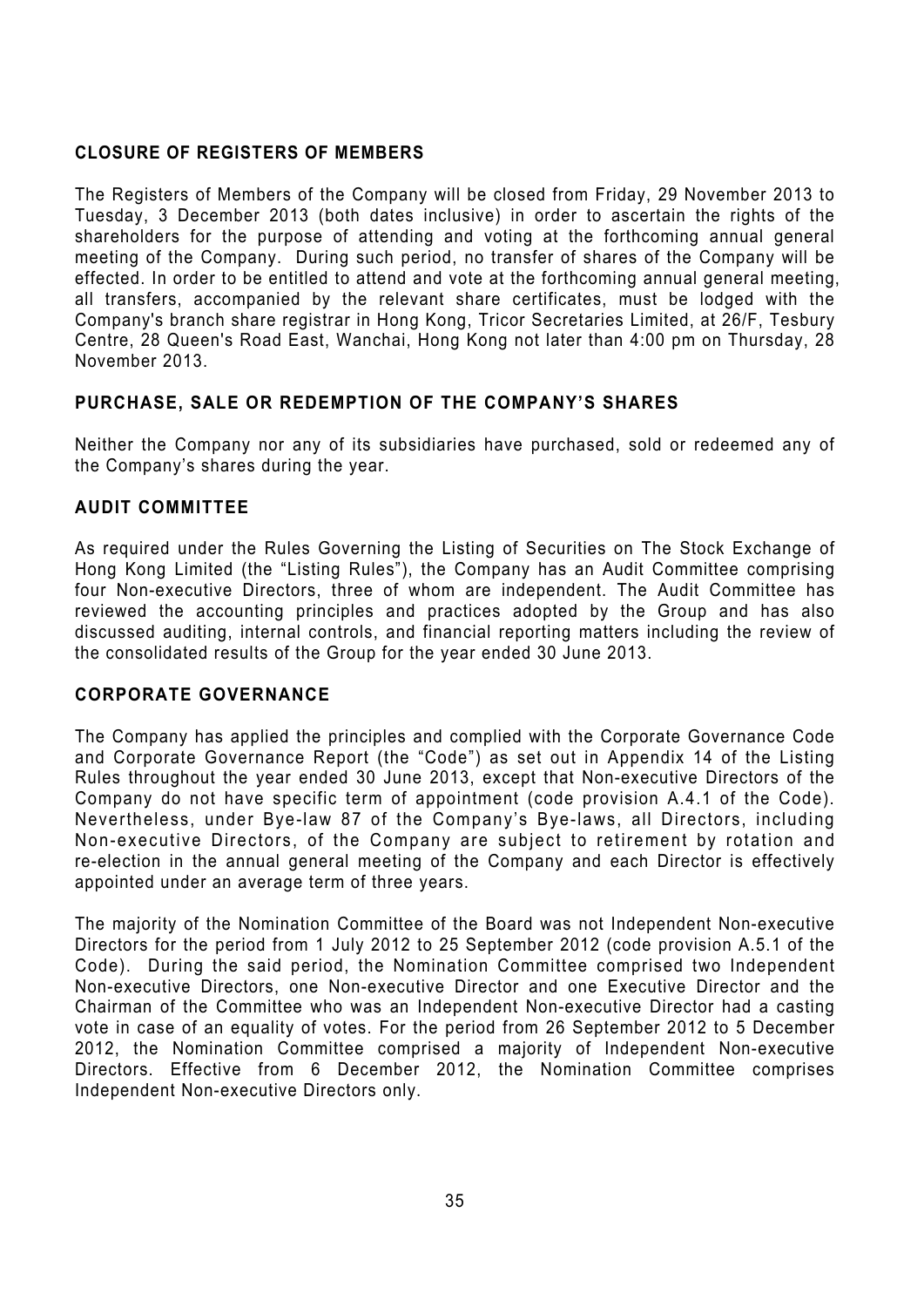#### **MODEL CODE FOR SECURITIES TRANSACTIONS BY DIRECTORS**

The Company has adopted a code of conduct regarding Directors' securities transactions on terms no less exacting than the required standard set out in the Model Code for Securities Transactions by Directors of Listed Issuers (the "Model Code") as contained in Appendix 10 to the Listing Rules.

The Company has made specific enquiry with all Directors and all of them confirmed that they have complied with the required standard set out in the Model Code for the year ended 30 June 2013.

#### **GENERAL INFORMATION**

The consolidated financial statements of the Group for the year ended 30 June 2013 have been reviewed by the Audit Committee of the Board.

#### **PUBLICATION OF ANNUAL RESULTS AND ANNUAL REPORT ON THE WEBSITE OF HONG KONG EXCHANGES AND CLEARING LIMITED**

The annual results announcement is published on HKExnews website (www.hkexnews.hk) and the Company's website (www.espritholdings.com). The annual report will be despatched to the shareholders of the Company and will be available on HKExnews website (www.hkexnews.hk) and the Company's website (www.espritholdings.com) in due course.

#### **BOARD OF DIRECTORS**

As at the date of this announcement, the Directors of the Company are:

| <b>Executive Directors:</b> | Mr Jose Manuel MARTINEZ GUTIERREZ<br>(Group CEO)<br>Mr Thomas TANG Wing Yung (Group CFO)                                                                                                                                         |
|-----------------------------|----------------------------------------------------------------------------------------------------------------------------------------------------------------------------------------------------------------------------------|
| Non-executive Director:     | Mr Jürgen Alfred Rudolf FRIEDRICH                                                                                                                                                                                                |
|                             | Independent Non-executive Directors: Mr Raymond OR Ching Fai (Chairman)<br>Mr Paul CHENG Ming Fun (Deputy Chairman)<br>Mrs Eva CHENG LI Kam Fun<br>Mr Alexander Reid HAMILTON<br>Mr Carmelo LEE Ka Sze<br>Mr Norbert Adolf PLATT |
|                             | $Div$ $Ordar$ $of$ $theo$ $Donto$                                                                                                                                                                                                |

By Order of the Board **Florence NG Wai Yin**  *Company Secretary* 

Hong Kong, 10 September 2013